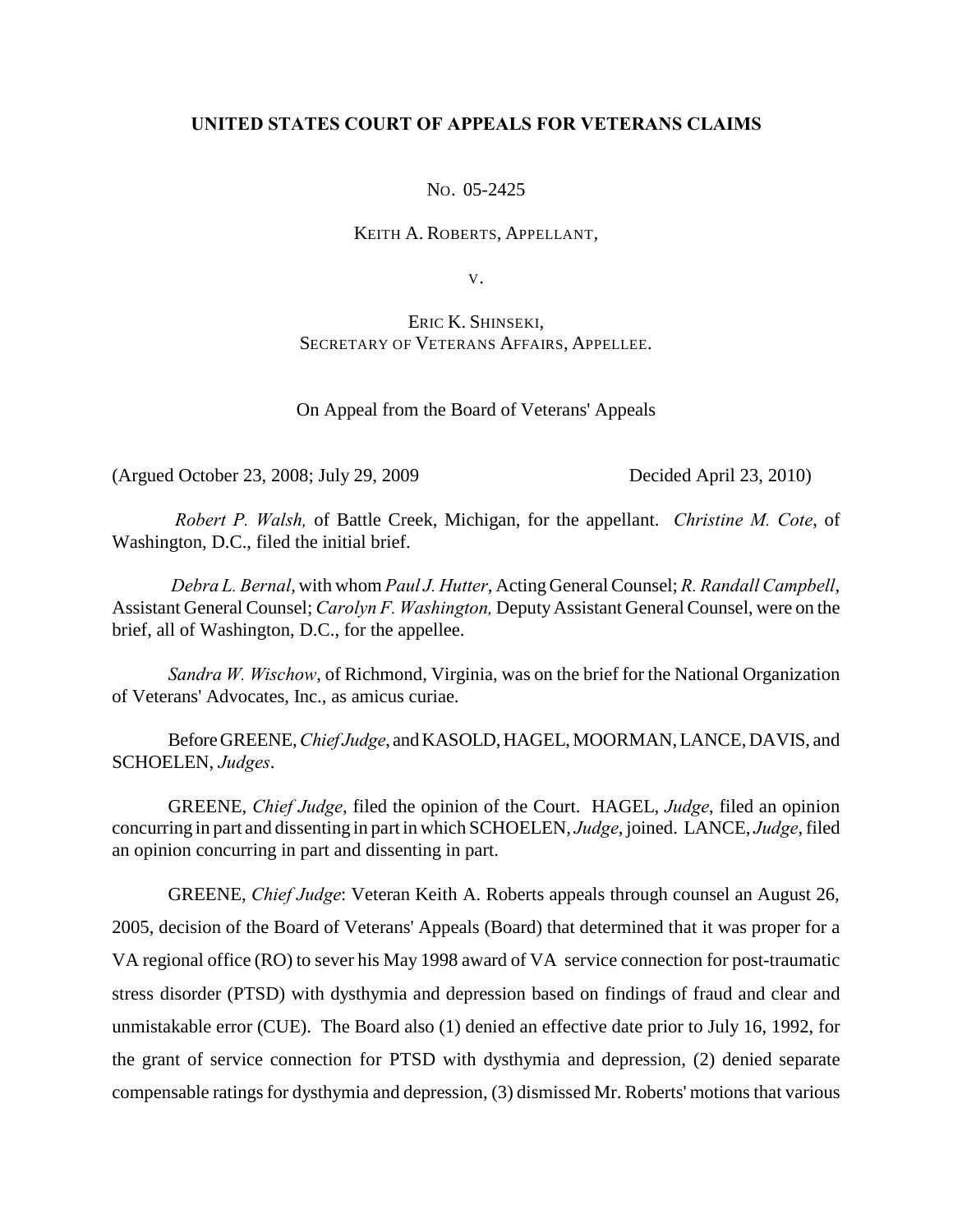other RO decisions were based on CUE, and (4) denied compensation for his tobacco use, alcohol abuse, a digestive disorder, erectile dysfunction, an eye disorder, obesity, chronic fatigue syndrome, a personality disorder, a cardiovascular disorder, a pulmonary disorder, and arthritis of the right knee, all claimed as secondary to PTSD. Record (R.) at 1-41.

Because the Board correctly found that Mr. Roberts' award of service connection was based on fraud and, based on the finding, permissibly severed that award of service connection after providing him notice and an opportunity to respond in compliance with both the general due process procedures set forth in 38 C.F.R. § 3.103 and its own internal procedures provided in the *VA Adjudication Procedures Manual* (M21-1MR), the Court will affirm that part of the August 2005 Board decision that determined that severance of Mr. Roberts' award of service connection for PTSD with dysthymia and depression was proper. Further, because the Board failed to consider whether Mr. Roberts' dysthymia and depression were directly related to service, that part of the Board decision denying Mr. Roberts' claim for separate compensable disability ratings for dysthymia and depression will be set aside and the matters remanded for further adjudication. The remainder of the Board's decision will be affirmed.

#### **I. BACKGROUND**

Mr. Roberts served honorably in the U.S. Navy from March 1968 to December 1971. His military entrance medical examination noted no psychiatric abnormalities. A December 13, 1969, medical treatment note states that Mr. Roberts had been examined after he fell into a ditch. The treatment note indicates that, at that time, Mr. Roberts smelled of liquor and was "combative [and] boisterous." R. at 60. The medical report records that, as treatment, he was injected with Thorazine, placed into a straightjacket, and then placed into bed restraints overnight.

#### A. Death of Gary Holland

During a March 1991 VA psychiatric examination, Mr. Roberts reported that on February 4, 1969, while serving in Naples, Italy, he witnessed the accidental death of his friend Gary Holland, which occurred in an airplane hangar when parts of an airplane fell on and crushed Mr. Holland. Mr. Roberts stated to the examiner that "he was arrested for damaging the plane while trying to extricate his friend." R. at 159. In his report, the examiner noted that there was nothing in Mr. Roberts'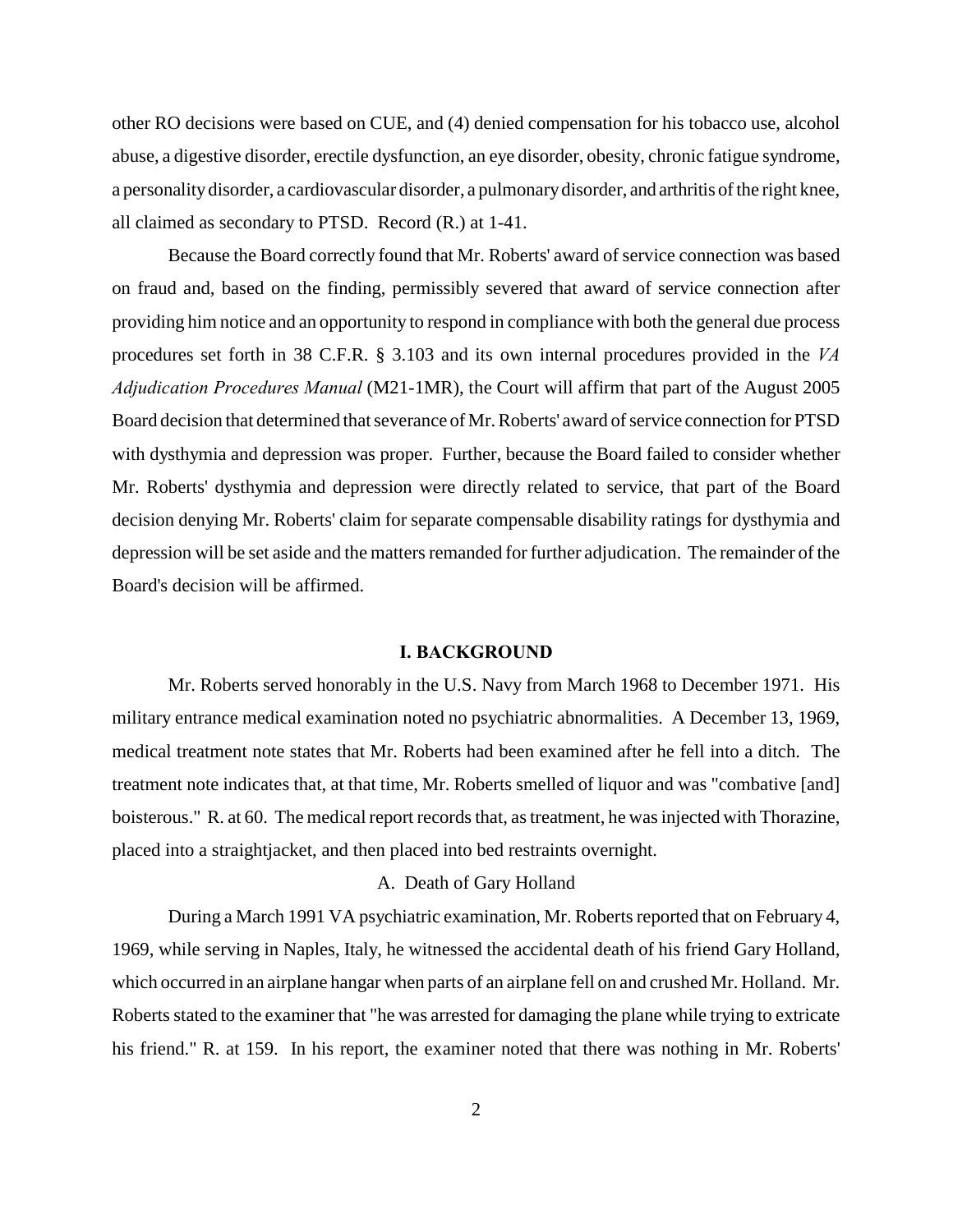service record regarding "this incident." *Id.* Mr. Roberts also reported that in December 1969, he had been "arrested, placed in a straight jacket and restraints by the shore patrol," an incident that the examiner noted was "corroborated in [Mr. Roberts'] records and in a report of a brief psychiatric hospitalization." *Id.* The examiner opined that Mr. Roberts had dysthymia with irritability and mixed personality disorder with antisocial and borderline features.

#### B. Claims for Personality Disorders and PTSD

In August 1993, Mr. Roberts claimed VA disability compensation for an acute personality disorder, which he stated began in December 1969. During a September 1993 VA mental disorders examination, Mr. Roberts again reported that he continued to be haunted by his friend's accidental death. The VA examiner concluded that Mr. Roberts suffered from dysthymia, alcohol abuse, and mixed personality disorder with borderline and antisocial features.

In February 1994, Mr. Roberts amended his claim to include service connection for PTSD. He submitted to the RO a letter recounting that one day in January 1969, while he was in charge of the line shack, which was responsible for directing planes and rescue missions at the Naval Air Station in Naples, Gary Holland, his "very good friend," was working on the nose wheel of a plane when his coat became entangled on a safety pin that released the front end of the plane, causing it to fall and crush him. R. at 282. Mr. Roberts specifically reported:

I proceeded to sound the alarm, ran over to the plane to assess the situation at which time I found Gary still conscious and coherent. I informed him I would get him out and then proceeded to run next door to the ground support unit, informed a chief petty officer of the situation and ordered him to bring a cherry picker to the front of the hanger to lift the plane.

As I was returning to the hanger I confronted my 1st class superior and informed him to place a ladder at the rear hatch of the plane and load men into the tail section to relieve the front[.] I then proceeded to the front of the plane and instructed the [ground support engineering] chief to puncture the radome of the plane to lift it up[.] [A]t this time a [lieutenant commander] who informed me he was the safety officer ordered me to stop [and] when I refused, he had me placed into arrest by a Marine guard[.] The [lieutenant commander] then proceeded to have air bags place under the plane to lift it, this took approx  $10-12$  minutes[...] The [lieutenant commander] stated that it was more important to save the plane than it was to save the man. When the plane had risen enough, I broke away from the guard and I and another shipmate proceeded under the plane and extradited [sic] Gary to an awaiting corpsman who gave Gary a shot of Adren[a]lin[e] in the heart. He was then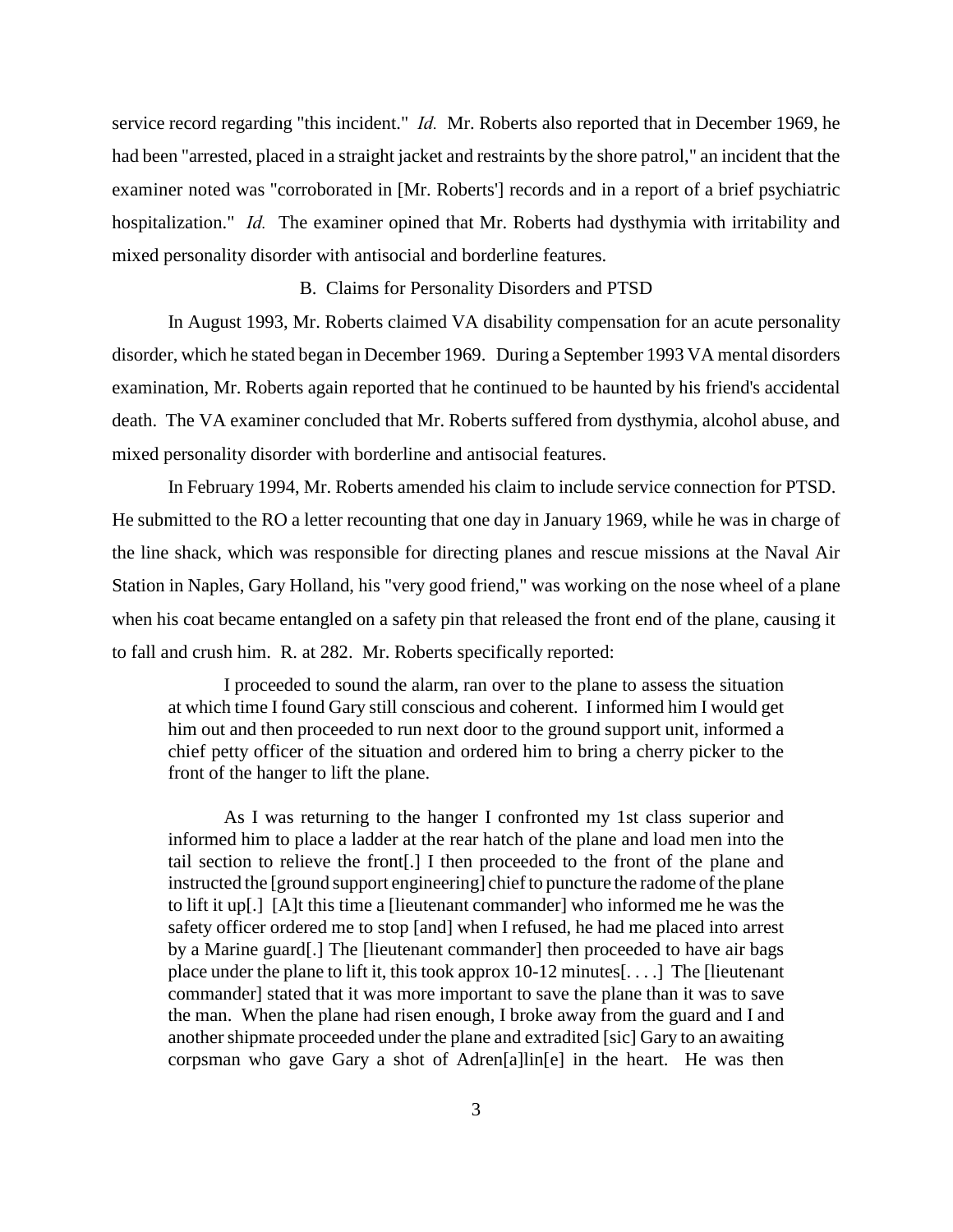transported by chopper to the NATO Hospital where he passed away the next day (brain dead).

I have always believed Gary would have lived had I not be[en] thwarted in my rescue attempts.

R. at 282-83. Subsequently, Mr. Roberts provided to the RO a death report certifying that Gary Doyle Holland died on February 5, 1969, as a result of multiple contusions of the head and chest that occurred when "the nose wheel strut failed and collapsed while he was working in the nose compartment of a VC-54S aircraft, thus pinning him to the sides and top or back of the nose compartment." R. at 372.

In March 1998, Mr. Roberts underwent a VA PTSD examination, during which he again reported witnessing his friend's death. In the resulting medical report, the examiner stated that Mr. Roberts' claims file had been reviewed and that his PTSD stressor had been verified by the RO. The examiner recorded that Mr. Roberts' "mood was seriously depressed and affect was blunted[, t]hought processes were clear and organized and thought content was obsessed with the death of his friend, Gary." R. at 378. Based on these findings, the examiner diagnosed Mr. Roberts as having, inter alia, chronic PTSD.

#### C. RO's Award of Service Connection for PTSD

In May 1998, after finding that Mr. Roberts' reported stressor–witnessing the death of his friend Gary Holland–was credible and had been corroborated, the RO awarded service connection for PTSD. The RO assigned a 50% disability rating for the condition, effective August 4, 1993 (the date Mr. Roberts claimed service connection for a personality disorder). Mr. Roberts disagreed with the disability rating and, in May 1999, the RO awarded him a 100% disability rating for PTSD with dysthymia and depression, effective August 4, 1993.

In February 2002, Mr. Roberts requested reconsideration of the effective date for service connection for PTSD. He also claimed service connection for several other medical conditions secondary to his service-connected PTSD, which the RO denied. In June 2002, the RO determined that an effective date before August 4, 1993, was not warranted. Mr. Roberts appealed, and in September 2002 submitted a motion to revise several RO decisions on the basis of CUE . In March 2003, the effective date was changed to July 16, 1992, based on the RO's finding that Mr. Roberts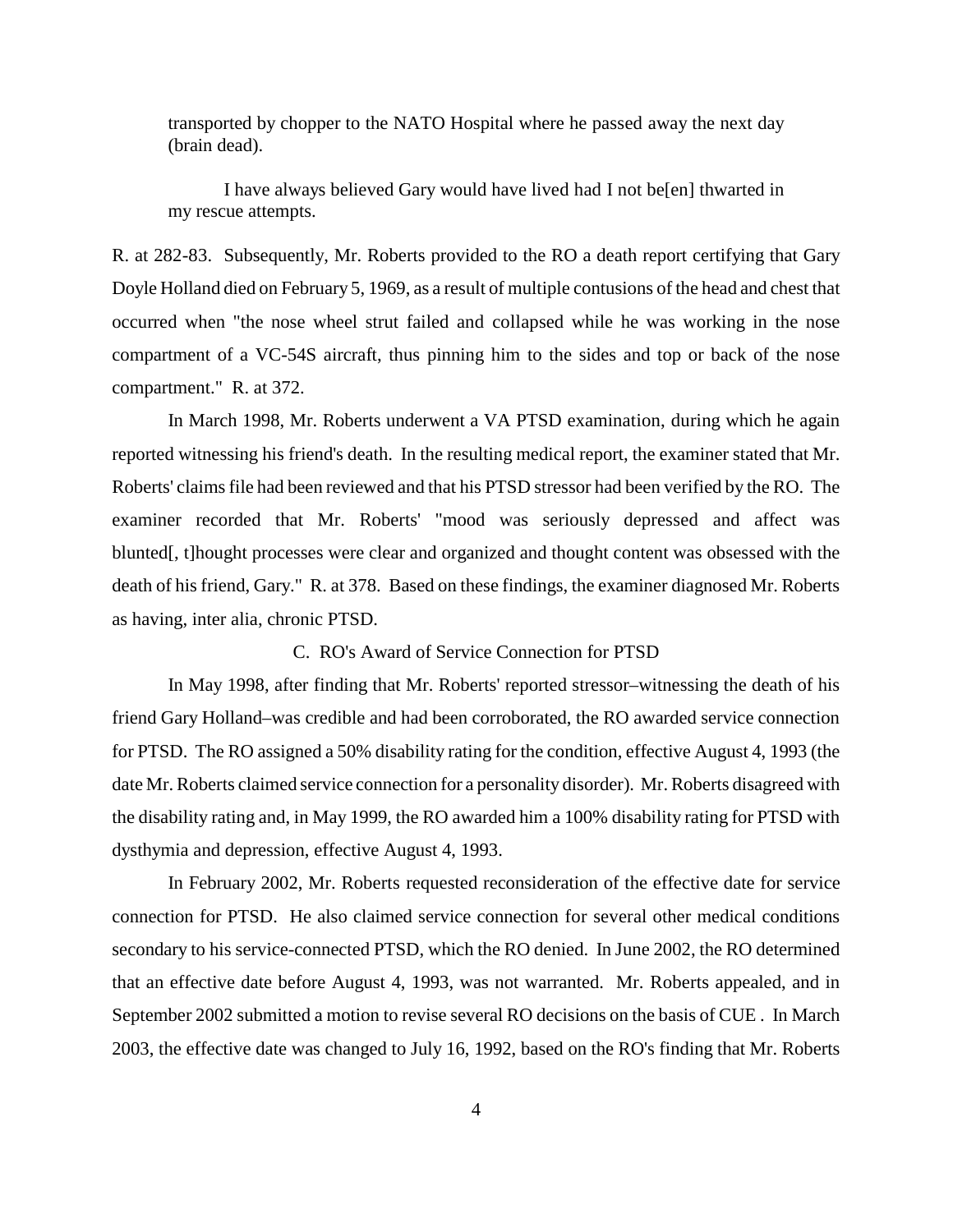had submitted an informal claim on that date. Mr. Roberts again disagreed with the effective date assigned.

#### D. Claim for Dysthymia and Depression

As he sought an effective date earlier than July 16, 1992, Mr. Roberts also claimed VA benefits for dysthymia and depression, separate from PTSD. That claim was denied in a February 2003 RO decision on the basis that 38 C.F.R. § 4.14 barred separate ratings or "pyramiding" for these already secondarily service-connected conditions. Mr. Roberts disagreed with the decision.

#### E. July 2004 Inspector General's Report

In January 2004, Mr. Roberts complained to the VA Office of the Inspector General (IG) Office of Investigations that VA had mishandled his claim. The IG investigated Mr. Roberts' complaint and, in July 2004, issued a lengthy report finding that Mr. Roberts' claims file revealed inconsistencies surrounding his claimed in-service stressor. The investigator discovered that the 1969 Navy Judge Advocate General Corps (JAG) accident report concerning Gary Holland's death did not mention Mr. Roberts witnessing Mr. Holland's death and did not identify Mr. Roberts among the persons interviewed by the Navy JAG investigator. The investigation report further noted that Gary Holland's roommate stated that "neither he nor [Gary] Holland was friendly with [Mr.] Roberts," despite Mr. Roberts having reported Gary Holland to be a "good friend." R. at 1629.

The IG investigator interviewed several witnesses to Gary Holland's death who had been identified by the Navy JAG investigator's report. All of the witnesses testified that Mr. Roberts was not present at the scene of the accident. The IG investigator also interviewed Petty Officer Samuel Chiarella, who supervised all of the shops in the hangar where Mr. Holland was killed. Petty Officer Chiarella reported that he knew both Gary Holland and Mr. Roberts and that he did not remember seeing Mr. Roberts at the accident scene. The investigator also interviewed William W. Stewart, who was the airframes shop chief petty officer at the time of the 1969 accident and who also served as commander of 12 men in the branch, including Gary Holland. Mr. Stewart stated that he did not know Mr. Roberts and that Mr. Roberts did not work in the same shop as Gary Holland. Mr. Stewart's account was corroborated by both Lieutenant Commander Harold R. Trusdale and Paul W. Solomon, the quality assurance officer at the time of the accident.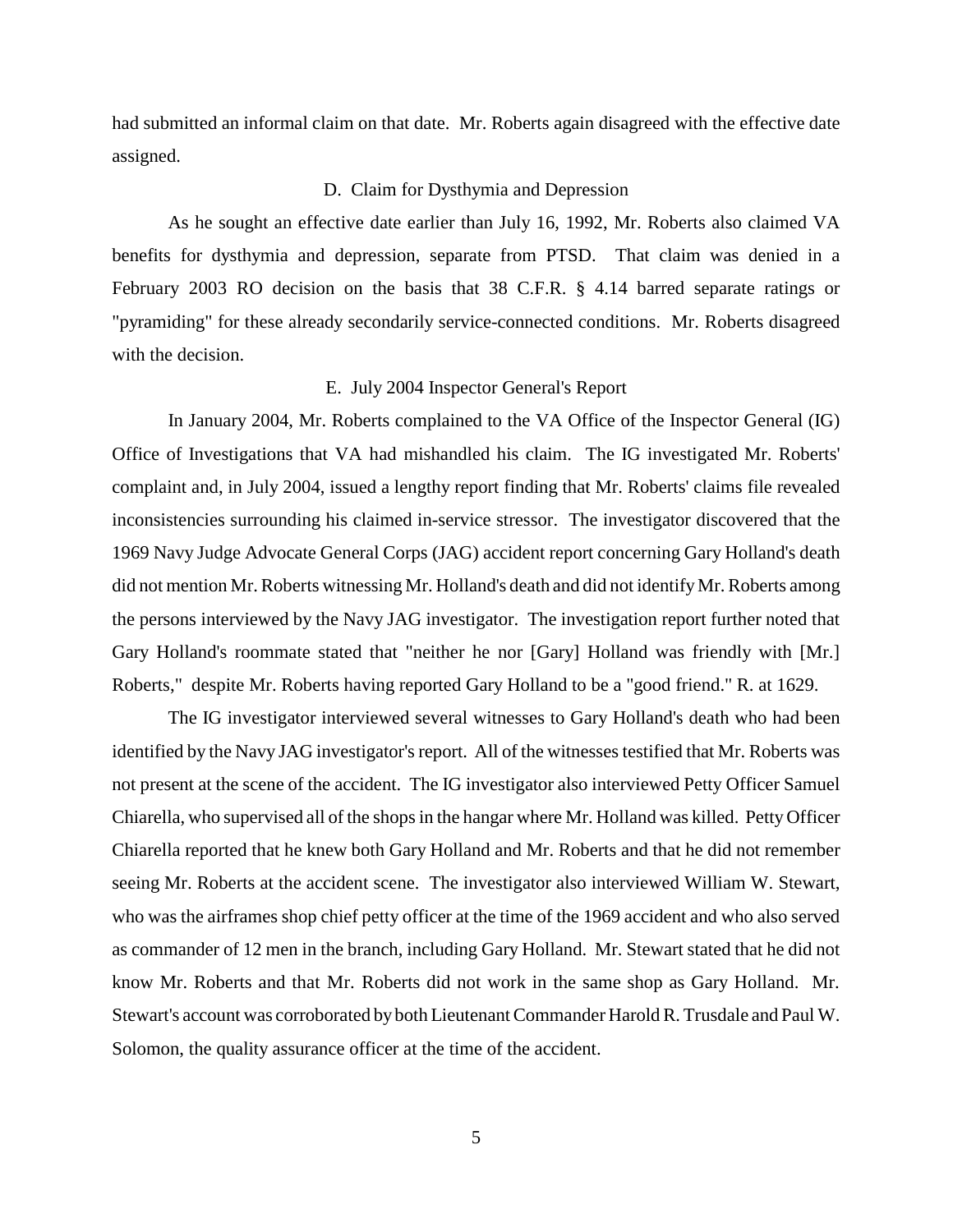The IG investigator further interviewed the Navy JAG investigator, Lieutenant Commander Fuchs, another witness who stated that immediately after the accident he had reported to the accident scene and interviewed all personnel present who had witnessed the accident or participated in the rescue operations. When asked by the IG investigator if any personnel at the scene might not have been interviewed, Lieutenant Commander Fuchs replied that "all present were accounted for and interviewed." R. at 1642. The IG investigator also questioned Mr. Roberts, who maintained that he was the first person to arrive at the accident scene and that he had directed the rescue efforts. Mr. Roberts stated that at that time he had been interviewed for more than an hour by the Navy JAG officer in charge of the investigation. After a later interview, the IG investigator reported that Mr. Roberts became angry during that interview when he was informed that other witnesses had stated that he was not at the scene of the accident.

### F. Proposed Severance of PTSD Award

In August 2004, after considering the IG's findings, the RO concluded that Mr. Roberts had committed fraud in presenting his claim for PTSD, and the RO proposed to sever that award. Specifically, the RO determined that Mr. Roberts' accounts of "witness[ing] the accidental injury of Gary Holland, and having participated in the rescue operations of Gary Holland, are found to be fraudulent in light of the additional documentation received from the IG." R. at 1331. Mr. Roberts was advised of the Secretary's proposed action, and in September 2004 he submitted a statement requesting that the Secretary not sever his service connection "until such said proposed severance can be appealed" to the Board. R. at 1337-40, 1354. In a November 2004 letter to the RO, Mr. Roberts argued that under this Court's caselaw, he needed only to show that he was stationed at the military unit where the claimed in-service stressor supporting his PTSD claim occurred and was not required to corroborate his physical proximity to the claimed stressor. During a June 2005 hearing before the Board, Mr. Roberts testified that when he filed his PTSD claim, he had presented the RO with two other stressors–specifically, being held in a straightjacket and being hospitalized and treated with Thorazine.

#### G. August 2005 Board Decision

In its August 2005 decision, the Board, inter alia, determined that it was proper for the RO to sever Mr. Roberts' award of VA benefits on the basis of fraud. In doing so, the Board set forth the following two-step analysis: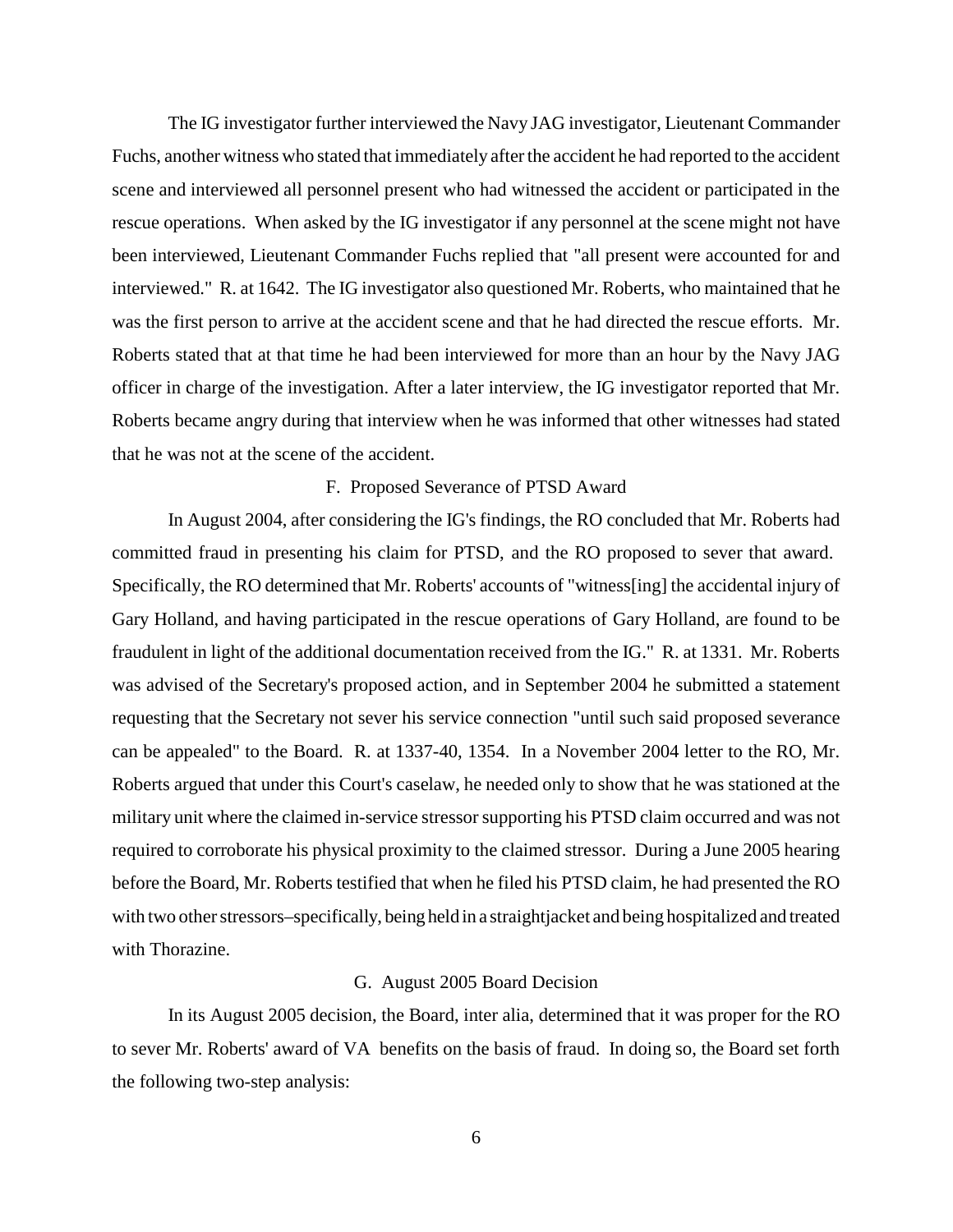First, the Board must determine whether the protection of the rating may be overcome. That essentially involves inquiry into fraud on the part of the veteran in applying for service connection. Assuming the rating is no longer protected, the Board must then look at the propriety of the severance itself. That involve[s] inquiry into the matter of whether service connection was established based on CUE.

R. at 14. Applying this analysis, the Board first determined that because Mr. Roberts' award of service connection for PTSD had an effective date of July 16, 1992, and thus, had been in effect for more than 10 years before the November 2004 RO decision, the award was potentially qualified for protection under 38 U.S.C. § 1159 and 38 C.F.R. § 3.957. The Board noted that a protected award of service connection cannot be severed "except upon a showing that the original grant was based on fraud or it is clearly shown from military records that the person concerned did not have the requisite service or character of discharge." R. at 15 (citing § 3.957). The Board reasoned that fraud, for purposes of § 3.957, is defined as "an intentional misrepresentation of fact, or the intentional failure to disclose pertinent facts, for the purpose of obtaining or retaining . . . eligibility for [VA] benefits, with knowledge that the misrepresentation or failure to disclose may result in the erroneous award or retention of such benefits." *Id.* (citing 38 C.F.R. § 3.1(aa)(2) (2005)). Considering the definition of fraud, the Board concluded that, based on evidence in the IG report, Mr. Roberts' statements "that he not only was present at the accident scene but initially led the rescue attempt [of Mr. Holland], made in connection with his claim for VA monetary benefits, is unquestionably and manifestly false." R. at 19. Therefore, the Board found that Mr. Roberts' original award of service connection for PTSD was based on a stressor that was false, which rendered his award of service connection unprotected under § 3.957. The Board then considered the RO's severance action.

The Board agreed that severance was proper under any one of the following three alternative theories: (1) The May 1998 RO decision granting service connection for PTSD was clearly and unmistakably erroneous as the statutory or regulatory provisions then in effect were not properly applied; (2) the May 1998 RO decision was based on CUE because the correct facts, as they were known at the time, were not before the adjudicator; and (3) § 3.105(d) severs service connection based on a change in diagnosis, and a November 2004 VA medical opinion concluded that Mr. Roberts no longer had PTSD.

Also in the decision here on appeal, the Board denied Mr. Roberts' claims for entitlement to an effective date earlier than July 1992 for his PTSD and for VA benefits for tobacco use, alcohol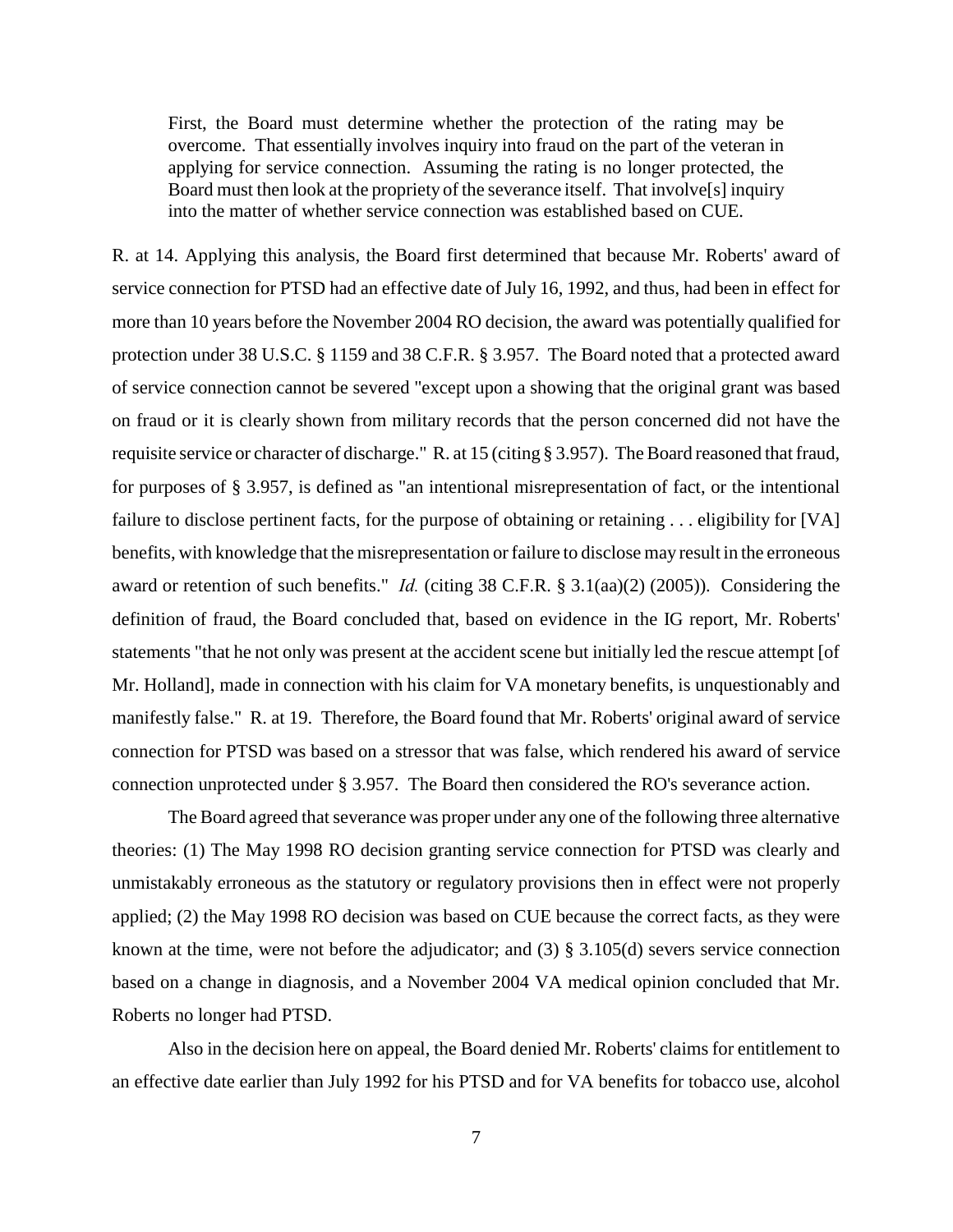abuse, a digestive disorder, erectile dysfunction, an eye disorder, obesity, chronic fatigue syndrome, a personality disorder, a cardiovascular disorder, pulmonary disorder, and arthritis of the right knee, all claimed as secondary to PTSD. The Board concluded that as Mr. Roberts was no longer service connected for PTSD, these conditions could not be secondarily service connected. R. at 32-33, 38- 40. The Board also denied his claims for separate compensable ratings for dysthymia and depression because "the assignment of separate ratings under 38 C.F.R. § 4.25 assumes and requires the existence of a service[-]connected disability," and since Mr. Roberts filed his claim for separate ratings, service connection for PTSD with dysthymia and depression had been severed; therefore there was no legal basis to provide separate ratings. R. at 33-34. This appeal followed.

# **II. CONTENTIONS OF THE PARTIES<sup>1</sup>**

Mr. Roberts argues that the Court should either review de novo and reverse the Board's determination that he committed fraud or remand the matters to require the Board to provide an adequate statement of reasons or bases. In supplemental briefing, he also asserts for the first time that the Board erred by determining that he had committed fraud without first referring the matter to the IG, the VA Office of the General Counsel (OGC), and a Title 5 administrative law judge (ALJ) in accordance with 31 U.S.C. §§ 3801-3812 and 38 C.F.R. § 42.1 et seq. Alternatively, he contends that the Board's determination that there was CUE in the May 1998 RO decision granting him service connection for PTSD with dysthymia and depression, which the Board reached by applying 38 C.F.R. § 3.105(d), was arbitrary, capricious, and contrary to law. He contends that the Board's statement of reasons or bases for this conclusion was inadequate because, inter alia, VA did not obtain shore patrol reports or otherwise attempt to corroborate additional events as potential PTSD stressors. He also maintains that the Board erred by relying on what he believes is an inadequate medical examination. Finally, he urges the Court to vacate the remainder of the Board decision because the matters are inextricably intertwined with the issue of severance of service connection.

<sup>&</sup>lt;sup>1</sup> On June 8, 2009, the parties were ordered to provide memoranda of law addressing, inter alia, the question whether 38 C.F.R. § 3.105(d) applies to severing service connection once the Secretary determines that because of fraud the veteran's service connection is no longer protected under 38 C.F.R. § 3.957. The Court also requested the participation of amici. Subsequently, in response to a Court order, the parties filed supplemental memoranda of law regarding the relevance, if any, of the forfeiture provisions of 38 U.S.C. § 6103(d)(1).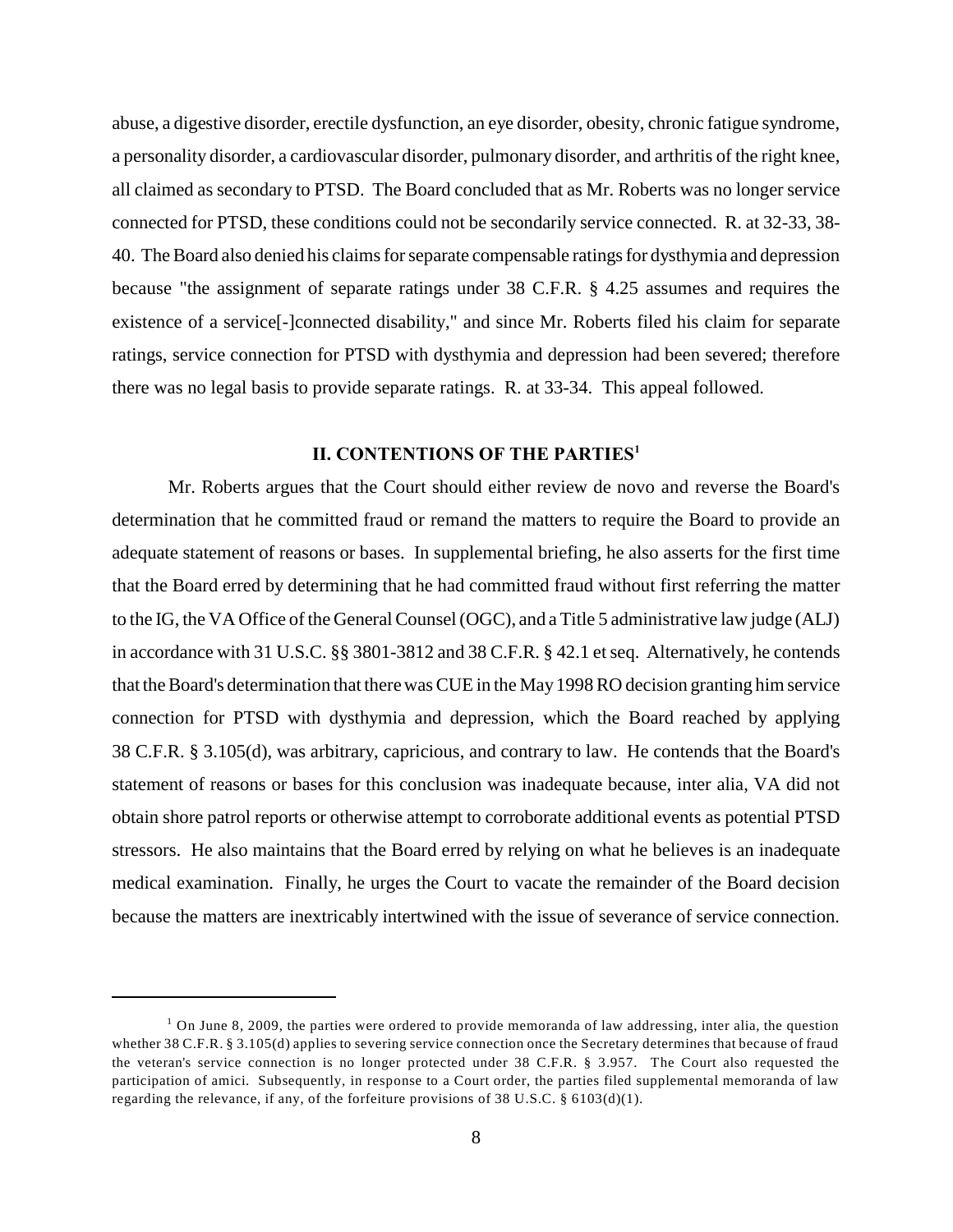The Secretary contends that the Court is collaterally estopped from addressing whether Mr. Roberts' use of Gary Holland's accidental death as a stressor was indeed fraudulent because the same issue has been litigated and decided by the U.S. District Court for the Eastern District of Wisconsin. He further asserts that Mr. Roberts' alternative arguments are either moot or meritless. According to the Secretary, the process for severing service connection set forth in § 3.105(d) is not applicable to cases in which a finding of fraud has been made.<sup>2</sup> He argues that the introductory language of § 3.105 removes the procedural safeguards set forth in subsection (d) from cases where it has been established that a claimant fraudulently received VA benefits. He asserts that, where fraud is involved, the applicable procedural processes are instead found in 38 C.F.R. § 3.103. Consequently, he asserts that the Board's decision should be affirmed.

## **III. DISCUSSION**

#### A. The Board's Finding of Fraud

The record does not support Mr. Roberts' contention that the Board erred in finding fraud.

"Fraud" is defined by VA regulation as an

intentional misrepresentation of fact, or the intentional failure to disclose pertinent facts, for the purpose of obtaining or retaining, or assisting an individual to obtain or retain, eligibility for Department of Veterans Affairs benefits, with knowledge that the misrepresentation or failure to disclose may result in the erroneous award or retention of such benefits.

38 C.F.R. § 3.1(aa)(2) (2009 & 2005). Although Mr. Roberts suggests that the Court review this determination de novo, a finding of fraud is a factual determination reviewed under the "clearly erroneous" standard of review. *See Farless v. Derwinski*, 2 Vet.App. 555, 556 (1992). A finding of fact is clearly erroneous when the Court, after reviewing the entire evidence, "'is left with the definite and firm conviction that a mistake has been committed.'" *Gilbert v. Derwinski*, 1 Vet.App. 49, 52 (1990) (quoting *United States v. U.S. Gypsum Co.*, 333 U.S. 364, 395 (1948)).

In finding that Mr. Roberts had fraudulently secured the award of VA benefits, the Board reviewed all of the statements made by Mr. Roberts "in conjunction with his original claim and in

<sup>&</sup>lt;sup>2</sup> The Secretary acknowledges that this position differs from his initial presentation to the Court that the Board properly applied § 3.105(d). He states that upon further review of the regulatory history of § 3.105, it is evident that "by its own terms, . . . § 3.105, including § 3.105(d), is inapplicable in cases, such as the instant one, where severance of service connection is predicated on fraud." Secretary's Memorandum of Law at 1-4.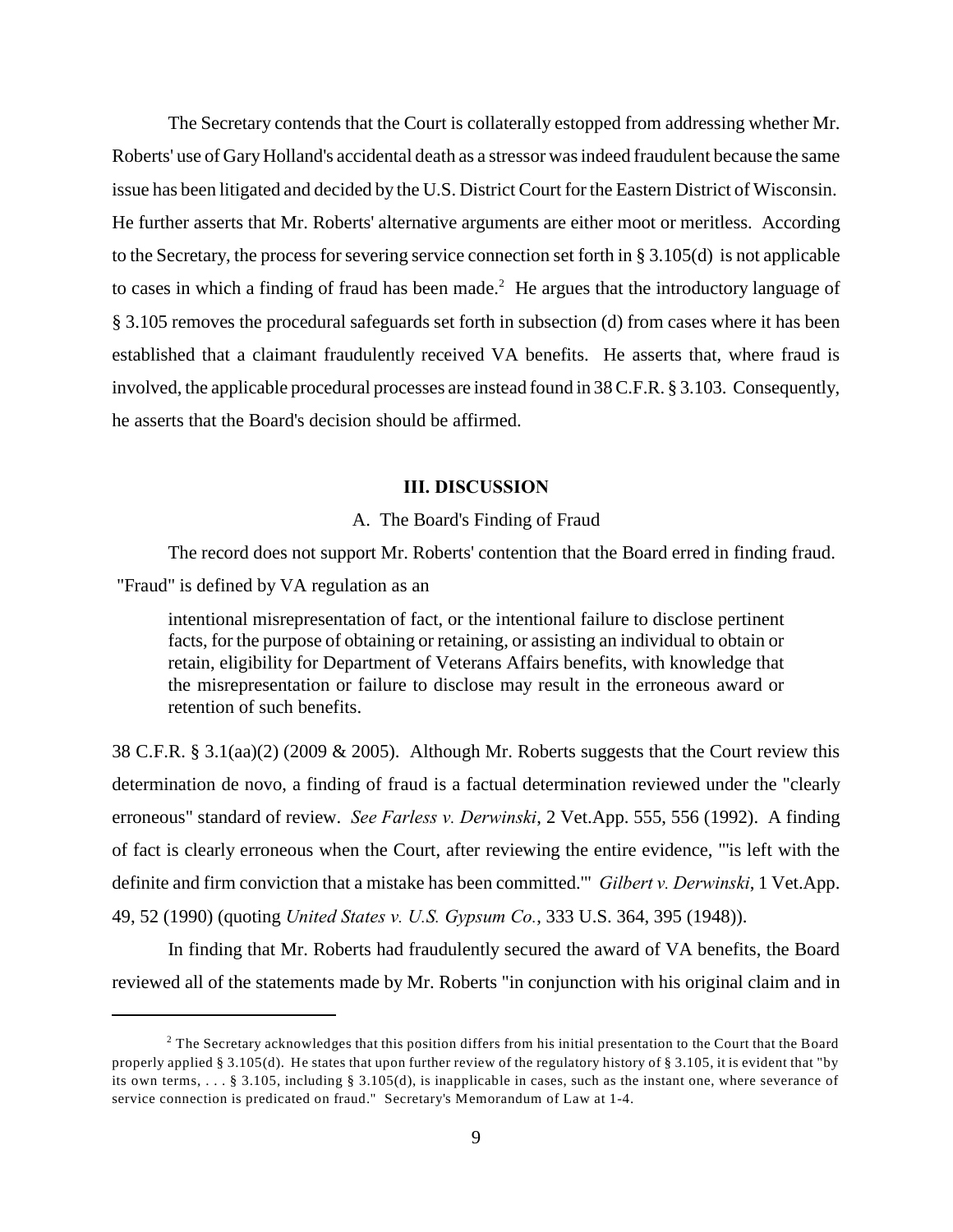conjunction with the RO's actions to sever service connection." The Board also considered Mr. Roberts' February 1994 PTSD questionnaire, the evidence included in the 1969 Navy investigation report, and in the July 2004 IG's investigation report. Relying on the substance of this evidence, the Board concluded that Mr. Roberts' 1994 statement that he had been present at the scene of Mr. Holland's accidental death and led the ultimately unsuccessful rescue attempt was "unquestionably and manifestly false." R. at 19. The Board found "particularly significant" Mr. Roberts' shifting account of his being the primary player in the rescue attempt to his assertion that he need only to show that he was stationed at the Naples Naval Air Station at the time of the incident; the Board concluded that this shifting account lead "inevitably to the conclusion that either his initial statements of direct involvement were intentionally false, or the more recent statements of merely being on base are intentionally false." R. at 21. Either way, the Board determined that Mr. Roberts' statements was intentionally false and were made to obtain or retain VA benefits.

The Board further determined that there was "no question" that Mr. Roberts had knowledge that his false statements might result in the erroneous award or retention of VA benefits because he had been notified several times by VA that his claim for compensation for PTSD had been denied for lack of an in-service stressor. *Id.* Therefore, the Board concluded that Mr. Roberts' award of VA benefits for PTSD were based on a fraudulent single stressor–Gary Holland's accidental death.

It is the Board's duty to weigh the evidence. *Burger v. Brown*, 5 Vet.App. 340, 342 (1993) ("The [Board], as factfinder, is required to weigh and analyze all the evidence of record."). Here, to conclude that Mr. Roberts intentionally misrepresented the truth for the purpose of securing VA benefits and thus to find fraud, the Board relied on the inconsistencies in Mr. Roberts' account of the 1969 in-service incident, the contradictions in Mr. Roberts' statements as disclosed in the IG report, and Mr. Roberts' statements made in support of his claim for benefits Based on the record as a whole, the Board's findings are plausible and not clearly erroneous, and its statement of reasons or bases is understandable and facilitative of judicial review. *See Farless*, 2 Vet.App. at 566; *Gilbert, supra*; *see also Allday v. Brown*, 7 Vet.App. 517, 527 (1995) (Board's statement "must be adequate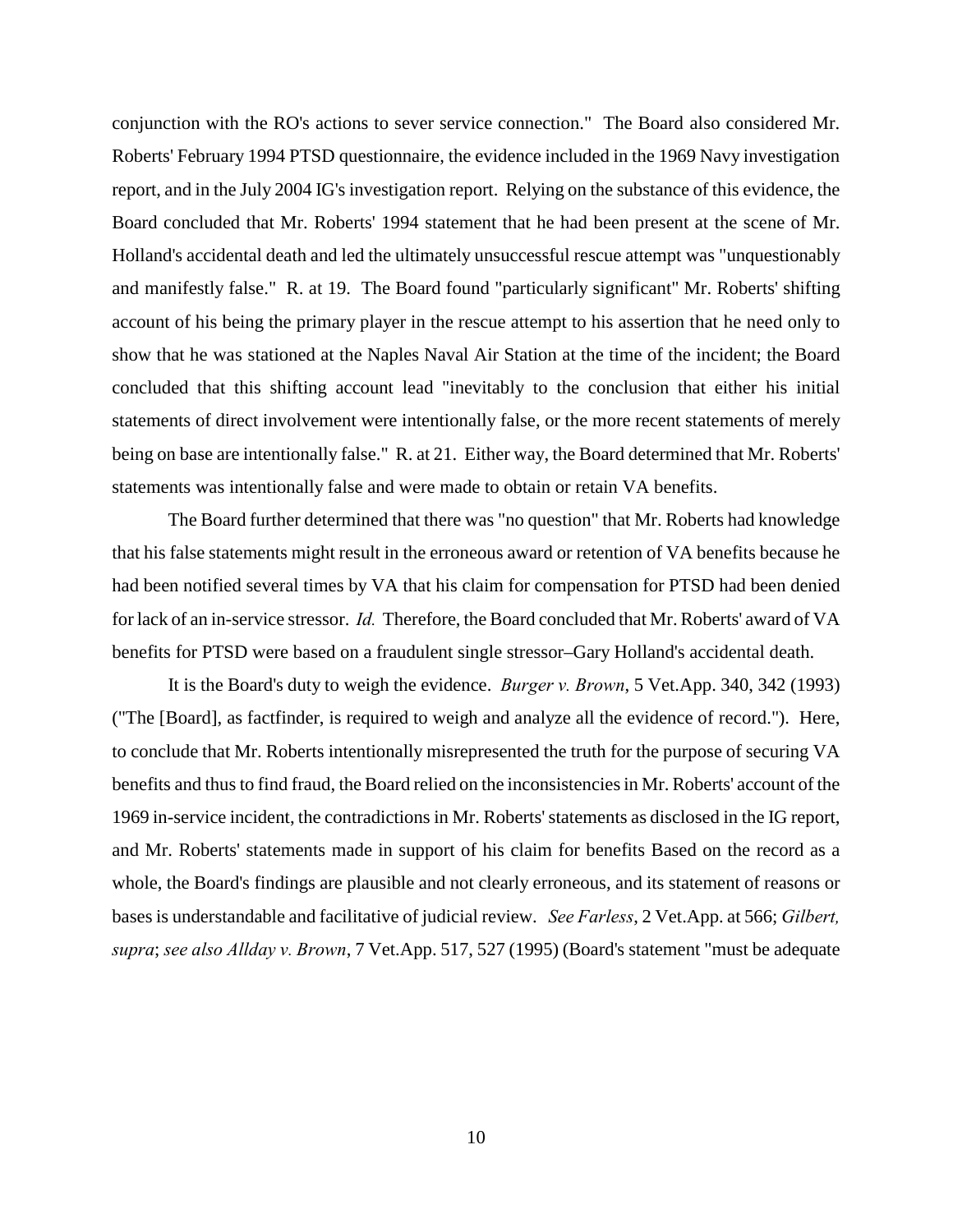to enable a claimant to understand the precise basis for the Board's decision, as well as to facilitate review in this Court").<sup>3</sup>

#### B. 31 U.S.C. §§ 3801-3812 and 38 C.F.R. § 42.1 et seq*.*

In supplemental briefing, Mr. Roberts argues for the first time that the Board erred by making a fraud determination in this matter in the first instance. He asserts that allegations of fraud should be referred to the IG, the OGC, and a Title 5 ALJ in accordance with 31 U.S.C. §§ 3801-3812 and 38 C.F.R. § 42.1 et seq. In October 1986, Congress enacted the Program Fraud Civil Remedies Act (PFCRA), Public Law 99-509 (codified at 31 U.S.C. §§ 3801-3812) to establish an administrative remedy against any person who makes, or causes to be made, a false claim or written statement to certain Federal agencies. However, under § 42 of the implementing regulation, no allegations of liability may be referred to an ALJ if the false claims or false statements resulted in a monetary gain of more than \$150,000. 38 C.F.R. § 42.6(a)(2) (2009); *see also* 38 U.S.C. § 3803(c)(1). Because Mr. Roberts was paid over \$320,000 in VA benefits as a result of his fraudulent statements, *United States v. Roberts*, 534 F.3d 560, 563 (7th Cir. 2008), the Board did not err by making its fraud determination without first referring the issue to an ALJ.

### C. Severance of Service Connection for Fraud

Mr. Roberts also argues that, after the Board made its fraud determination, the Board erred in finding under 38 C.F.R. § 3.105 that there was CUE in the 1998 RO decision. Responding to the Secretary's contention that we need not address these arguments because § 3.105 does not apply to cases of fraud, Mr. Roberts notes that although § 3.957 permits severing VA benefits for fraud, it also states that the 10 year period is to be computed "after compliance with § 3.105(d)." He insists that the Board did not comply with the requirement in § 3.105(d) that severance could occur only when the evidence showed that service connection was "clearly and unmistakably erroneous." As discussed below, we reject Mr. Roberts' arguments.

<sup>&</sup>lt;sup>3</sup> Although the Court may take judicial notice of the fraud determination made by U.S. District Court for the Eastern District of Wisconsin, *see Brannon v. Derwinski*, 1 Vet.App. 314, 316 (1991) ("Courts may take judicial notice of facts of universal notoriety, which need not be proved, and of whatever is generally known within their jurisdictions."), having found no error in the Board's determination that Mr. Roberts committed fraud in securing VA benefits for his PTSD, we need not address the Secretary's argument that the Court is bound by the district court's finding, which postdated the decision of the Board.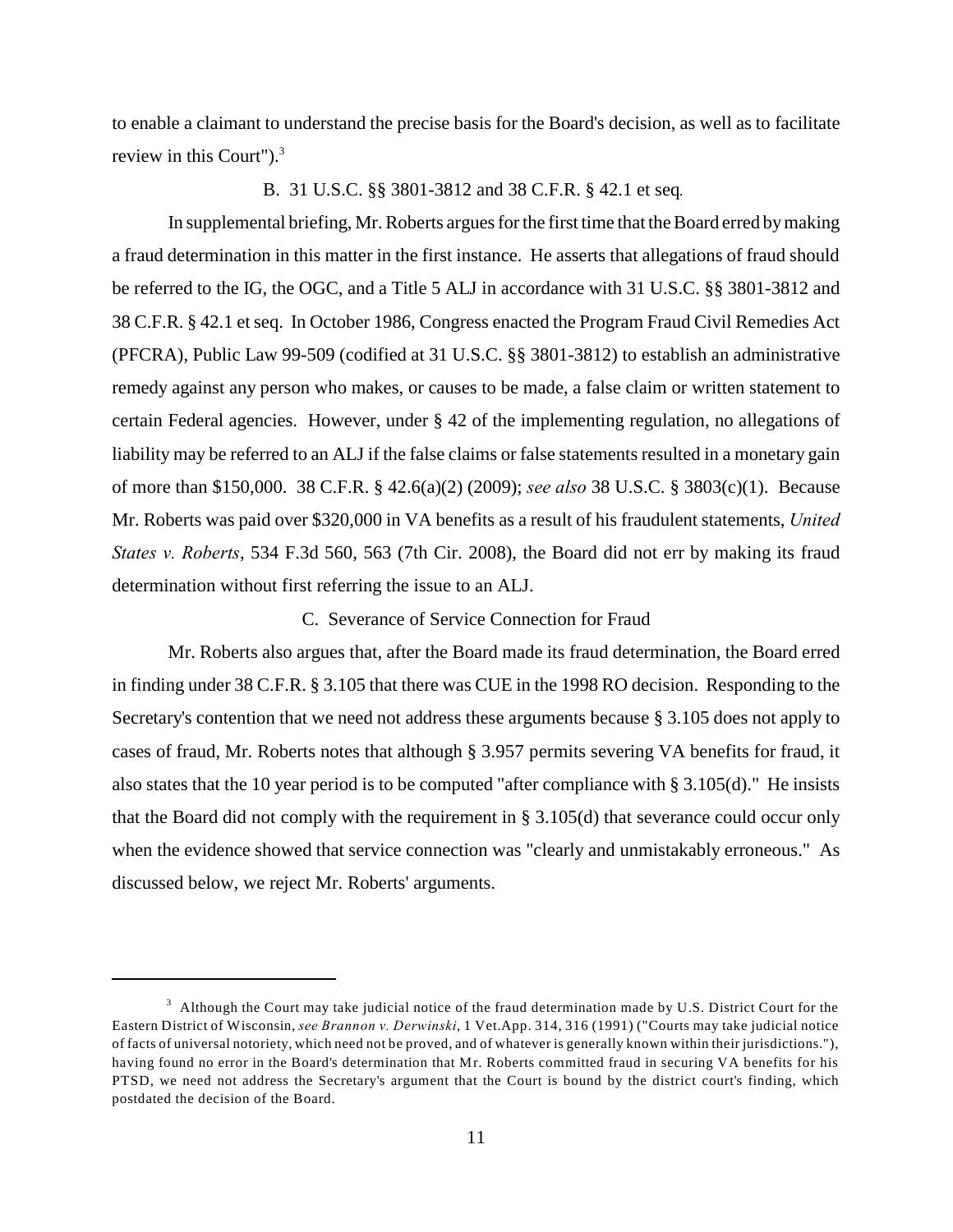#### *1. 38 C.F.R. § 3.105 does not apply in cases of fraud.*

Initially, the Court already has held that where a prior award is later found to be "clearly illegal," compliance with the provisions of § 3.105 is not necessary because that subsection does not apply to such cases. *Allen v. Nicholson*, 21 Vet.App. 54, 61-62 (2007) (holding that § 3.105(d) need not be addressed where claimant does not have the requisite service)*; Venturella v. Gober*, 10 Vet.App. 340, 342 (1997) (holding that the provisions of 38 C.F.R. § 3.105(a) and (d) do not apply when the claimant does not possess the requisite service because there is no legal entitlement to service connection); 38 C.F.R. § 3.105 (2009) ("The provisions of this section apply except where ... the evidence establishes that service connection was clearly illegal."). Moreover, the language of § 3.105, its history, and its place in the regulatory scheme support the Secretary's assertion that it is not applicable in cases of fraud.

a. Interplay Between § 3.105(d) and § 3.957

Although subsection (d) of § 3.105 specifically addresses revisions of decisions where service connection is severed, it also explicitly states that it is "[s]ubject to the limitations contained in[, inter alia,] § 3.957." 38 C.F.R. § 3.105(d). Section 3.957 states:

Service connection for any disability or death granted or continued under title 38 U.S.C., which has been in effect for 10 or more years will not be severed except upon a showing that the original grant was based on fraud or it is clearly shown from military records that the person concerned did not have the requisite service or character of discharge. The 10-year period will be computed from the effective date of the Department of Veterans Affairs finding of service connection to the effective date of the rating decision severing service connection, after compliance with § 3.105(d).

38 C.F.R. § 3.957 (2009)<sup>4</sup> (implementing 38 U.S.C. § 1159).

Mr. Roberts' argument that the last sentence of § 3.957 quoted above requires compliance with the substantive procedures of § 3.105(d) before service connection may be severed based on fraud is not persuasive. By the very wording of  $\S 3.957$ , compliance with  $\S 3.105(d)$  is required only with regard to computing the 10-year period for determining whether an award is protected from

<sup>&</sup>lt;sup>4</sup> In its current form, 38 C.F.R. § 3.957 has undergone no substantive changes since 1968 when it was amended to extend the protection of service connection in force for 10 years or more to claims for dependency and indemnity compensation or death compensation.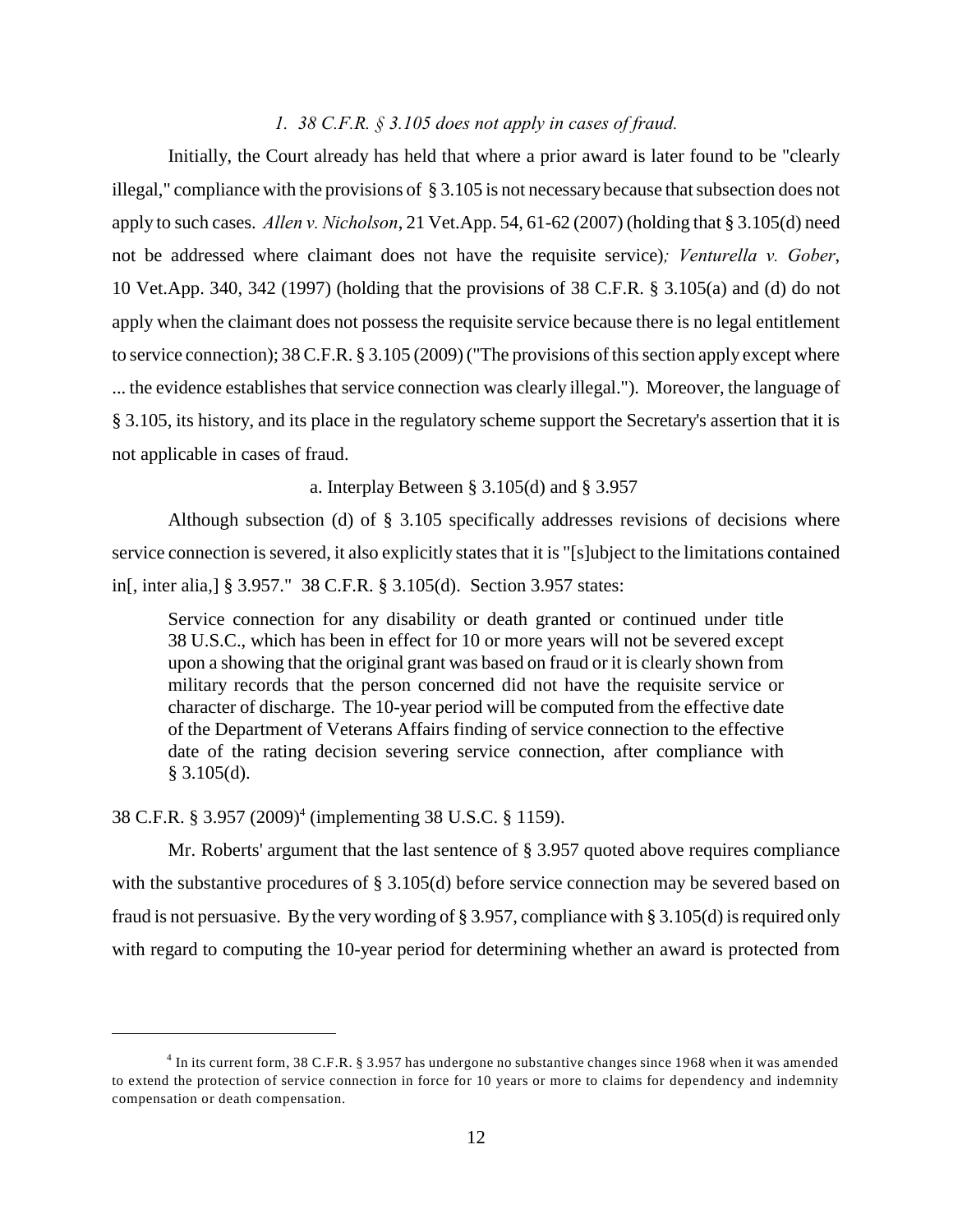severance.<sup>5</sup> Thus, when, as here, a veteran has been service connected for a disability for over 10 years before any severance action, the severance may not take place *except* when, as pertinent hereto, the award of service connection was based on fraud. Otherwise stated, § 3.957 applies only when VA's proposed severance of service-connected benefits is on a basis *other than* fraud or lack of requisite service, and then only when a disability has been service connected for more than 10 years. In such cases, § 3.957 prohibits the severance of service connection. Here, however, the severance action is predicated on fraud, and § 3.957 therefore is not applicable, other than to *permit* such severance to take place even though Mr. Roberts' PTSD has been service connected for more than 10 years.

### b. Language and History of § 3.105

The language of § 3.105 explicitly states that the section applies "*except* where an award was based on an act of commission or omission by the payee." 38 C.F.R. § 3.105 (emphasis added). Proffering fraudulent statements for the intended purpose of procuring VA benefits constitutes acts of commission or omission under § 3.105. An act of "commission" is the "act of committing or doing; perpetration, as of a crime" and an "omission" is a "failure to do something." BLACK'S LAW DICTIONARY 1116 (7th ed. 1999); WEBSTER'S NEW WORLD DICTIONARY 280 (3d ed. 1988). An act of "fraud" is defined by regulation as the "intentional misrepresentation of fact, or the intentional failure to disclose pertinent facts," 38 C.F.R. § 3.1(aa)(2), and by legal treatise as the "intentional perversion of truth for the purpose of inducing another in reliance upon it to part with some[thing of value]," 37 C.J.S. *Fraud* § 1 (2008). More generally, "fraud comprises all acts, omission, and concealments involving a breach of legal or equitable duty and resulting in damage to another." *Id.*  It embraces "all the multifarious means which human ingenuity can devise and are resorted to by one individual to gain an advantage over another by false suggestions or by suppression of truth." *Id.* (citing *Ragland v. Shattuck Nat'l Bank*, 36 F.3d 983 (10th Cir. 1994)). Accordingly, acts of fraud fit clearly within the definition of "acts of commission or omission."

 $5$  Section 3.105(d) provides a time period within which a claimant may submit evidence to show that service connection should be maintained, and states that if the evidence is not received during that period, then a final rating action may be taken reducing or discontinuing the award. The computation of the 10-year period is not at issue here. It is undisputed that service connection for the appellant's award had been in effect for more than 10 years when the RO proposed severance.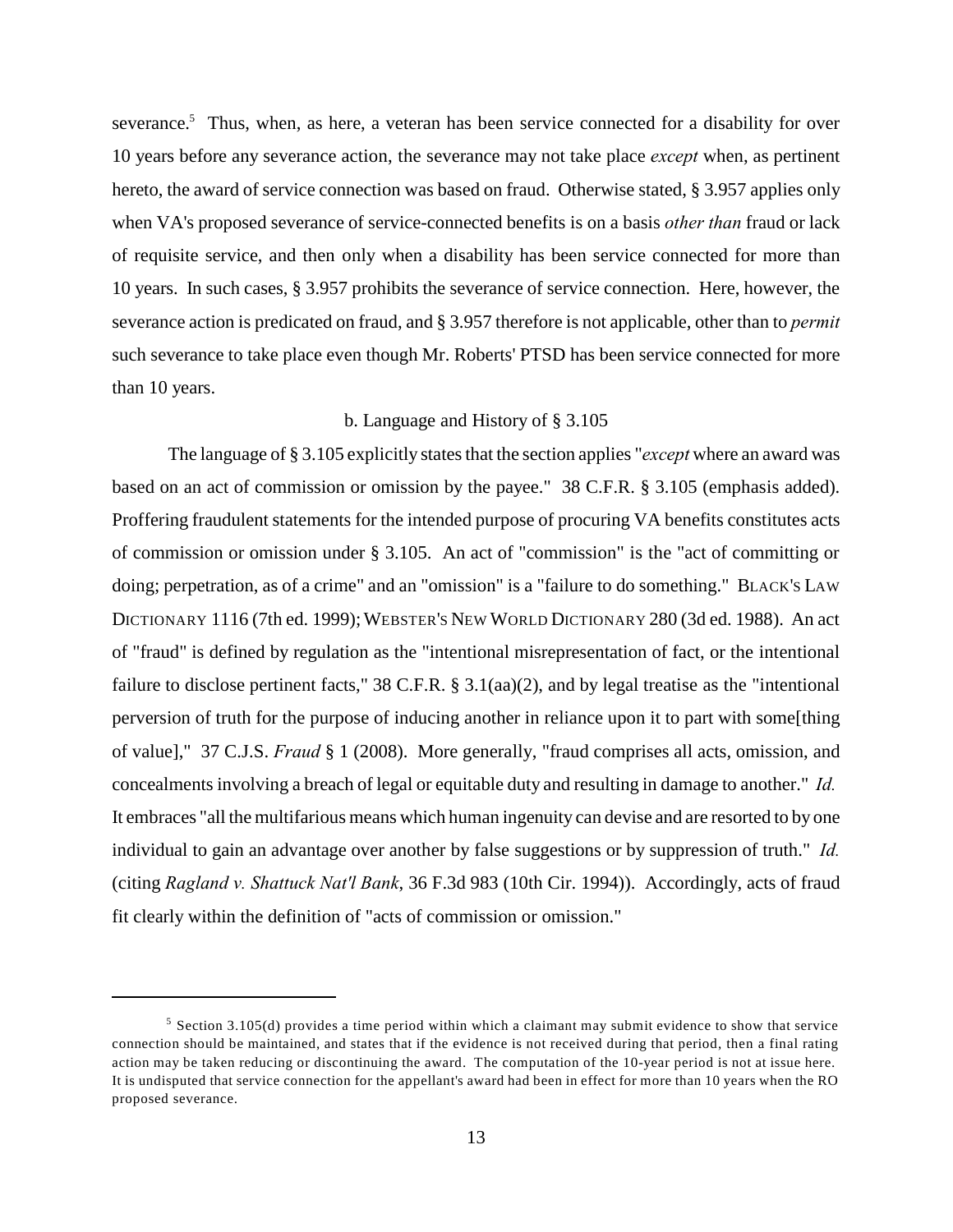The regulatory history of § 3.105 supports the argument that the regulation is not for application in cases of fraud. In 1936, VA Regulation and Procedural Rule (R. & P. R)-1009 (currently 38 C.F.R. § 3.105(d)) , which governed the revision of rating board decisions, stated, in pertinent part:

(D) *Except in case of fraud*, . . . when the breaking of service connection is contemplated under subparagraph (A), or before a rating breaking service connection is rendered under subparagraph (B), the claimant will be immediately notified in writing of the proposed action and given a reasonable period, not to exceed sixty days from the date on which notice is mailed to his last address of record, for the presentation of additional evidence in either writing or by hearing.

R. & P. R-1009(D) (Oct. 28, 1936) (emphasis added). Although R. & P. R-1009(D) underwent several revisions between 1936 and 1955, the text of the regulation clearly retained the intent to exclude cases of fraud from the procedural safeguards protecting claimants against the erroneous denial, reduction, or discontinuance of benefits. *See* R. & P. R-1009(D) (1937, 1942, 1945, 1947) ("This procedure is for application except (1) in case of fraud . . . .); VA Regulation (VAR) 1009(D) (1951, 1954, 1955) ("This procedure is for application except (1) in case of fraud  $\dots$ ).

In 1959, VAR 1009 was renumbered as VAR 1105 (currently 38 C.F.R. § 3.105) and that regulation was amended to include an introductory paragraph that reads: "The provisions of this paragraph apply except where there is fraud; a change of law, a change in interpretation of law specifically stated in a VA issue; or evidence establishes that service connection was clearly illegal." VA Compensation and Pension (C&P) Transmittal Sheet 191 at 36. This amendment was announced as a "[r]estatement of VA Regulations 1009 and 2670." VA C&P Transmittal Sheet 191 at ii. In December 1962, the introductory language of § 3.105 was amended to state, in relevant part, that "[t]he provisions of this section apply except where an award was based on an act of commission or omission by the payee or with his knowledge ([38 C.F.R.] § 3.500(b))." Pensions, Bonuses, and Veterans Relief, 27 Fed. Reg. 11,886 (Dec. 1, 1962) (to be codified at 38 C.F.R. § 3.105).

The explanation accompanying these changes indicates that they were made necessary by Public Law 87-825, enacted in October 1962, which governs the effective dates of awards of VA benefits, and states that consistent with the provision of 38 U.S.C. § 3012(b) (currently 38 U.S.C. § 5112(b)), "the preamble to paragraph 1105 has been amended to eliminate reference to 'fraud' and to substitute acts of commission or omission by the payee." VA C&P Transmittal Sheet 267. The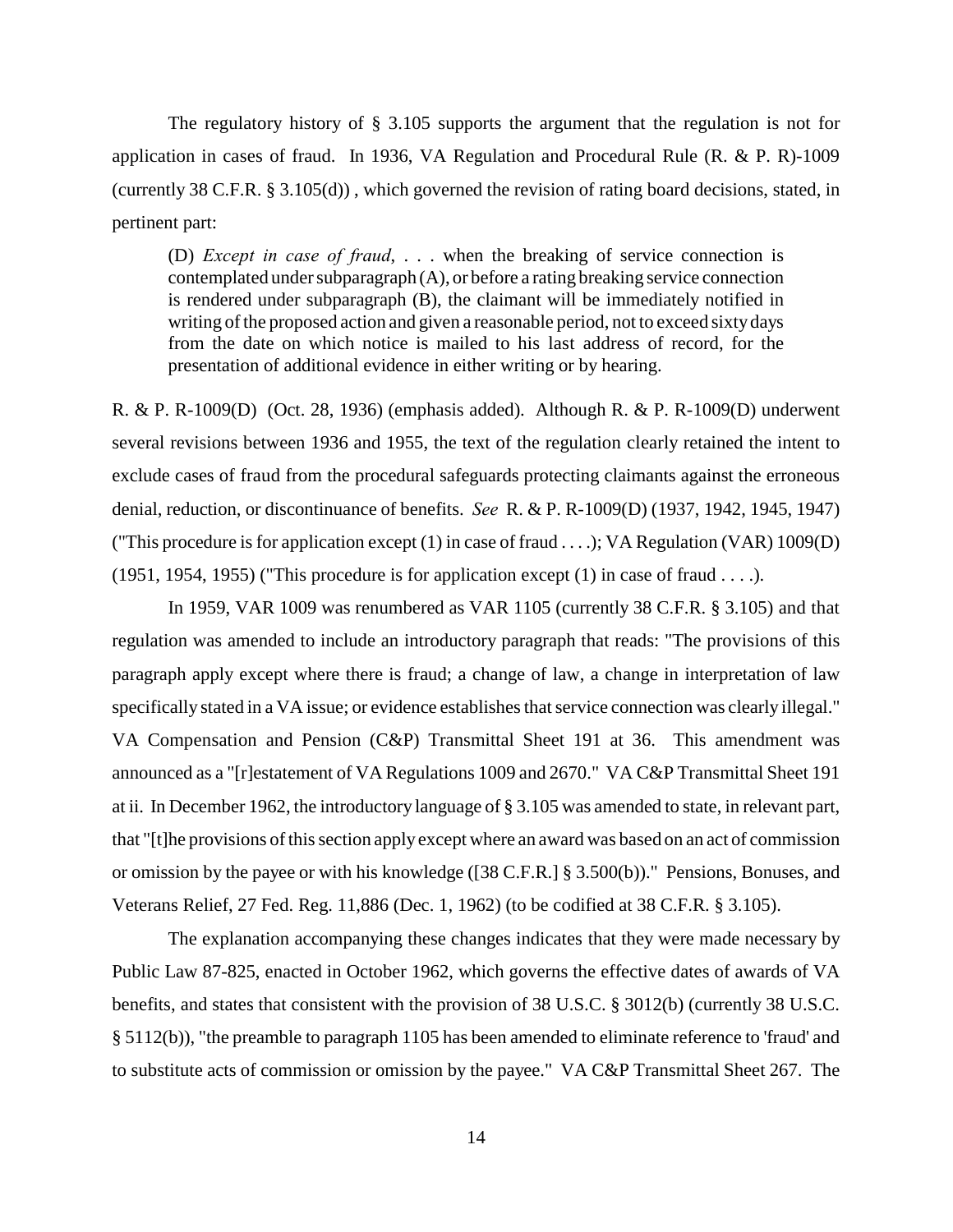legislative history accompanying Senate Report 87-2042, notes that House Bill 7600 was proposed to amend 38 U.S.C. § 3012, governing the effective dates of awards, reductions, and discontinuances of monetary benefits, and would thereafter provide, in relevant part, that the "effective date of a reduction or discontinuance of an erroneous award based upon an act of commission or omission by the beneficiary shall be effective the date of the erroneous award." S. REP. NO. 87-2042, at (9) (1962), *reprinted in* 1962 U.S.C.C.A.N. at 3267. It was specifically noted that "[t]his is a restatement of existing law as it relates to fraud and is broadened to include other acts or failure to act on the part of the claimant, not necessarily fraudulent in nature, which constitute misrepresentation or other furnishing of incorrect information or failure to furnish correct information, leading to the establishment or continuation of an award of payments which should not have been made." *Id.* 

Also in 1962, upon the passage of House Bill 113, which gave rise to what is now 38 U.S.C. § 1159 (formerly 38 U.S.C. § 359), VAR 1105(D) was amended to state: "Subject to the limitations contained in VA Regulation 1957 [(currently 38 C.F.R. § 3.957)], service connection will be severed only where evidence establishes that it is clearly and unmistakably erroneous." H. R. NO. 113 (1962). The purpose of the revision was to "exclude determinations of service connection which have been in effect for 10 or more years, and which are protected from severance by Public Law 86- 501." VA C&P Transmittal Sheet 236. When House Bill 113 was passed, a cross reference to VAR 1957, the regulation relating to the protection for service connection, was added to VAR 1105(D). *Id.*

#### c. Law Governing Effective Dates

Analysis of the law governing effective dates is consistent with the conclusion that § 3.105(d) does not apply to cases of fraud. In 1962, Congress amended 38 U.S.C. § 3012 (now 38 U.S.C. § 5112) concerning "Effective dates of awards," to provide in subsection (b)(9) that, after determining that severance of an award of service connection has been made, the "effective date of a reduction or discontinuance of compensation, dependency and indemnity compensation, or pension . . . by reason of an erroneous award based on an act of commission or omission by the beneficiary, or with his knowledge, shall be effective the date of the award." Pub. L. No. 87-825 § 2, 76 Stat. 949 (1962). The explanatory statement accompanying that act indicates that that revision was a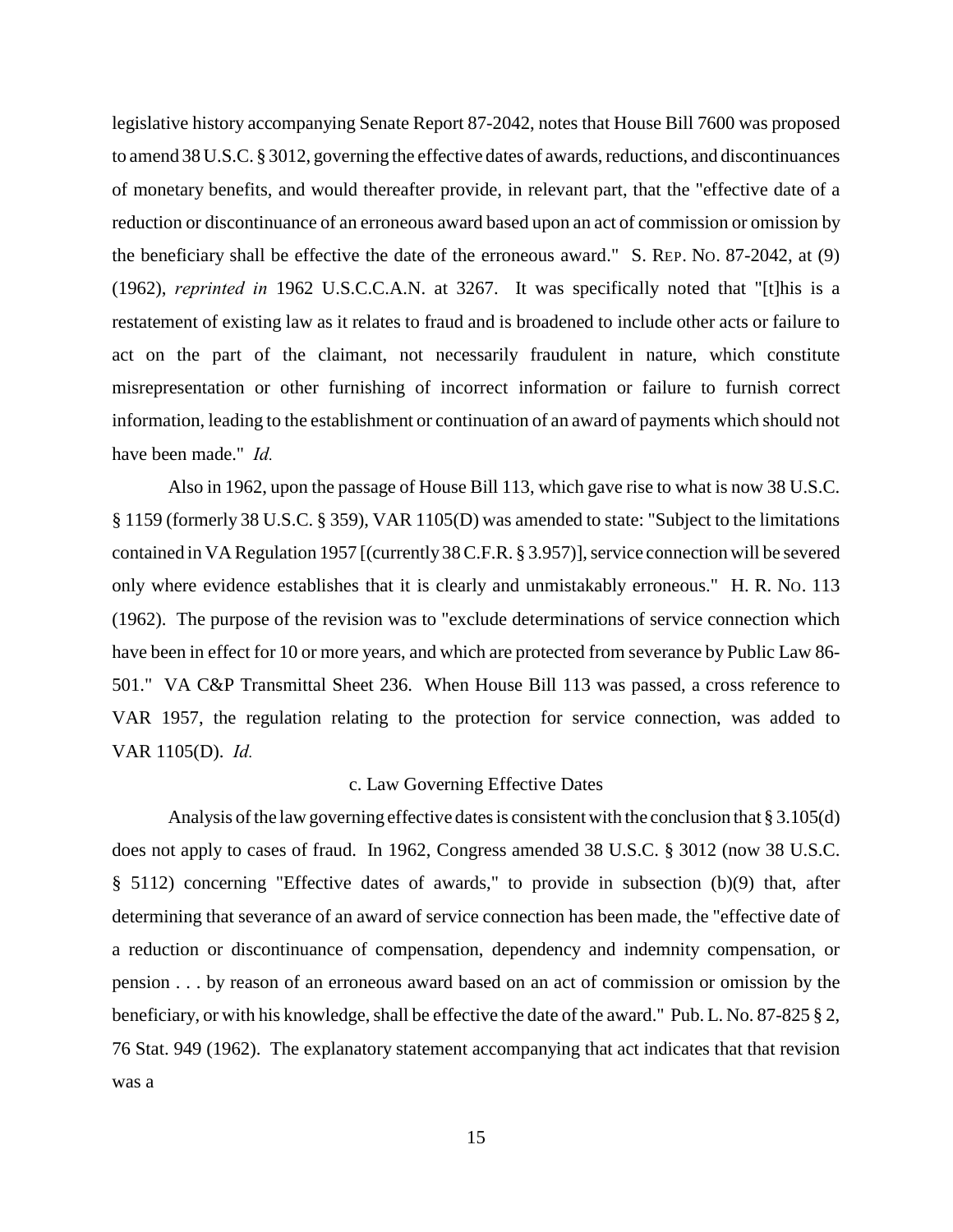restatement of existing law as it relates to fraud and is broadened to include other acts or failure to act on the part of the claimant, not necessarily fraudulent in nature, which constitute misrepresentation or other furnishing of incorrect information or failure to correct information, leading to the establishment or continuation of an award of payments which have been made.

*Id.* The current version of the statute contains language identical to that in effect in 1962. *See* 38 U.S.C. § 5112(b)(9). Its implementing regulation, 38 C.F.R. § 3.500, originates from VAR 2586, which in 1943 provided, in relevant part, that "[w]here subsequent to the approval of an award, fraud is shown to have been committed . . . the effective date of discontinuance shall be as of the effective date of the award." VAR 2586(H) (1943); VA C&P Transmittal Sheet 191. Section 3.500 of title 38, Code of Federal Regulations, currently provides, in pertinent part, that the effective date of a reduction or discontinuance of compensation due to an erroneous award based on an act of commission or omission by the payee will be the "[e]ffective date of award or day preceding act, whichever is later." 38 C.F.R. § 3.500(b).

#### *2. Procedural safeguards in cases of fraud.*

The Secretary submits that  $\S 3.103$ , rather than  $\S 3.105(d)$ , sets out the procedural processes that are applicable to severing fraudulently obtained awards of service connection. He asserts that § 3.105(d) provides the procedural due process for revocation proceedings and is therefore not at issue in this case. Section 3.103 of title 38, Code of Federal Regulations, provides every claimant "the right to written notice of the decision made on his or her claim, the right to a hearing, and the right of representation." 38 C.F.R. § 3.103(a). Section 3.103 further states that claimants and their representatives shall be given notice of any decision affecting the payment of benefits and requires such notice to "clearly set forth the decision made, any applicable effective date, the reason(s) for the decision, the right to a hearing on any issue involved in the claim, the right of representation and the right, as well as the necessary procedures and time limits, to initiate an appeal of the decision." 38 C.F.R. § 3.103(b). By its own terms, these procedures are applicable even in cases of fraud, as subsection (b)(2) of § 3.103 specifically states that "no award of compensation, pension or dependency or indemnity compensation shall be terminated, reduced or otherwise adversely affected unless the beneficiary has been notified of such adverse action and has been provided a period of 60 days in which to submit evidence for the purpose of showing that the adverse action should not be taken." 38 C.F.R. § 3.103(b)(2). Indeed, the § 3.103 procedures closely track the procedures set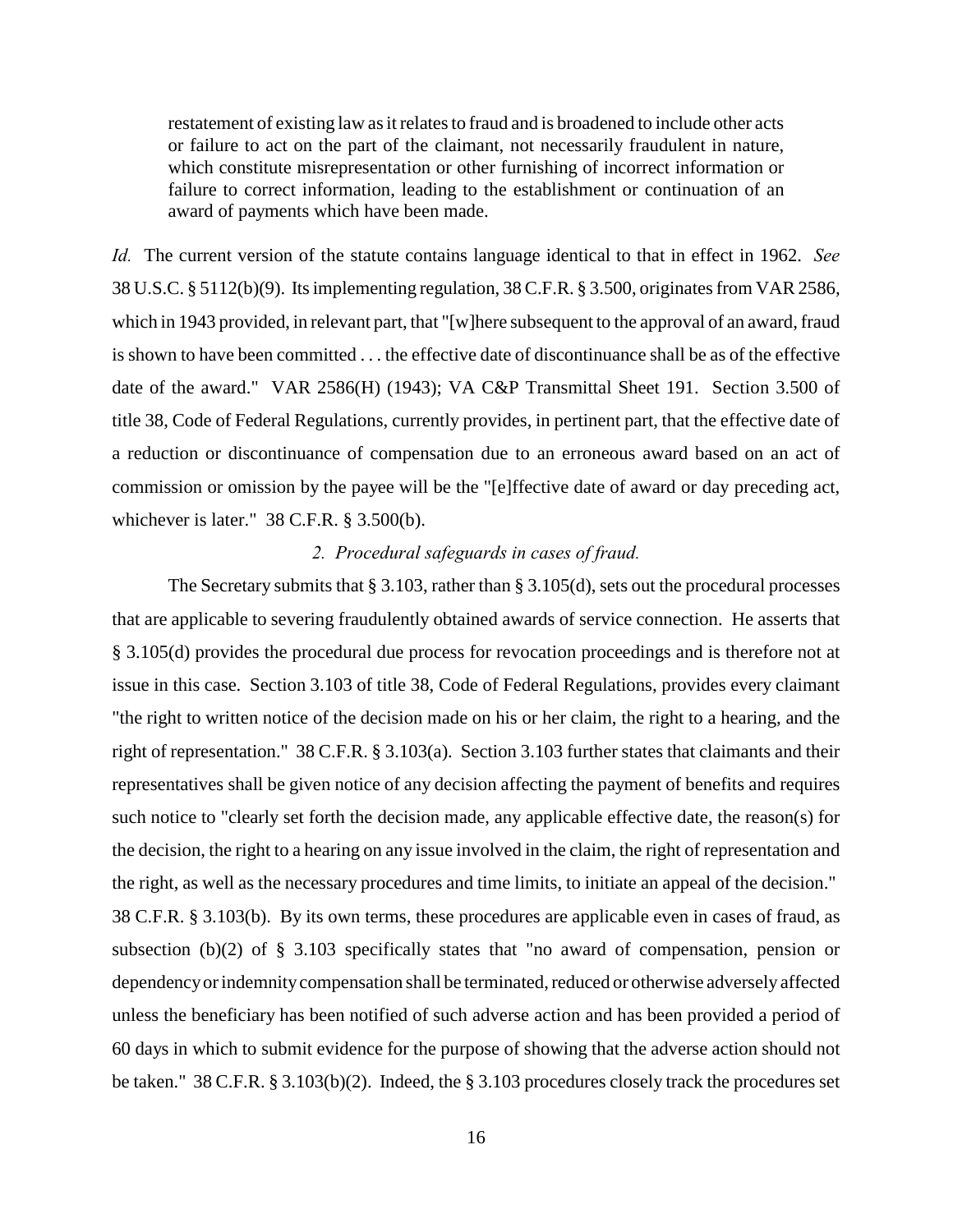forth in § 3.105(d) applicable to cases of severance in cases other than fraud, with procedures from both regulations satisfying general due process requirements. *See Grovhoug v. Brown*, 7 Vet.App. 209, 213 (1994) (setting forth provisions in title 38, Code of Federal Regulations, that require procedural due process, to include §§ 3.103 and 3.105); 38 C.F.R. § 3.103 (entitled "procedural due process and appellate rights").

The Secretary also notes that the procedures set out in the M21-1MR support his position. The M21-1MR includes fraud in its defined acts of commission and omission and provides that, upon a preliminary finding of fraud, the beneficiary or fiduciary should be notified of the proposed adjustment; the reason for the adjustment; his or her right to present evidence, within 60 days, to rebut the evidence serving as the basis for the proposed adjustment and to show why the adjustment should not be made; and his or her right to representation and a personal hearing. M21-1MR, pt. III, subpt. vi, ch. 5, sec. A (2007). The M21-1MR also provides that if no evidence is submitted within 65 days from the date that the notification letter was sent, the benefits award shall be amended, effective the beginning date of the award or the day preceding the date of the fraudulent act, whichever is later. *Id.* These procedures closely track the notification provisions of §§ 3.103 and 3.105(d) as well as the effective-date provisions of § 3.500(b).

#### *3. Summary*.

Accordingly, we conclude that the provisions of § 3.105 do not apply to cases involving severance of service connection based on fraud. Interpreted together, §§ 3.957, 3.105, and 3.500 establish that when fraud is found to have formed the basis for an award of service-connected benefits, regardless of the length of time a claimant has been in receipt of those benefits, severance of the award can be made upon a showing of fraud alone. To hold otherwise ignores the plain language of the regulation, its place in the greater regulatory scheme, and prior law. *See Gardner v. Derwinski*, 1 Vet.App. 584, 586 (1991) ("Determining a statute's plain meaning requires examining the specific language at issue and the overall structure of the statute."), *aff'd sub nom. Gardner v. Brown*, 5 F.3d 1456 (Fed.Cir.1993), *aff'd* 513 U.S. 115 (1994); *Johnson v. Brown*, 9 Vet.App. 369, 371 (1996) (When "'the plain meaning of a statute is discernible, that plain meaning must be given effect.'" (quoting *Tallman v. Brown*, 7 Vet.App. 453, 460 (1995))); *Smith v. Derwinski*, 2 Vet.App. 429, 431 (1992) (If a "reviewing court 'find[s] the terms of a statute unambiguous, judicial inquiry is complete except in rare and exceptional circumstances.'" (quoting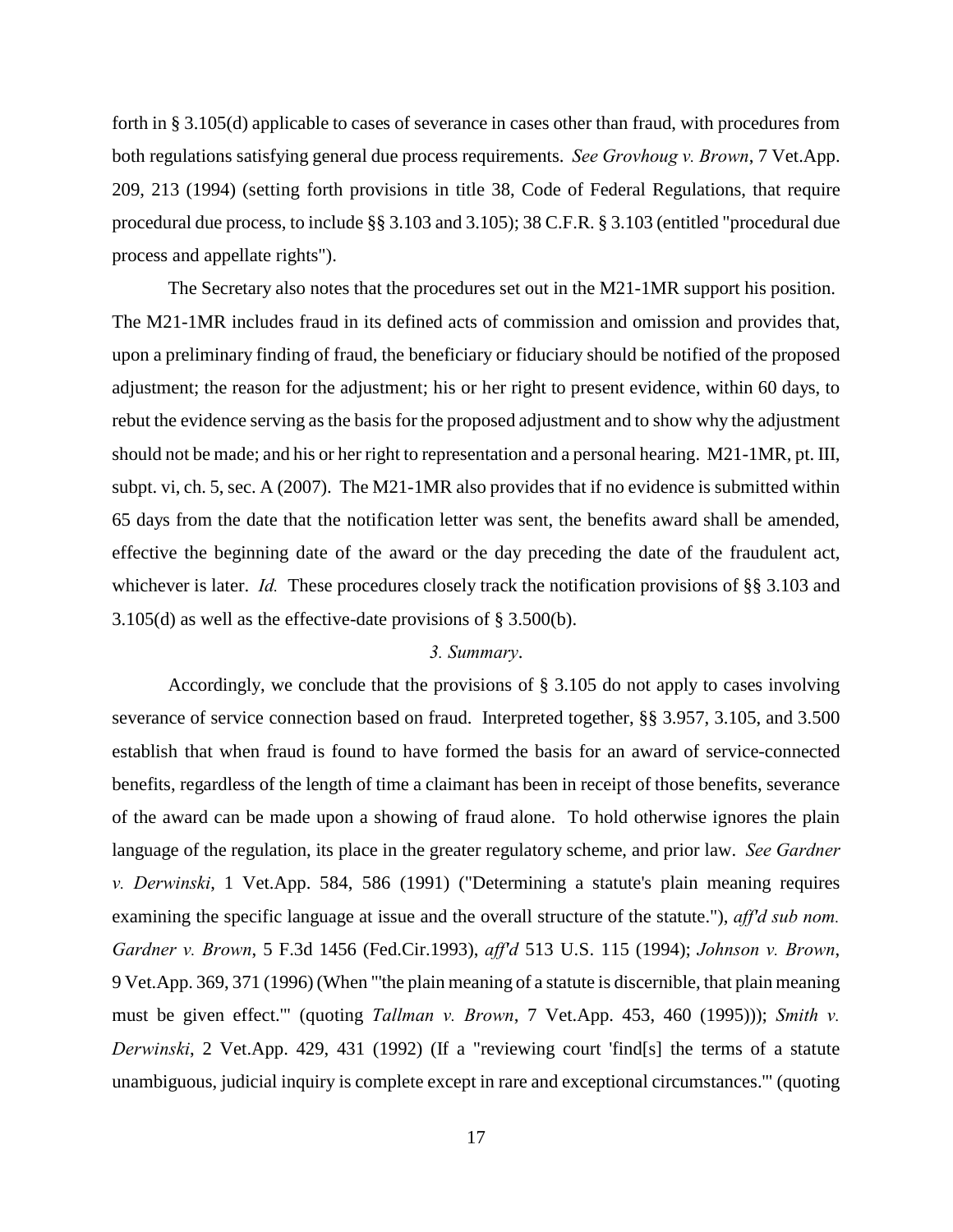*Demarest v. Manspeaker*, 498 U.S. 184, 190 (1991))); *see also King v. St. Vincent's Hosp.*, 502 U.S. 215, 221 (1991) (holding that when interpreting a statute [or regulation], the court is required to look at the context and provisions of law as a whole); *Imazio Nursery, Inc. v. Dania Greenhouses*, 69 F.3d 1560, 1564 (Fed. Cir. 1995) (holding that all parts of a statute must be construed together without according undue importance to a single or isolated portion); *Smith v. Brown*, 35 F.3d 1516, 1523 (Fed. Cir. 1994) (noting that canons of statutory interpretation apply to interpreting regulations); *Ventigan v. Brown*, 9 Vet.App. 34 (1996) (stating that Board should have applied effective-date rules in section 5112(b) to sever an award of DIC benefits based on fraud rather than the CUE standard of § 3.105(d)); *Allen* and *Venturella*, both *supra*.

Although our dissenting colleagues suggest that our plain-language interpretation of § 3.105 runs contrary to the Secretary's "longstanding position," *post* at 22, the Secretary's submissions to the Court demonstrate that the Secretary has no long-standing position on this issue. Specifically, in a response to an August 5 order, the Secretary averred that "no written guidance existed regarding procedures, practices[,] or policies used for severing service connection of protected ratings due to fraud," either at the time of the August 2005 Board decision, or at any time thereafter. *See* Secretary's response to the Court's Order of August 5, 2009, at 1-2. Moreover, the Secretary also stated that a consistent position could not be discerned from its prior litigation positions, as the Secretary could uncover only two cases in which the Board addressed severance of service connection based on fraud. *Id.* at 4.

#### D. Application of Law

#### *1. Notice*.

By complying with the § 3.105(d) notice provisions, the RO also satisfied the § 3.103 and M21-1MR procedures and gave Mr. Roberts the appropriate opportunity to present evidence in opposition of severance. The only response received during the 60-day period from the date of notice of the proposed severance was Mr. Roberts' request that the Board refrain from severing his service connection until he could appeal. When no evidence in opposition to severance was received during the 60-day period, the RO permissibly severed service connection, effective August 1993. *See* 38 U.S.C. § 5112(b)(9); 38 C.F.R. § 3.500(b), (k). Although Mr. Roberts thereafter submitted evidence to suggest that his award of service connection for PTSD was proper based on additional stressors, he failed to submit evidence within the 60-day period and, as discussed above, the Board's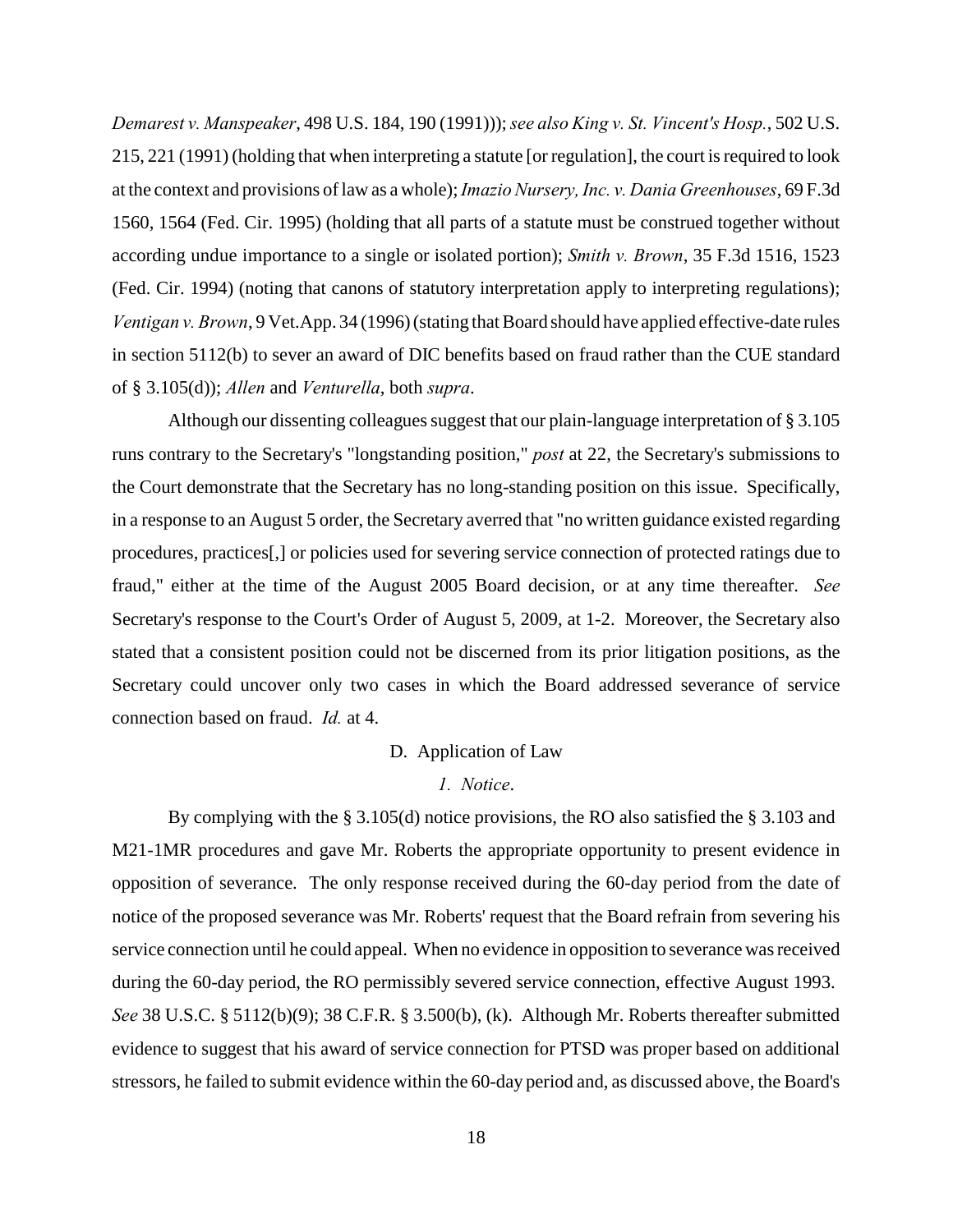finding of fraud as the basis for severing service connection for PTSD was plausible upon review of the record as a whole. *See* 38 C.F.R. § 3.103; M21-1MR, pt. III, subpt. vi, ch. 5, sec. D (2007).<sup>6</sup>

## *2. Application of 38 C.F.R. § 3.105(d) is nonprejudicial*.

Here, the Board needlessly applied the provisions of  $\S 3.105(d)$ ; however, any error in the Board's application of this subsection is nonprejudicial. *See* 38 U.S.C. § 7261 (b) (2) (Court must take due account of the rule of prejudicial error); *Shinseki v. Sanders,* 129 S. Ct. 1696, 1706 (2009) (the rule of prejudicial error requires Federal courts to review cases for errors of law without regard to errors that do not affect the parties' substantial rights). The Board's finding that the award of benefits for PTSD was based on fraud supported, as a matter of law, both the severance of the award and the assignment of an effective date for the severance action as of the date of the award. *See* 38 U.S.C. §§ 1159, 5112(b)(2); 38 C.F.R. §§ 3.105(d), 3.957; *see also Allen, Venturella,* and *Ventigan*, all *supra*.

#### E. Board Error in Adjudication of Other Claimed Disabilities

Although the Secretary is not required to process and adjudicate a claim for benefits in the same proceedings in which he processes and adjudicates an action to sever benefits based on a separate disability, he is not precluded from doing so. *See Tyrues v. Shinseki*, 23 Vet.App. 166, 179 (2009). In the decision on appeal, the Board also denied Mr. Roberts' claims for VA benefits for tobacco use, alcohol abuse, a digestive disorder, erectile dysfunction, an eye disorder, obesity, chronic fatigue syndrome, a personality disorder, a cardiovascular disorder, pulmonary disorder, arthritis of the right knee, and dysthymia and depression, all claimed as secondary to PTSD, because it found that Mr. Roberts was no longer service connected for PTSD. R. at 32-33, 38-40. Secondary service connection is awarded when a disability "is proximately due to or the result of a serviceconnected disease or injury." 38 C.F.R. § 3.310(a) (2009). Because Mr. Roberts' award of service

 $\epsilon$  Contrary to our dissenting colleagues' statement that we "today erect<sup>[]</sup> a *total bar* to benefits" for the appellant and "*any* veteran who commits an act of fraud in the pursuit of benefits," that is simply not true. To the extent the appellant believes that he, during the severance proceedings, submitted to VA evidence suggesting that service connection for PTSD is warranted based on stressors *other than* the stressor found to be fraudulent, the appellant may pursue any such pending claim for benefits with VA. *See DiCarlo v. Nicholson*, 20 Vet.App. 52, 56-57 (2006) (holding that, where a claim remains unadjudicated because the Secretary failed to process it, the appropriate resolution "is to pursue a resolution of the original claim, e.g., seek issuance of a final [regional office] decision with proper notification of appellate rights and initiate a [Notice of Disagreement]."). Here, the Board did not adjudicate a claim for service connection for PTSD based on stressors *other than* the stressor found to be fraudulent (e.g., the shore patrol incident) and was not required to do so as part of the severance proceeding.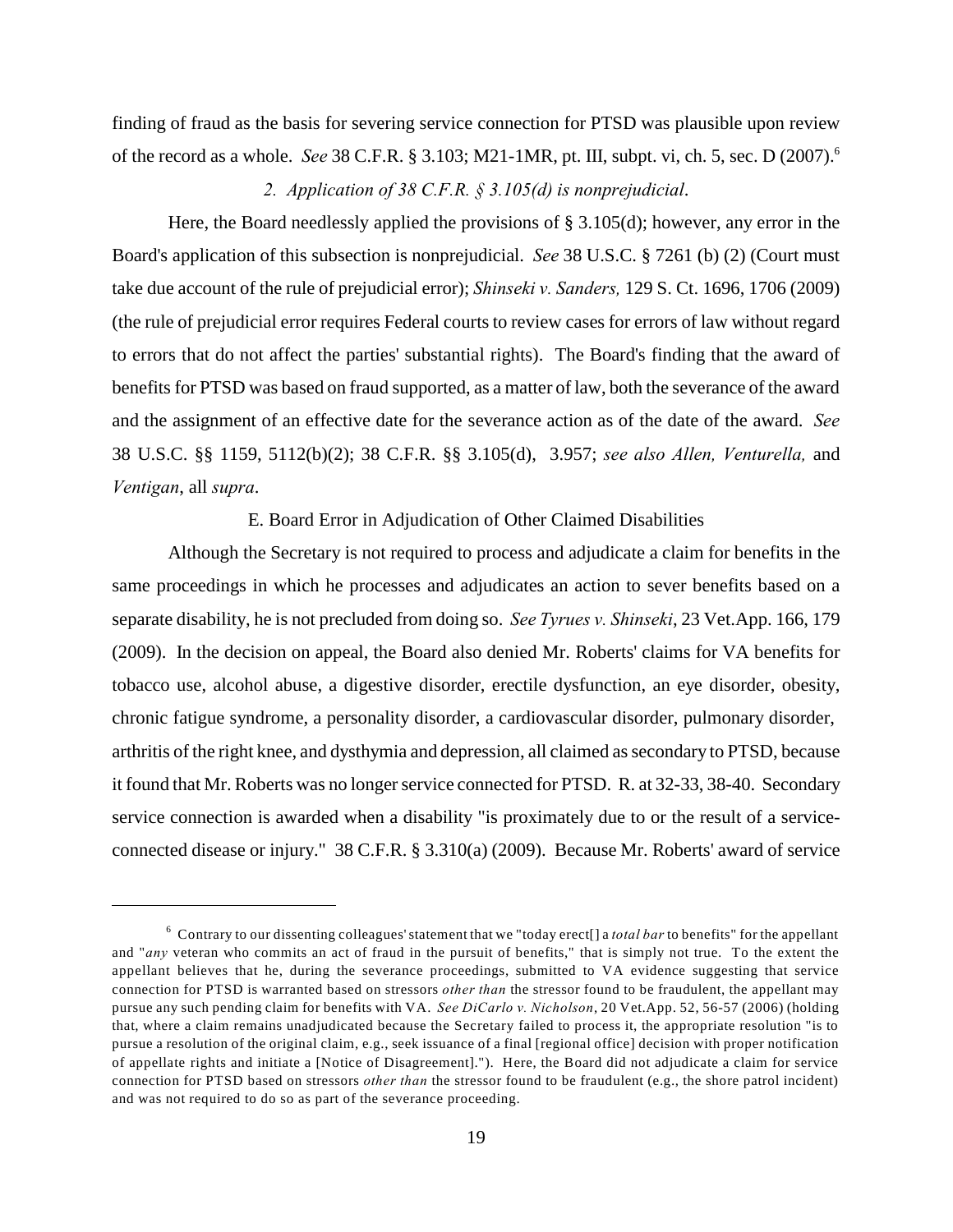connection for PTSD has been severed, the Board correctly determined that he could not be awarded secondary service connection for any condition that is secondary to PTSD.

However, in *Robinson v. Peake,* this Court held that the Board is required to consider all issues raised either by the claimant or by the evidence of record. 21 Vet.App. 545, 553 (2008). In reaching this conclusion, the Court specifically stated that "[t]he proposition that separate theories in support of a claim for benefits for a particular disability equate to separate claims for benefits for that disability is no longer the law." *Id.* at 551. In *Roebuck v. Nicholson,* the Court recognized that "although there may be multiple theories or means of establishing entitlement to a benefit for a disability, if the theories all pertain to the same benefit for the same disability, they constitute the same claim." 20 Vet.App. 307, 313 (2006). This statement of law does not amount to a requirement that the Board must "sua sponte . . . raise and reject 'all possible' theories of entitlement in order to render a valid opinion." *Robinson,* 21 Vet.App. at 553. Rather, the Board only commits error in failing to discuss a theory of entitlement that was raised either by the appellant or by the evidence of record. *Id.*

Here, Mr. Roberts raised, and the Secretary and Board adjudicated, a claim for benefits for dysthymia and depression, arguing that these conditions are directly related to service and were not secondary to his PTSD. Additionally, the September 1993 VA mental disorders examination report records a diagnosis of dysthymia. The Board denied compensation for dysthymia and depression because "the assignment of separate ratings under 38 C.F.R. § 4.25 assumes and requires the existence of a service[-]connected disability," which Mr. Roberts no longer had. R. at 33-34. Although this statement adequately explains why service connection for dysthymia and depression is not warranted on a secondary basis, it does not address Mr. Roberts' assertion that these conditions are directly connected to service.

Further, the Board indicated that it was without jurisdiction to consider Mr. Roberts' arguments regarding direct service connection for dysthymia and depression on a basis different from that presented to the RO. *See* R. at 33 (stating that Board "may address only those issues developed and adjudicated by the RO. It may not modify issues to conform to recent events, even if such change benefits the veteran"). However, the Board erred: "Once the Board has jurisdiction over a claim . . . it has the authority to address all issues related to that claim, even those not previously decided by the RO." *Jarrell v. Nicholson*, 20 Vet.App. 326 (2006) (en banc); *see also Buckley v.*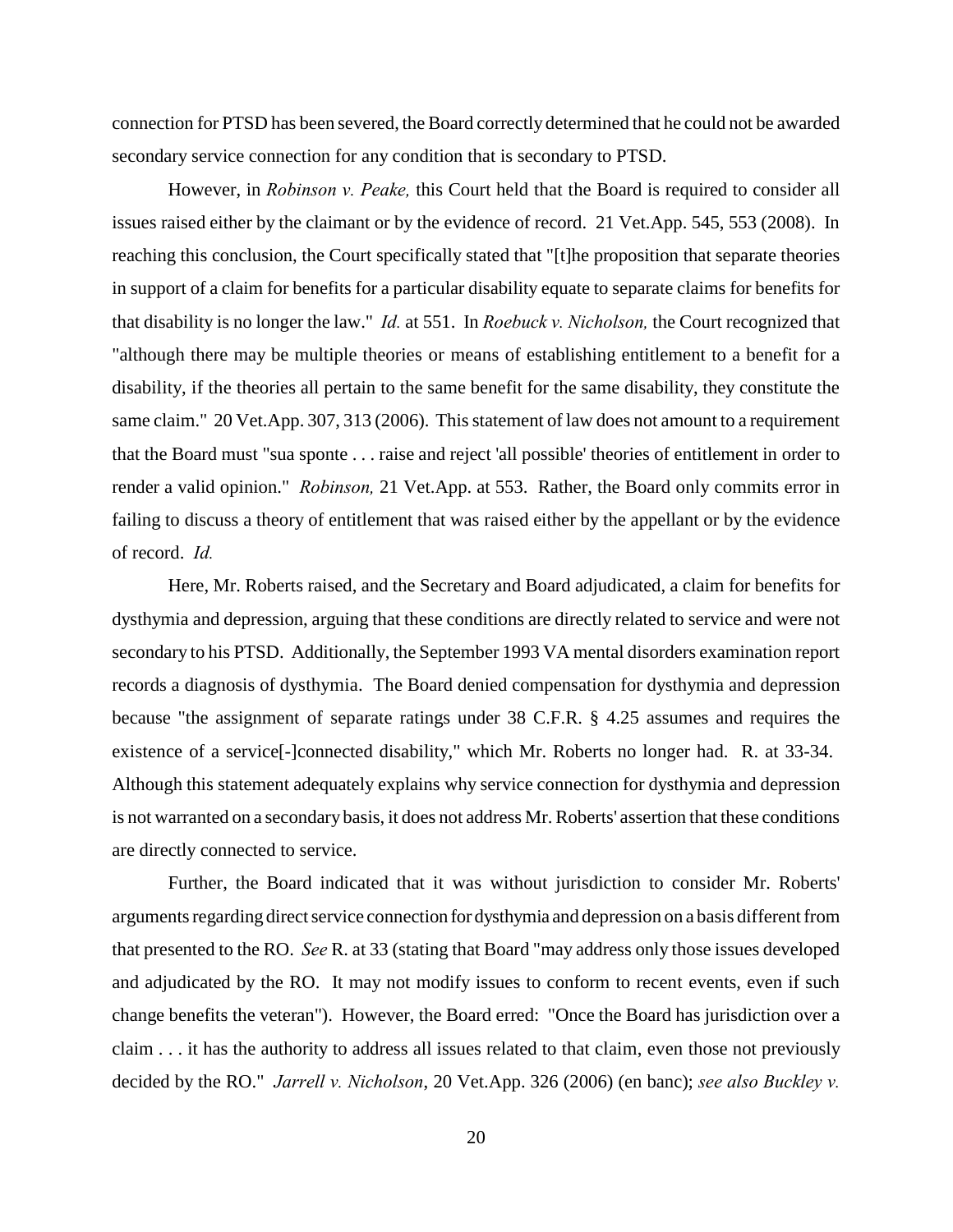*West*, 12 Vet.App. 76, 82-83 (1998) ("Court has jurisdiction over claims that an appellant has reasonably raised to the RO and that the [Board] failed to properly adjudicate"); *see also Bernard v. Brown*, 4 Vet.App. 384 (1993) (Board's inquiry is not limited to specific questions decided by RO but includes all questions reasonably raised by the record that were necessary to its decision on that matter).

Accordingly, remand is warranted for the Board to address service connection on a direct basis for dysthymia and depression. *See Tucker v. West*, 11 Vet.App. 369, 374 (1998) (remand is appropriate "where the Board has incorrectly applied the law, failed to provide an adequate statement of reasons or bases for its determinations, or where the record is otherwise inadequate"); *Bernard, supra*. On remand, Mr. Roberts may present, and the Board must consider, any additional evidence and argument in support of the matters remanded. *See Kay v. Principi*, 16 Vet.App. 529, 534, (2002). These matters are to be provided expeditious treatment on remand. *See* 38 U.S.C. § 7112.

#### **IV. CONCLUSION**

Upon consideration of the foregoing, that part of the August 26, 2005, Board decision denying Mr. Robert's claim for disability compensation for dysthymia and depression on a direct basis is SET ASIDE and the matters are REMANDED for further adjudication. The remainder of the decision is AFFIRMED. *See* 38 U.S.C. § 7252(a).

HAGEL, *Judge*, with whom SCHOELEN, *Judge*, joins, concurring in part and dissenting in part: I concur with the majority's decision in Part III.A, regarding the Board's finding of fraud; Part III.B, regarding the applicability of 31 U.S.C. §§ 3801-3812 and 38 C.F.R. § 42.1; and Part III.E, vacating and remanding Mr. Roberts' claim for benefits for dysthymia and depression on a direct basis. I must dissent, however, from the remainder of the majority's decision.

This case deals with the bedrock of veterans' entitlement to benefits: All veterans who have honorably served our country are entitled to fair process in the adjudication of their claims, regardless of their postservice activities. The majority allows its distaste for the postservice conduct of an honorably discharged veteran to cloud its view of his entitlement to the applicable evidentiary and procedural protections provided for by VA's regulations. The majority permits VA to deny this veteran proper process in the severance of benefits that he had been receiving for more than 10 years and gives VA a pass on its failure to assist the veteran in developing existing evidence of other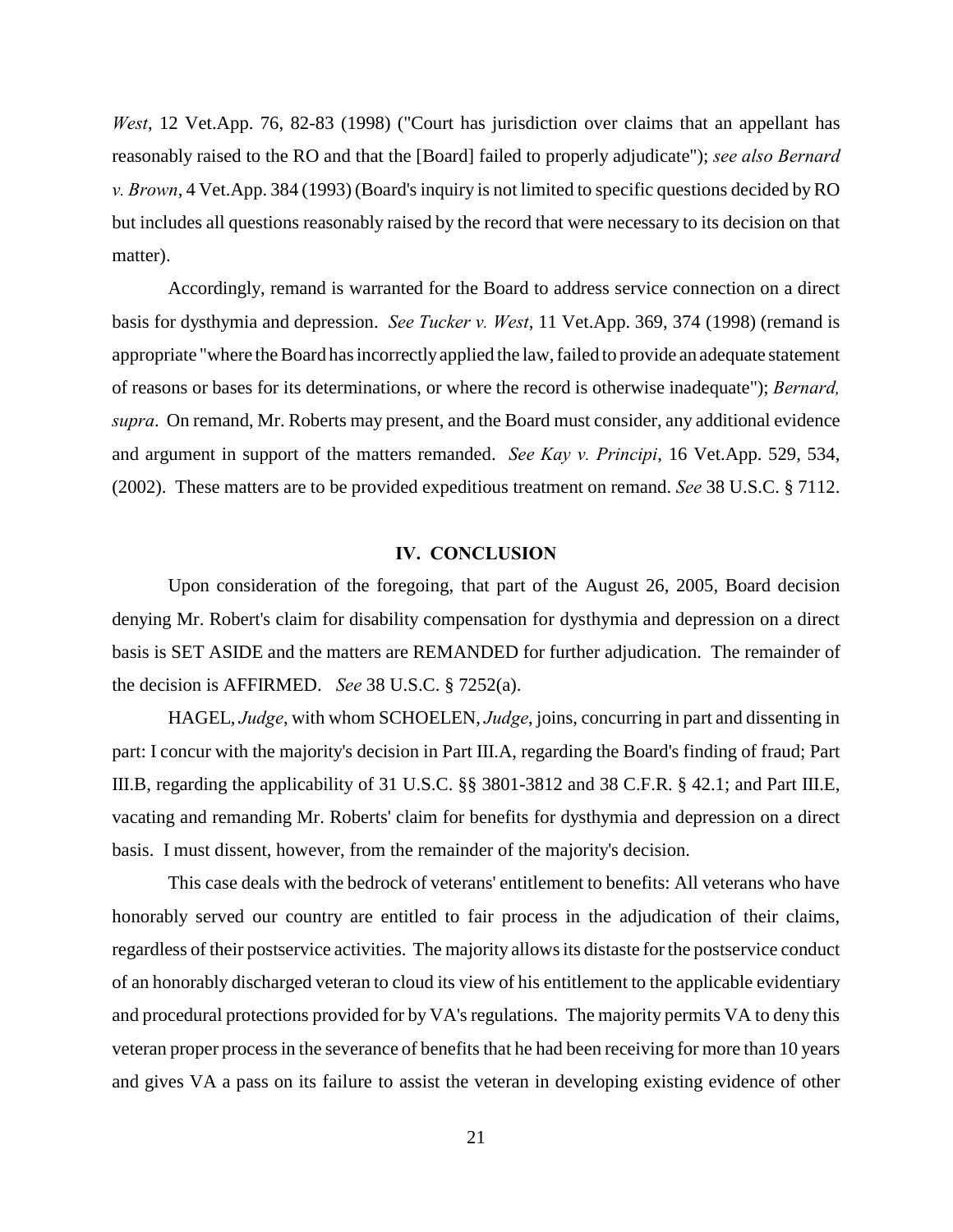stressors that would support the continuance of service connection for post-traumatic stress disorder and the associated disability compensation.

## A. Application of 38 C.F.R. § 3.105(d)

### *1. Unexplained reversal of regulatory interpretation by VA*.

In a case that relies so heavily on regulatory interpretation, the majority opinion contains one glaring omission: The majority fails to adequately account for and dispel the Secretary's abrupt change in position on the applicability of § 3.105(d). The majority's contention that the Secretary had no longstanding position on this issue rests on a faulty premise–that in response to the Court's August 5, 2009, request for further information, "the Secretary averred that no written guidance existed regarding this situation, either at the time of the August 2005 Board decision, or at any time thereafter." *Ante* at 17. In fact, the Secretary advised the Court that the only written policies and procedures he could locate involved the severance of service connection generally, and that he could find no specific policies and procedures relating to severance of protected service connection due to fraud. Secretary's Response to Aug. 5, 2009, Order at 2-4. Rather than conclude, as the majority does, that lack of procedure pertaining to this specific subset of severance proceedings means that the Secretary has *no* policy regarding these proceedings, I conclude that no separate policies or procedures for severing service connection (whether protected or not) based upon fraud exist because VA has regularly applied the two-step process it applied in this case to *all* cases of severance; that is, VA first determines whether, based upon fraud, the removal of protection is warranted under § 3.957 and then, if so, VA applies the procedural and evidentiary requirements of § 3.105(d). *See* Secretary's Response to Aug. 5, 2009, Order at Exhibit L, M (Board decisions of 1998 and 2006 indicating that the two-step analysis is proper). Additionally, the Secretary states (and the majority agrees) that a consistent position on this issue could not be discerned from prior cases because the Board has only twice addressed severance of service connection resulting from fraud. This statement rings hollow: Not only does the Secretary overlook Mr. Roberts' case (not to mention *Ventigan v. Brown*, 9 Vet.App. 34 (1996), which concerned dependency and indemnity compensation), but the Secretary also fails to comprehend that where a particular course of action has been followed in *all* cases in which a matter was considered, that course of action with respect to that matter can be said to be consistent.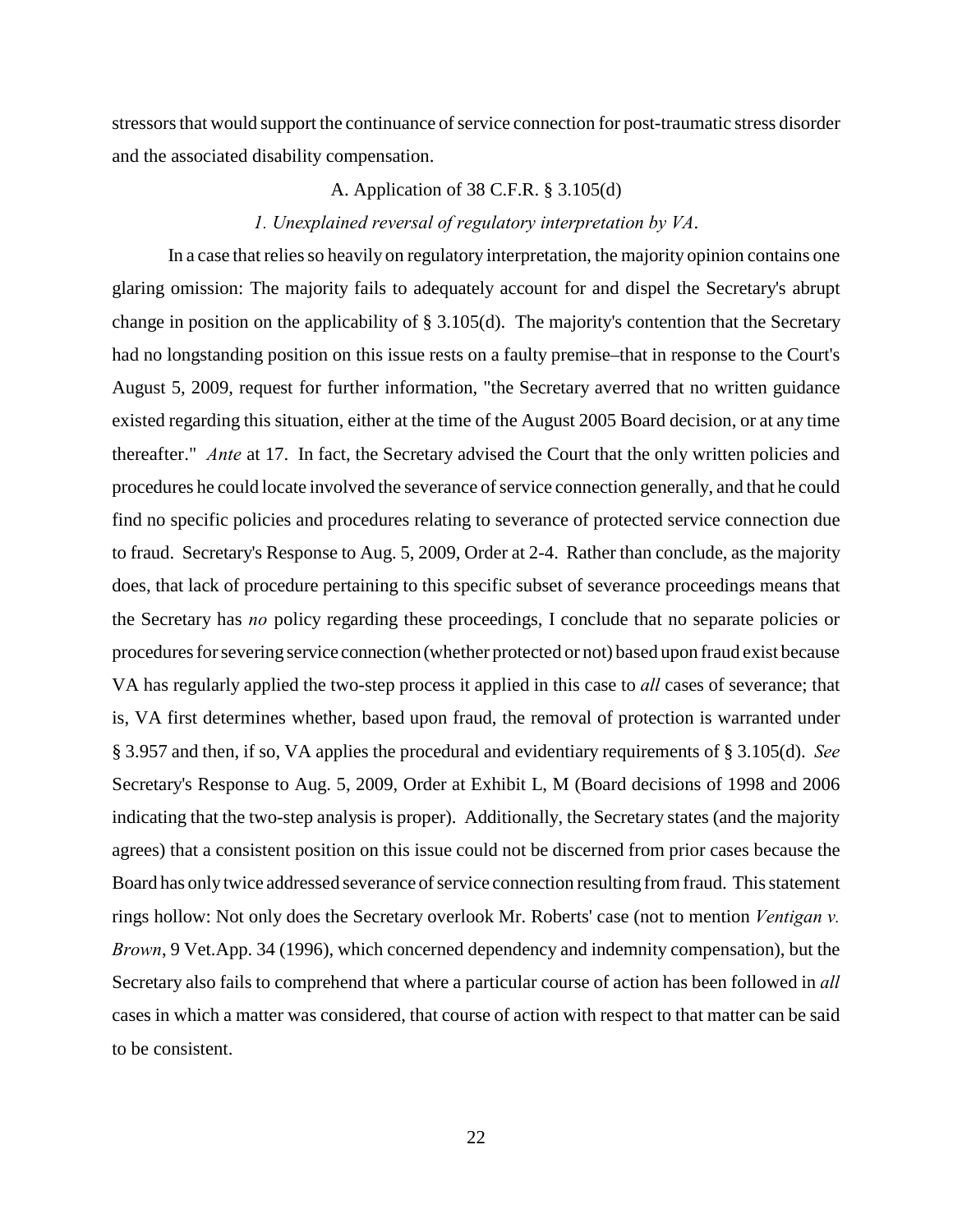My view that the Secretary's position, that severance of benefits is entitled to the protection of the procedures of § 3.105(d) even in cases of fraud, is longstanding is bolstered by his position in *Ventigan*, a 1996 case upon which the majority places great reliance. That case involved the attempted severance, based on fraud, of dependency and indemnity compensation benefits; the Board applied § 3.105(d) to that determination, and the Secretary defended that position before the Court.<sup>7</sup> 9 Vet.App. at 36.

Moreover, throughout the adjudication of this matter, VA has complied or attempted to comply with § 3.105(d). *See* R. at 1328-35 (August 2004 rating decision proposing severance and "setting forth all material facts and reasons" for the proposed severance (§ 3.105(d)); R. at 1337-40 (August 2004 regional office letter advising Mr. Roberts of the 60-day timeframe for submitting additional evidence, that he had the right to request a hearing, and that he had the right to be represented); R. at 23-24 (August 2005 Board decision stating that the severance of Mr. Roberts' service connection was governed by § 3.105(d)). In addition, in the more than four years that Mr. Roberts' appeal has been before the Court, the Secretary has consistently argued that § 3.105(d) applied. The parties submitted multiple briefs and the Court conducted oral argument before a panel of three judges in October 2008, and at no time did the Secretary even suggest that the evidentiary and procedural protections for severing service connection contained in § 3.105(d) are inapplicable in cases of protected service connection where the basis for severance is fraud. Indeed, it was not until the second oral argument in July 2009 that the Secretary took the litigating position that the preamble of § 3.105 wholly exempted § 3.105(d) from application in the case of fraud, reversing his long-held position to the contrary. *See Roberts v. Shinseki*, No. 05-2425, 2009 U.S. Vet. App. Lexis 1170 (June 8, 2009, per curiam order); Secretary's Response to June, 8, 2009, Court Order.

It is well settled that agency positions adopted in response to litigation, or those adopted as a "'post hoc rationalization' advanced by an agency seeking to defend past agency action against attack" are not entitled to deference from the Court. *Auer v. Robbins*, 519 U.S. 452, 462 (1997) (quoting *Bowen v. Georgetown Univ. Hosp.*, 488 U.S. 204, 212 (1988)); *Martin v. Occupational*

It is true, as the majority states, that the Court in *Ventigan* held that the Board erred in applying 38 C.F.R. <sup>7</sup> § 3.105 to find that severance of VA benefits was proper, and that the Board should have applied 38 U.S.C. § 5112(b)(9). However, I believe that case was wrongly decided and ought to be overturned by the Court today because I believe that § 3.105(d) unquestionably applies even in cases of fraud. Nevertheless, *Ventigan* is distinguishable from Mr. Roberts' appeal because, in *Ventigan*, the appellant's benefits were *not* protected under § 3.957 because they had not been in effect for 10 or more years.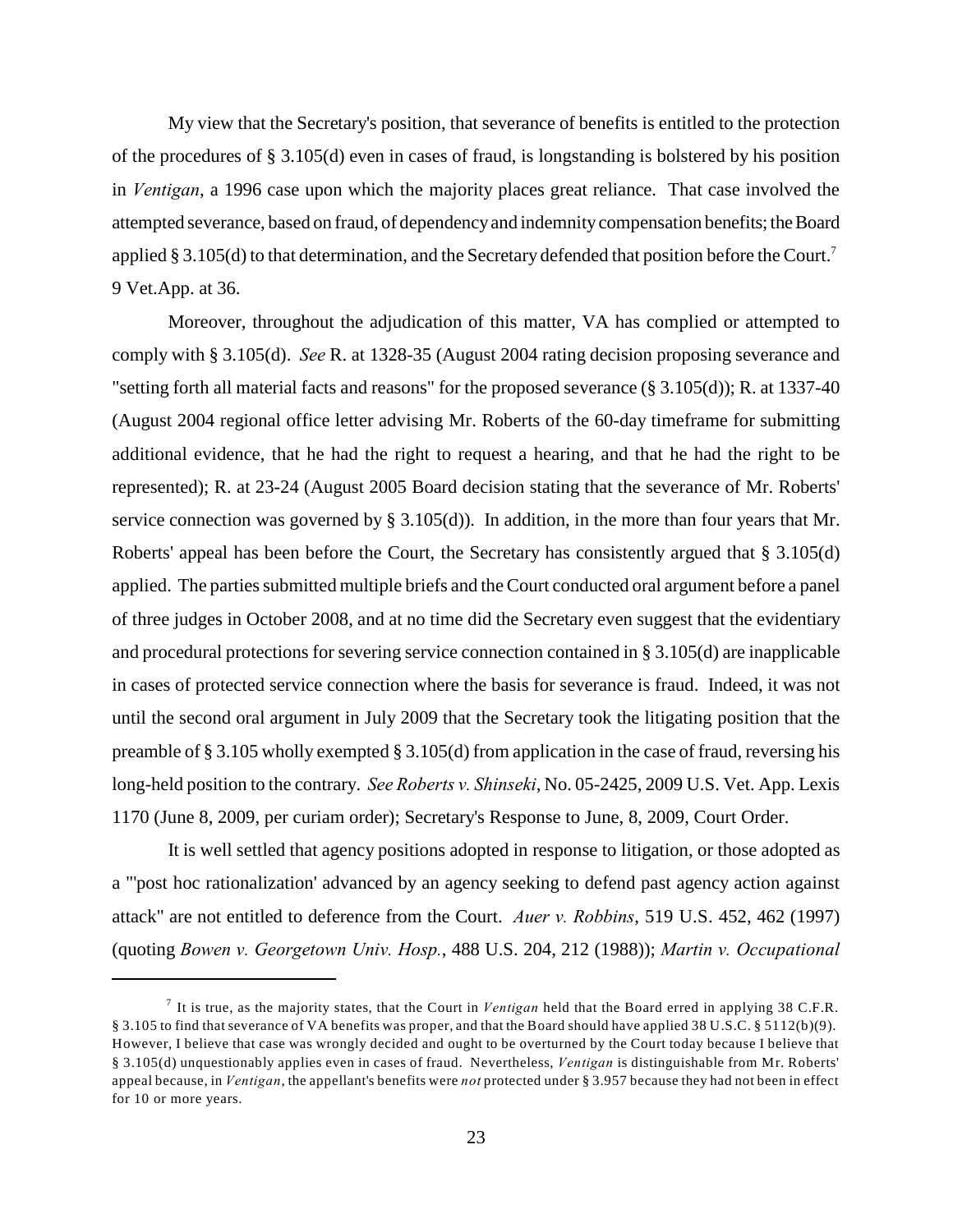*Safety & Health Review Comm'n*, 499 U.S. 144, 156 (1991) ("'[L]itigating positions' are not entitled to deference when they are merely appellate counsel's 'post hoc rationalizations' for agency action, advanced for the first time in the reviewing court."). It is telling that in its recitation of the parties' arguments, the majority dedicates but a footnote to note merely that "[t]he Secretary acknowledges that this position [that § 3.105(d) does not apply in this case] differs from his initial presentation to the Court." *Ante* at 8 n.2. The fact that the majority has failed to call the Secretary to account for abruptly reversing his four-year-long position in this litigation suggests to me that the majority's decision is based less on an impartial view of the matter before the Court and more on a desire to punish a veteran who committed fraud after discharge, regardless of VA's failure to afford the veteran VA's own prescribed evidentiary and procedural protections. Moreover, as explained below, the majority's position directly opposes the manner in which Congress has determined this situation should be handled.

### *2. Interpretation of 38 C.F.R. § 3.105 and effective dates.*

*Debile fundamentum fallit opus*: Where there is a weak foundation, the work fails.

– BOUVIER'S LAW DICTIONARY AND CONCISE ENCYCLOPEDIA, at 2131 (3d rev. 1914)

A large part of the majority's decision rests on an erroneous interpretation of what can best be described as the preamble to 38 C.F.R.  $\S 3.105$ .<sup>8</sup> The majority insists that the preamble exempts *all* provisions of § 3.105 from application in the event of fraud, but that analysis proceeds from the incorrect presumption that the regulatory language is ambiguous. Where the plain language of the regulation is clear, however, such reliance is misplaced. *Meedel v. Shinseki*, 23 Vet.App. 277, 280 (2009) (citing *Perrin v. United States*, 444 U.S. 37, 42 (1979) ("We begin with the language of the [ ] Act itself.")); *Trope v. Nicholson*, 20 Vet.App. 317, 320 (2006) ("If the meaning of the regulation is clear from its language, then that is 'the end of the matter.'" (quoting *Brown v. Gardner*, 513 U.S.

<sup>&</sup>lt;sup>8</sup> Based on this preamble, the majority also attempts to conflate cases in which service connection was "clearly illegal" with cases in which an award of service connection was based on an act of commission or omission (which includes fraud). *See ante* at 11; 38 C.F.R. § 3.105. The majority does so in order to rely on cases that are easily factually distinguishable from Mr. Roberts' case for the proposition that § 3.105(d) does not apply where service connection has been found to be based on fraud. *See id.* (citing *Allen*, 21 Vet.App. at 61-62; *Venturella v. Gober*, 10 Vet.App. 340, 342 (1997)). Because the illegality in those cases involved appellants who did not have the requisite service to be entitled to disability compensation, while Mr. Roberts does have the requisite service to receive such compensation, reliance by the majority on those cases is misplaced.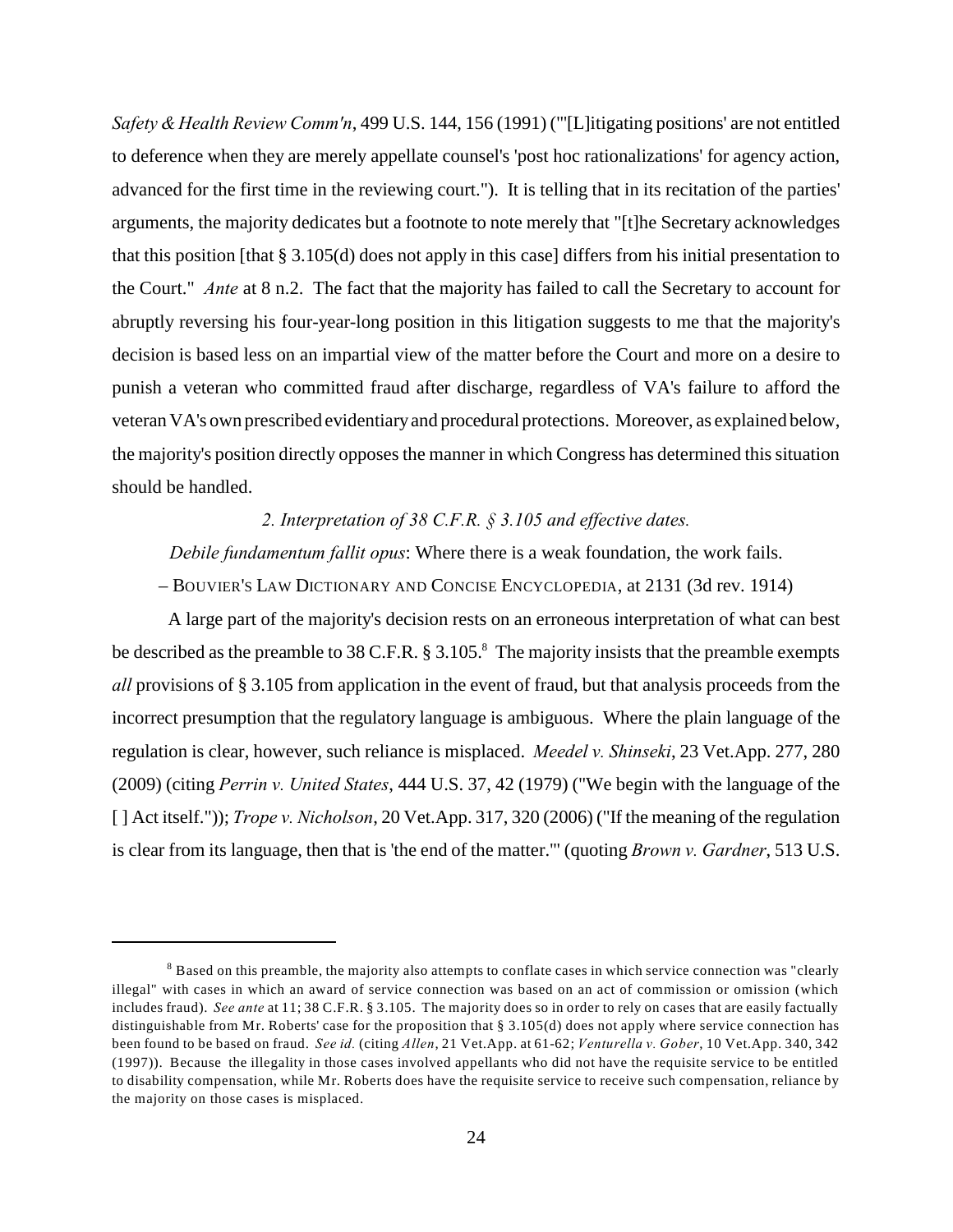115, 120 (1994))); *see also Black & Decker Corp. v. Comm'r of Internal Revenue*, 986 F.2d 60, 65 (4th Cir. 1993) ("Regulations, like statutes, are interpreted according to the canons of construction.").

Here, the plain language of the preamble refers only to effective dates for severance or discontinuance of benefits:

The provisions of this section apply except where an award was based on an act of commission or omission by the payee, or with his or her knowledge *(§ 3.500(b))*; there is a change in law or a Department of Veterans Affairs issue, or a change in interpretation of law or a Department of Veterans Affairs issue *(§ 3.114)*; or the evidence establishes that service connection was clearly illegal. The provisions *with respect to the date of discontinuance of benefits* are applicable to running awards. Where the award has been suspended, and it is determined that no additional payments are in order, *the award will be discontinued effective date of last payment*.

38 C.F.R. § 3.105 (2009) (emphasis added). The relevant portion of § 3.500, which generally governs reductions and discontinuances, provides:

(b) Error; payee's or administrative (38 U.S.C. 5112(b), (9), (10)).

(1) Effective date of award or day preceding act, whichever is later, but not prior to the date entitlement ceased, on an erroneous award based on an act of commission or omission by a payee or with the payee's knowledge.

38 C.F.R. § 3.500(b)(1) (2009).<sup>9</sup> The relevant portion of § 3.114 provides:

(b) Discontinuance of benefits. Where the reduction or discontinuance of an award is in order because of a change in law or a Department of Veterans Affairs issue, or because of a change in interpretation of a law or Department of Veterans Affairs issue, the payee will be notified at his or her latest address of record of the contemplated action and furnished detailed reasons therefor, and will be given 60 days for the presentation of additional evidence. If additional evidence is not received within that period, *the award will be reduced or discontinued effective the last day of the month in which the 60-day period expired*.

. . . .

(9) by reason of an erroneous award based on an act of commission or omission by the beneficiary, or with the beneficiary's knowledge, shall be the effective date of the award; and

(10) by reason of an erroneous award based solely on administrative error or error in judgment shall be the date of last payment.

 $\degree$  Subsections (9) and (10) of 38 U.S.C. § 5112(b) provide:

<sup>(</sup>b) The effective date of a reduction or discontinuance of compensation, dependency and indemnity compensation, or pension–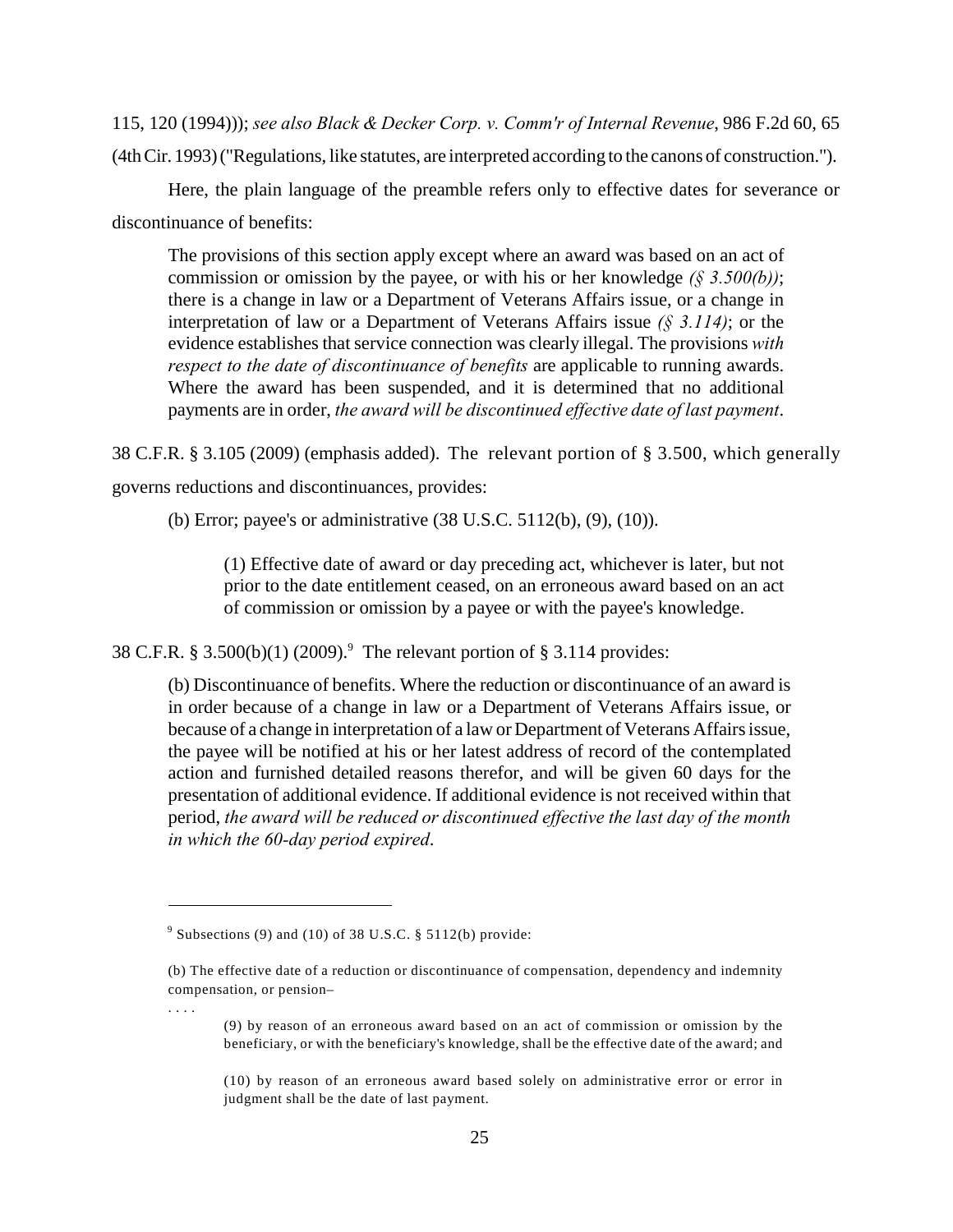38 C.F.R. 3.114(b) (2009) (emphasis added). The citation of these two regulations, in addition to the effective-date provisions included in the final two sentences of the preamble, makes it clear that the preamble language acts to *substitute* the application of the effective-date provisions contained in § 3.105 with other effective-date provisions in certain enumerated circumstances. For example, where, as here, an award of benefits was based on an act of commission or omission, the effectivedate provision for severance of service connection provided under § 3.105(d) is substituted with that of § 3.500(b). Thus, severance takes place as of the effective date of the award of benefits, rather than as of "the last day of the month in which a 60-day period from the date of notice to the beneficiary of the final rating action expires."<sup>10</sup> 38 C.F.R. § 3.105(d). Because the plain language of the regulation provides otherwise, there is no basis for the majority's view that § 3.105(d) does not apply in Mr. Roberts' case.

#### *3. VA's affirmation of its longstanding interpretation of 38 C.F.R. § 3.105*.

The majority takes great pains to recount the regulatory history of § 3.105, but wholly fails to take into account that the Secretary's clearest and most current published interpretation of this regulatory provision is contrary to his current litigating position and the majority's interpretation of § 3.105. In May 2007, the Secretary proposed, by publication in the Federal Register, "to reorganize and rewrite in plain language general provisions applicable to [VA's] compensation and pension regulations, including general evidence requirements, general effective dates for new awards, revision of decisions, and protection of existing ratings." 72 Fed. Reg. 28,770 (May 22, 2007).

In its revision, VA intends to *clarify* and recodify 38 C.F.R. § 3.957 and the provisions of 38 C.F.R. § 3.105(d) that govern when service connection may be severed at 38 C.F.R. § 5.175, entitled "Protection or severance of service connection."<sup>11</sup> That section provides:

(a) Protected service connection.

(1) VA may not sever service connection that has been in effect for 10 years or more unless evidence shows that:

 $10$  In such cases, the penalty for an act of commission or omission is clear: Because the effective date of severance will be the effective date of the award, the veteran will be required to repay VA all of the benefits he received. In typical severance cases, where there is no need to apply the substitute effective date provisions of the preamble of § 3.105, no repayment is required.

<sup>&</sup>lt;sup>11</sup> I discuss the majority's erroneous interpretation of 38 C.F.R. § 3.957 below.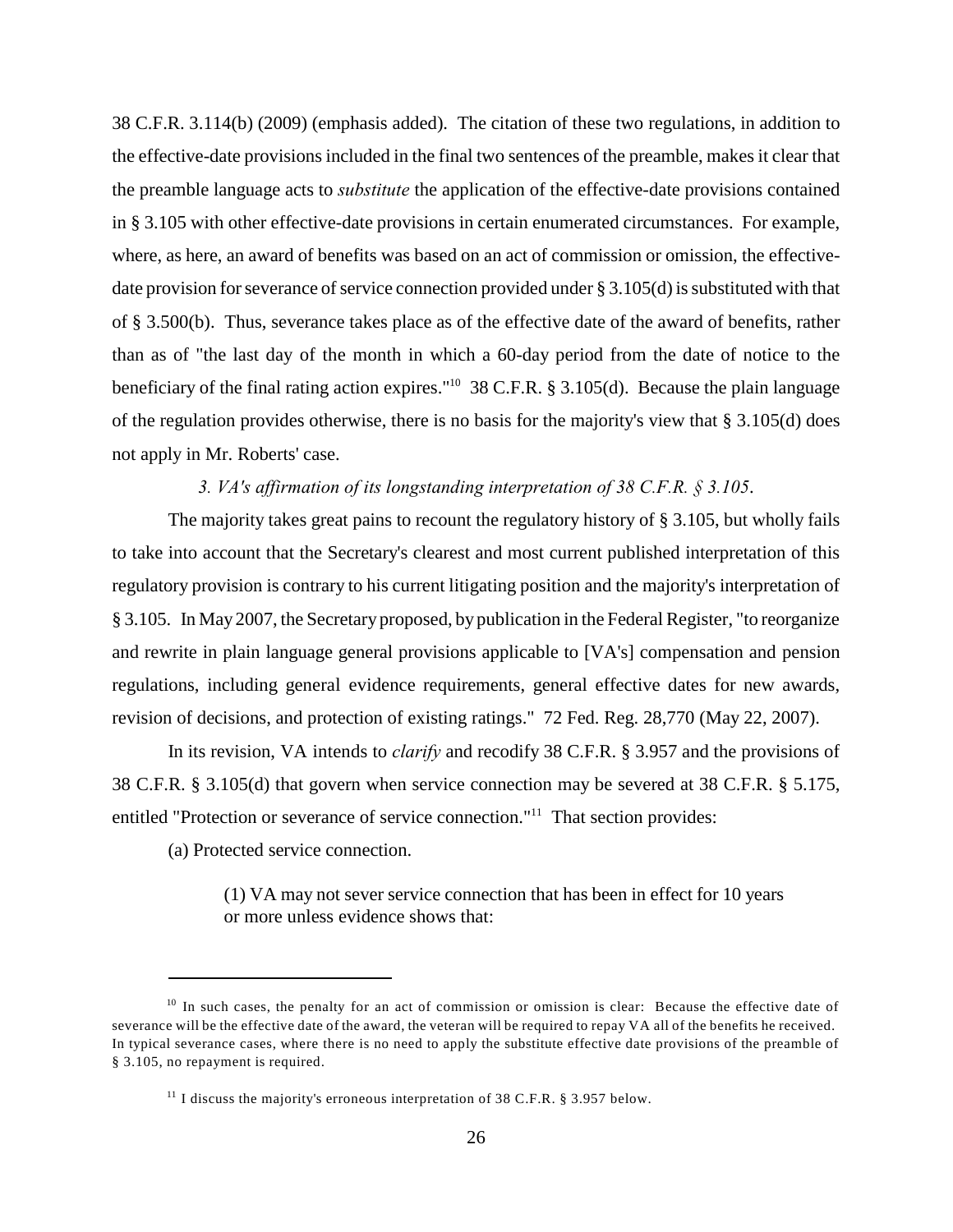(i) The original grant was obtained through fraud, or;

(ii) It is clear from military records that the person identified as a veteran did not have the requisite qualifying military service or the veteran's discharge from service is of a type to prevent service connection as described in § 5.30.

. . . .

(b) Severance of service connection.

(1) VA will sever service connection when evidence establishes that it is clearly and unmistakably erroneous (the burden of proof being upon VA) subject to §§ 5.152 and 5.176.

(2) A change in diagnosis may be accepted as a basis for severance of service connection if the examining physician or physicians or other proper medical authority certifies that, in the light of all accumulated evidence, the diagnosis that was the basis of the award of service connection is clearly erroneous. This certification must be accompanied by a summary of the facts, findings, and reasons supporting the conclusion that the diagnosis is erroneous.

72 Fed. Reg. 28,792-93 (proposed May 22, 2007) (to be codified at 38 C.F.R. § 5.175).

The due process procedures for severing service connection will be recodified in their own section, § 5.176, which restates the procedural requirements of § 3.105(d) for severing service connection and § 3.105(e) for reducing or discontinuing compensation benefits. *See* 72 Fed. Reg. 28,783. That regulation states:

Except as provided in § 5.83(c),<sup>[12]</sup> when VA is contemplating severing service connection or reducing or discontinuing compensation benefit payments (including those based on individual unemployability), VA will:

(a) Prepare a rating proposing severance of service connection or reduction or discontinuance of compensation benefit payments and setting forth all material facts and reasons;

(b) Consistent with § 5.83, notify the beneficiary at his or her latest address of record of the contemplated action and furnish detailed reasons therefor; and

<sup>&</sup>lt;sup>12</sup> Proposed § 5.83 is the proposed rewrite of 38 C.F.R. § 3.103, governing procedural due process and appellate rights. 70 Fed. Reg. 24,683 (May 10, 2005). Proposed § 5.83(c) is the rewrite of § 3.103(b)(3), which requires notice to the veteran contemporaneous with VA's adverse action in circumstances not applicable here. 70 Fed. Reg. 24,687-88.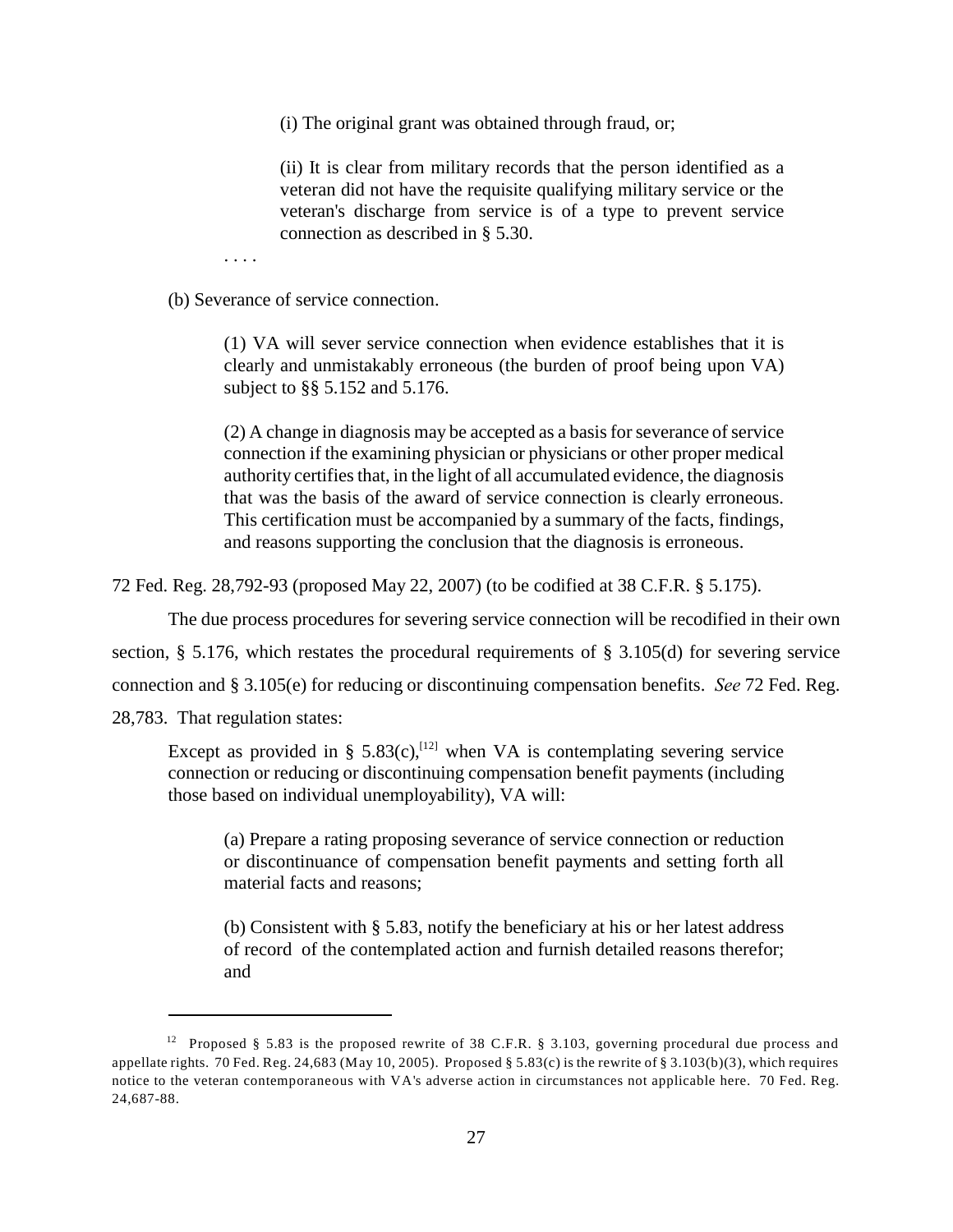(c) Allow the beneficiary 60 days from the date of the notice proposing severance, reduction, or discontinuance, to present additional evidence to show that service connection should be maintained, the rating should not be reduced, or the benefits should remain intact. If VA receives no additional evidence within the 60-day period, or the evidence received does not demonstrate that the proposed action should not be taken, VA will notify the beneficiary that VA is severing service connection or reducing or discontinuing the benefit.

72 Fed. Reg. 28,793 (proposed May 22, 2007) (to be codified at 38 C.F.R. § 5.176). I note that *nowhere* in proposed § 5.176 does VA exclude cases of severance of service connection based on fraud from the due process procedures contained therein.

Finally, VA proposes to extract the effective-date provisions from § 3.105(d) and (e) for severance of service connection and reduction or discontinuance of benefits. In its explanation of the changes, VA states:

We propose in paragraph (a) to *restate* the provisions *found in the introductory paragraph of § 3.105 regarding effective dates* for reductions or discontinuances of suspended awards. We propose in paragraph (c) to list the three exceptions to § 5.177, *which are derived from the introductory paragraph of § 3.105 and current § 3.500(b)*. We propose not to include the exception for cases where the award of service connection was "clearly illegal" because such cases would properly fall within § 3.105 and proposed § 5.177(d). We propose in paragraphs (d) through (i), to state the specific type of benefit that is the subject of the particular effective date rule and to explain when the benefit will be reduced, stopped, or severed. These effective date provisions are from paragraphs (c) through (h) of the current version of § 3.105.

72 Fed. Reg. 28,783 (emphasis added).

Section 5.177 provides, in relevant part:

## **Effective dates for severing service connection or discontinuing or reducing benefit payments.**

. . . .

(c) *Exceptions.* This section does not apply if:

(1) There is a change in law or a VA administrative issue or a change in interpretation of law or VA issue; if so, § 5.152 applies (effective dates based on change of law or VA issue);

(2) *An award was erroneous due to an act of commission or omission by the beneficiary or with the beneficiary's knowledge; if so, § 5.165(b) applies*; or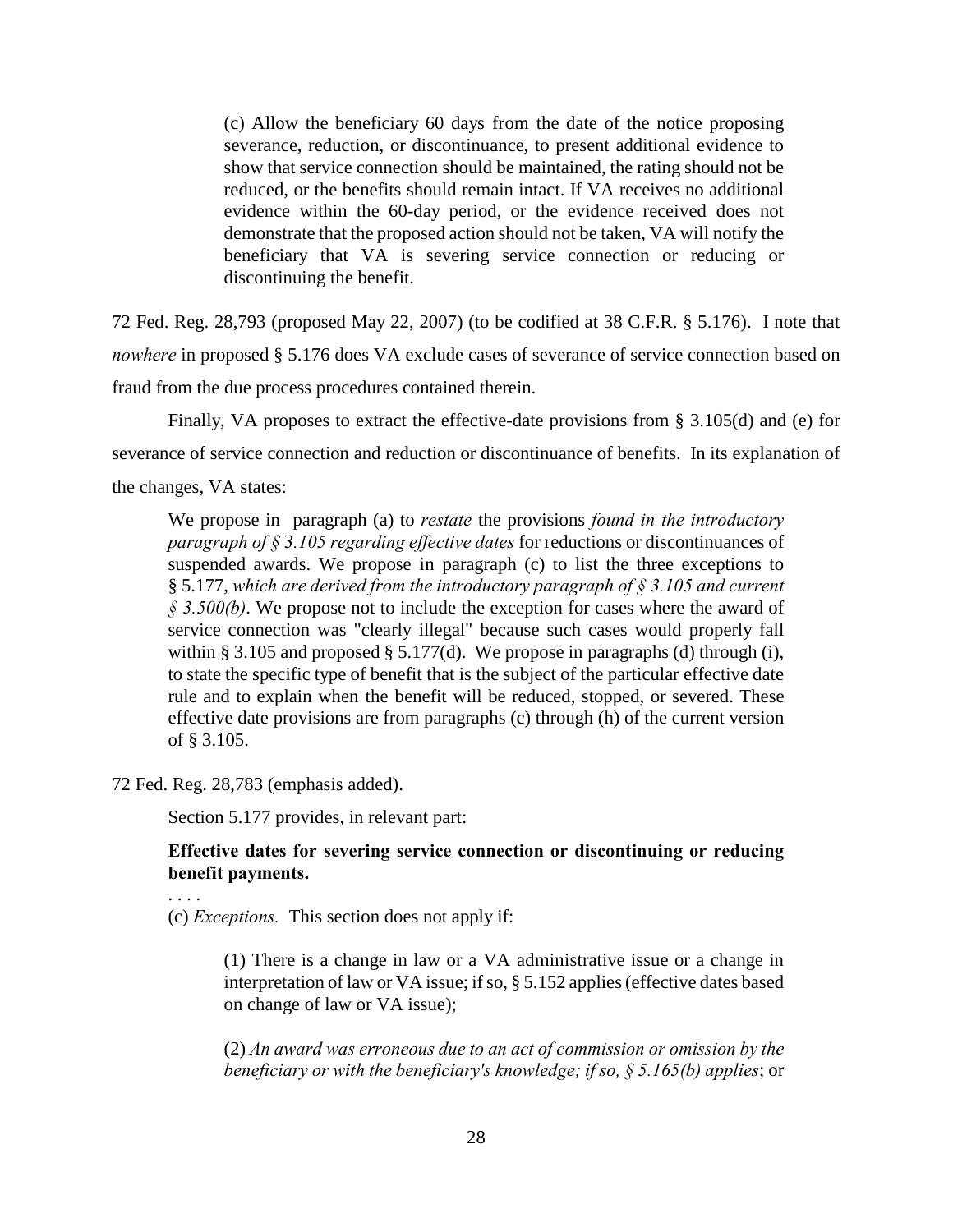(3) An award was based solely on administrative error or an error in judgment by VA; if so, § 5.165(c) applies in cases other than severance of service connection under paragraph (d) of this section or reduction of compensation under paragraph (f) of this section.

(d) Severance of service connection. This paragraph (d) applies when VA severs service connection. In such cases, two 60-day periods apply. After applying the 60-day notice period described in § 5.176, VA will sever service connection effective the first day of the month after a second 60-day period beginning on the day of notice to the beneficiary of the final decision.

72 Fed. Reg. 28,793 (proposed May 22, 2007) (to be codified at 38 C.F.R. § 5.177) (emphasis in subsection  $(c)(2)$  added).

Section 5.165(b), which is a recodification of  $\S 3.500(b)$  (*see 72 Fed. Reg. 28,779*), <sup>13</sup> in turn

provides:

(b) *Effective date of reduction or discontinuance based on beneficiary error.* If an award was based on an act of commission or omission by the beneficiary or any act of omission or commission with the beneficiary's knowledge, VA will pay a reduced rate or discontinue benefits effective the latest of the following dates:

(1) The effective date of the award;

(2) The date preceding the act of commission or omission; or

(3) The date entitlement to the benefit ceased.

72 Fed. Reg. 28,790 (proposed May 22, 2007) (to be codified at 38 C.F.R. § 5.165).

The Secretary asserted at oral argument before the full Court in July 2009 and in filings immediately thereafter that these changes, particularly the change extracting the preamble language from § 3.105 and codifying it separately at § 5.176 (governing effective dates for reductions or discontinuances of awards based on error), constitute substantive changes in the Government's interpretation of this regulation. The explanatory text of the Secretary's proposed regulations betrays him, however. VA stated that

[a]lthough these regulations have been substantially restructured and rewritten for greater clarity and ease of use, most of the basic concepts contained in these proposed

<sup>&</sup>lt;sup>13</sup> VA reports that proposed § 5.165 "applies only to reductions or discontinuances of erroneous awards." 72 Fed. Reg. 22,779.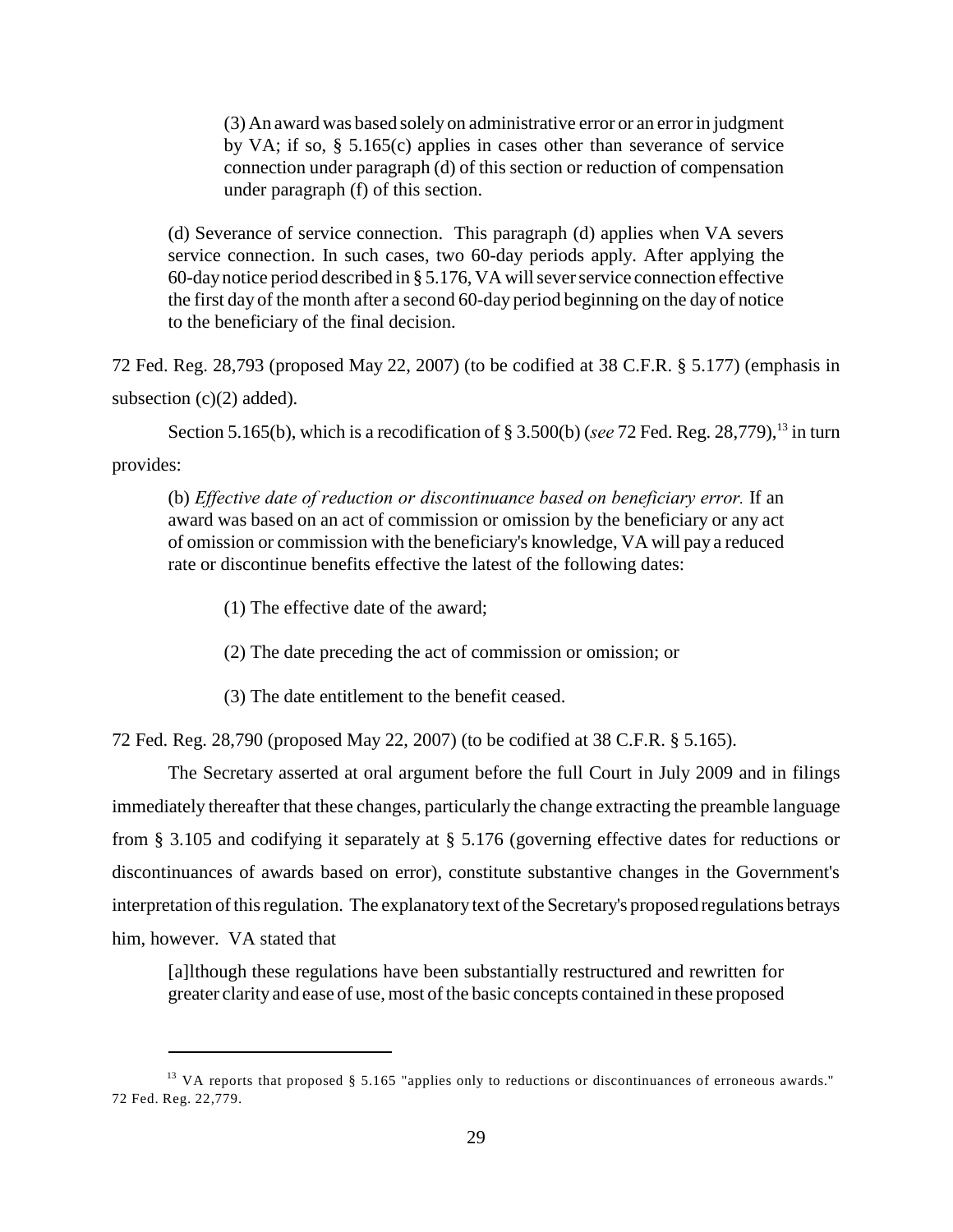regulations are the same as in their existing counterparts in 38 C.F.R. part 3. However, a few substantive differences are proposed . . . .

. . . .

Readers who . . . observe substantive changes between [existing regulatory provisions and proposed provisions] should consult the text that appears later in this document for an explanation of significant changes in each regulation.

72 Fed. Reg. 28,771-28,772. It is clear from this statement that, where VA intended substantive changes to a regulation, those changes are expressly explained in the text of the document.<sup>14</sup> There is no such explanation indicating that the rewriting and restructuring of the regulations at issue here are intended as substantive changes. The Secretary's proposed reorganization and rewrite of part 3 removes the preamble language from § 3.105 and separately codifies it in a section that governs effective dates, which only serves to support both the plain language reading of the preamble of § 3.105 that I outline above, as well as the Secretary's longstanding position on the applicability of § 3.105(d) . The Secretary's position is pointedly emphasized by his consistent interpretations of these regulations in this case between August 2005 and May 2009. Consequently, there can be no question that the majority has erred in its determination that § 3.105(d) does not apply to Mr. Roberts' appeal.

# B. Majority's Interpretation of 38 C.F.R. § 3.957

The majority holds that the Board need not have applied § 3.105(d), its finding regarding that regulation's applicability notwithstanding, because § 3.957 permits VA to sever service connection on the basis of fraud alone. I disagree. The relevant portion of § 3.957 is worth restating:

Service connection for any disability or death granted or continued under title 38 U.S.C., which has been in effect for 10 or more years will not be severed except upon a showing that the original grant was based on fraud or it is clearly shown from

 $14$  I also note that the Secretary has, in fact, expressly explained the substantive changes made in this portion of the proposed rewrite. *See* 72 Fed. Reg. 28,776 ("Except as provided below, no substantive changes are intended to these provisions"; "This is a substantive change based upon expanding current § 3.304(d)"; "This substantive change is consistent with current § 3.304(f)(2), pertaining to posttraumatic stress disorder claimed by a former prisoner of war."). It is true that the Secretary has also expressly stated in some cases that no substantive change has been made to a particular rule, but without fail, these circumstances are limited to rephrasing regulations or substituting one word for another. *See, e.g.*, 72 Fed. Reg. 28,773 ("Note that although current § 3.1(p) uses the terms 'claim' and 'application' interchangeably, we propose to only use the term 'claim' in part 5 . . . when referring to a formal or informal communication in writing requesting a determination of entitlement or evidencing a belief in entitlement to a benefit . . . . Thus, the term 'claim' would have the same meaning in Part 5 as it currently does in Part 3; no substantive change is intended."); 72 Fed. Reg. 28,774 ("We intend no substantive changes to this regulation by eliminating the term 'informal claim.' The term 'claim' necessarily embraces all of the types of claims listed in the regulations, including informal and formal claims."); 72 Fed. Reg. 28,775 ("Although we have changed the language taken from these two sources in order to make the proposed rule easier to understand, we intend no change in the substance they convey.").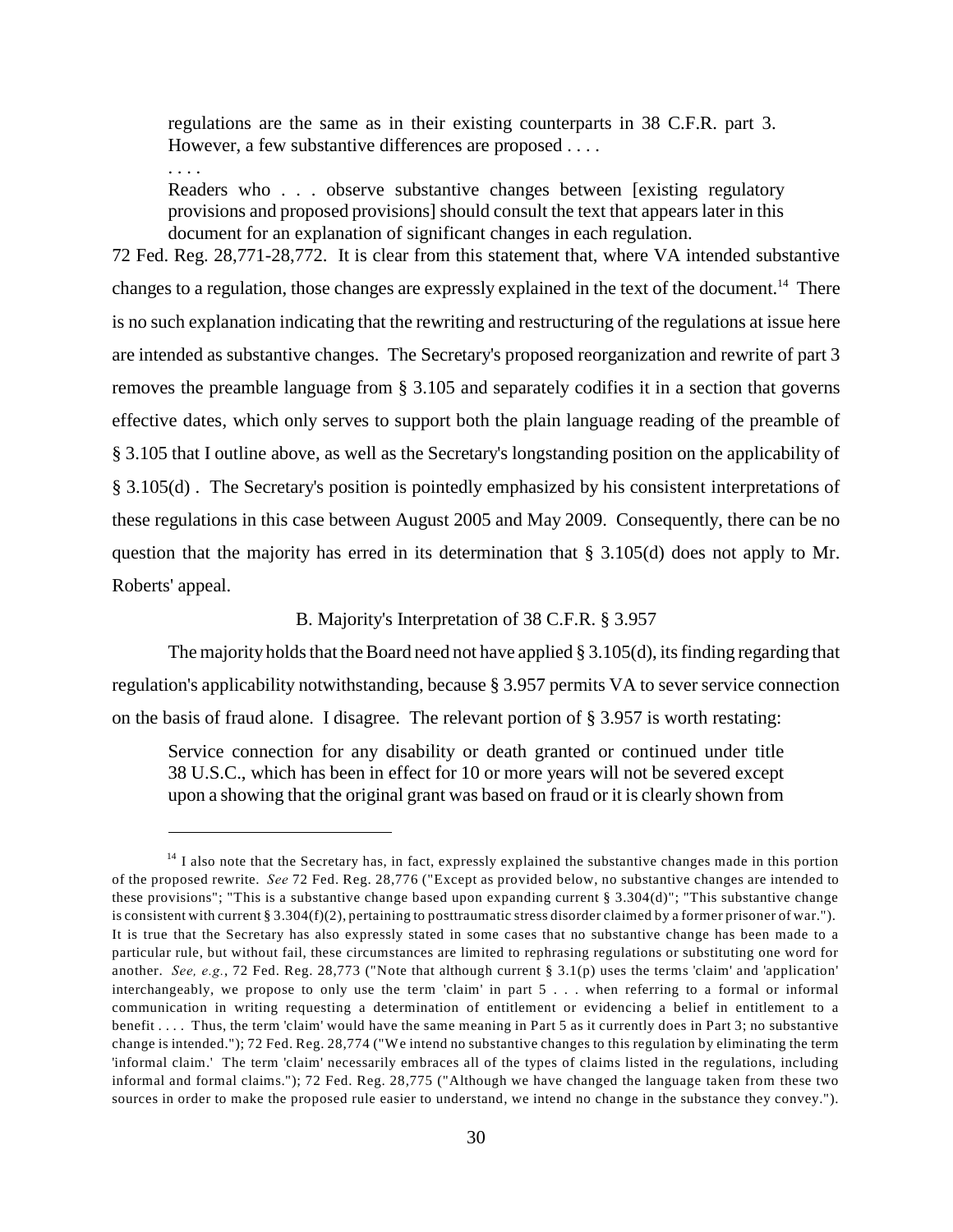military records that the person concerned did not have the requisite service or character of discharge. The 10-year period will be computed from the effective date of the Department of Veterans Affairs finding of service connection to the effective date of the rating decision severing service connection, after compliance with  $§$  3.105(d).

The majority takes the position that  $\S 3.957$  requires "compliance with  $\S 3.105(d)$ ... only with regard to computing the 10-year period for determining whether an award is protected from severance." *Ante* at 12. The majority ignores, however, that the plain language of the regulation indicates that the 10-year period cannot be calculated until *after* the severance proceedings are completed–otherwise the "effective date of the rating decision severing service connection" cannot be determined–which requires compliance with the procedures of § 3.105(d). Moreover, the majority asserts, in essence, that the two sentences of § 3.957 are unrelated, in that, despite specific citation thereto, compliance with § 3.105(d) is not required where it is shown that the original grant of benefits was based on fraud. That view is simply incorrect and unsupported by common sense, the regulation's plain language, and the Secretary's consistent interpretation of the regulation.

The regulation provides that service connection in effect for more than 10 years "*will not be severed*" except, as relevant here, where the original grant is shown to have been based on fraud. 38 C.F.R. § 3.957 (emphasis added). It does *not* say that where the original grant of service connection is shown to have been based on fraud, service connection *will be severed*. Thus, the language of the regulation suggests that a finding of fraud is only a first step in the process of severing service connection; it is, essentially, a threshold matter that removes the protection otherwise afforded to service connection that has been in effect for more than 10 years. In other words, the second sentence of § 3.957 simply explains that the 10-year period cannot be calculated absent a rating decision severing service connection, and states that the rating decision severing service connection must be the result of compliance with § 3.105(d). Indeed, not even the Secretary disputes this interpretation. *See* Secretary's Response to June, 8, 2009, Court order at 1, 6. Further, this interpretation is supported by VA's *Adjudication Procedure Manual* (M21-1MR). *See* M21- 1MR, pt. III, subpt. iv, ch. 8, sec. c ("Under 38 C.F.R. [§] 3.957, if service connection for disability or cause of death has been in effect ten or more years, *propose severance* only if the original grant was based on fraud . . . ." (emphasis added)); *see also* Secretary's Response to Aug. 5, 2009, order, Exhibit G. Because VA interprets § 3.957 to mean that severance of otherwise protected service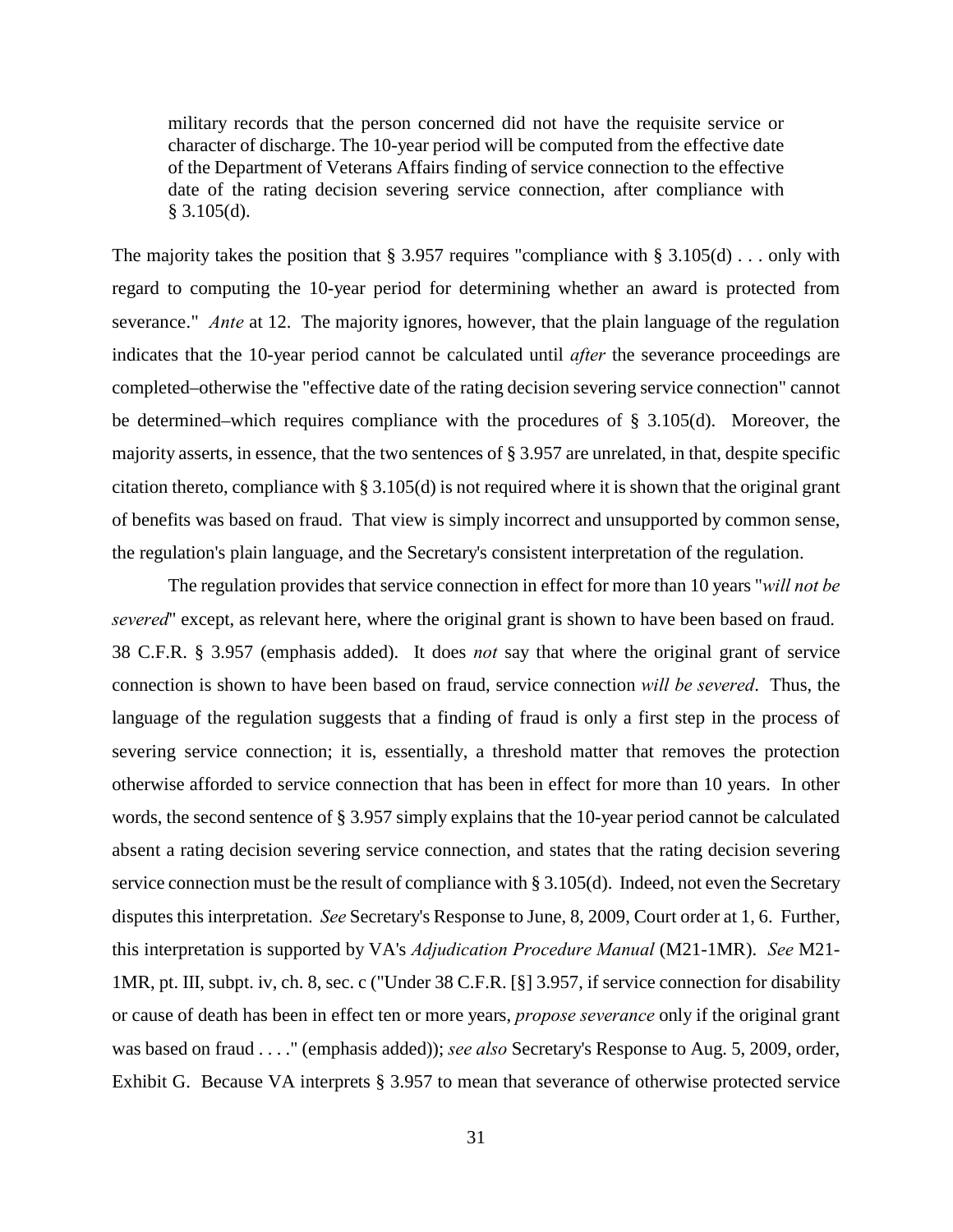connection may only be proposed, not effectuated, upon a showing of fraud, and because that interpretation is reasonable and consistent with the regulation, the majority ought not supplant the Secretary's interpretation with its own. *See United States v. Cleveland Indians Baseball Co.*, 532 U.S. 200, 202 (2001) (holding that an agency's longstanding interpretation of its own regulations is entitled to "substantial judicial deference"); *Bowles v. Seminole Rock & Sand Co.*, 325 U.S. 410, 414 (1945) (holding that an agency's interpretation of its own regulations is controlling unless that interpretation "is plainly erroneous or inconsistent with the regulation").

Because the majority holds that a finding of fraud alone is sufficient to allow VA to sever service connection under § 3.957, and because the majority ultimately concludes that the important evidentiary and procedural protections of § 3.105(d) are not applicable to cases of severance of service connection based on fraud, it never reaches the question of the proper interpretation of § 3.105(d). Because I believe the majority's conclusion in both regards is incorrect, I will review the Board's decision in light of what I believe is the proper application of § 3.105(d).

## C. The Board's Application of 38 C.F.R. § 3.105(d)

The Board first noted that § 3.105(d) was the proper regulation under which to analyze this matter and then stated that the "same [clear and unmistakable error] standard which applies to a veteran's [clear and unmistakable error] challenge to a prior adverse determination under [§] 3.105(a) is also applicable in the Government's severance determination under [§] 3.105(d)." R. at 23-24 (citations omitted). The Board then outlined the requirements for finding clear and unmistakable error in a prior decision. R. at 24 (citing *Damrel v. Brown*, 6 Vet.App. 242 (1994) and *Russell v. Principi*, 3 Vet.App. 310 (1992) (en banc)). The Board acknowledged, however, that unlike § 3.105(a), § 3.105(d) does not limit, in determining the propriety of severance, the evidence that may be considered to the evidence that was before the regional office at the time of the initial decision, but instead requires the consideration of all the accumulated evidence. R. at 24. The Board then stated that, "under either basis for finding [clear and unmistakable error]," the May 1998 regional office decision granting service connection for post-traumatic stress disorder was based on clear and unmistakable error and therefore severance of Mr. Roberts' benefits was proper. *Id.*

The Board, purporting to apply § 3.105(d), found that severance was proper in Mr. Roberts' case for three alternative reasons, and I will address each in turn.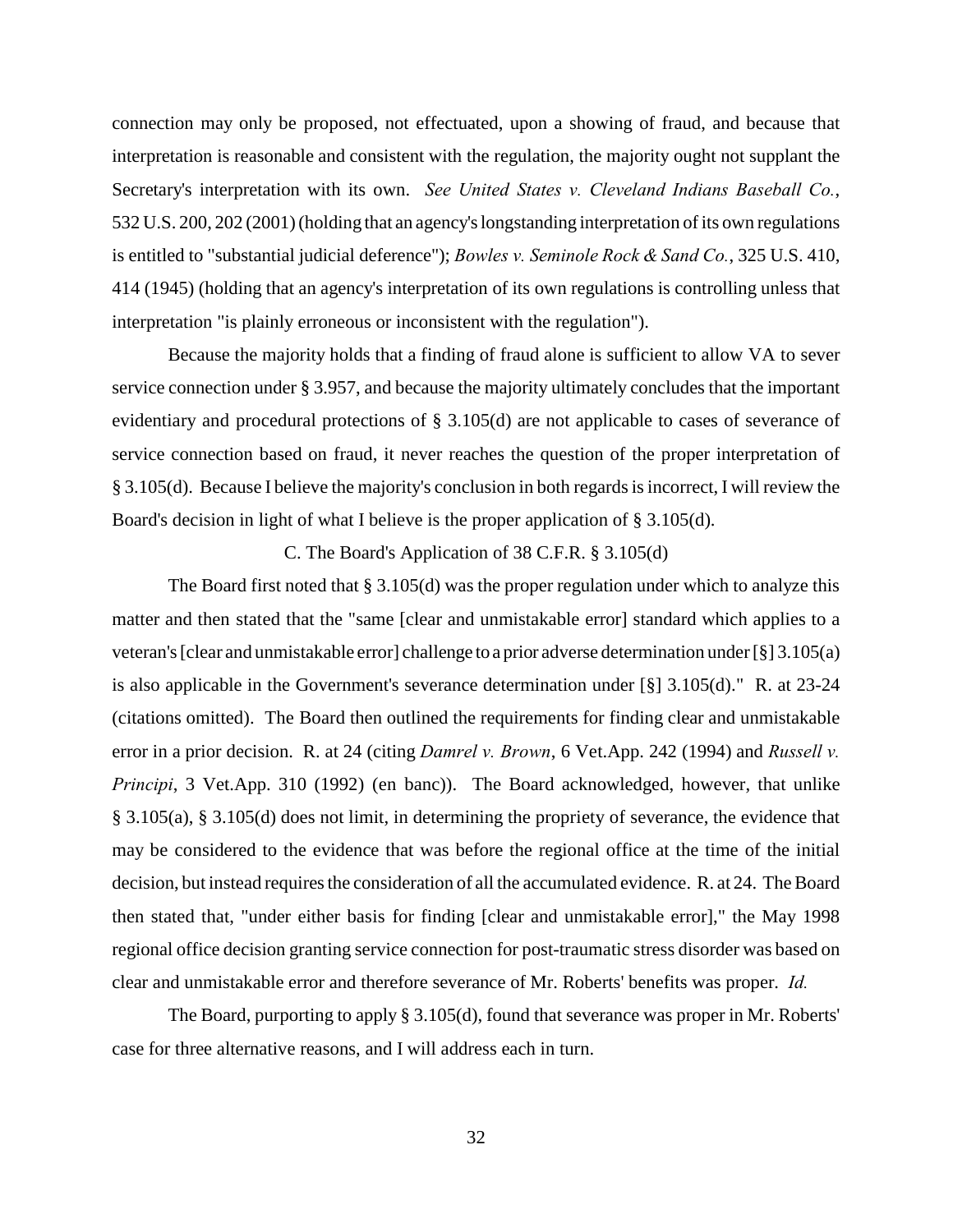### *1. Correct facts not before the adjudicator*.

The Board determined that the May 1998 grant of service connection contained clear and unmistakable error because the correct facts, as they were known at the time, were not before the regional office because of Mr. Roberts' fraudulent statements regarding his claimed stressor. Despite the Board's acknowledgment that § 3.105(d) requires consideration of all the accumulated evidence of record, the Board essentially applied the standard of § 3.105(a), *Damrel*, and *Russell*, and limited its discussion of clear and unmistakable error to the facts and evidence before the regional office at the time of its May 1998 decision. This was error.<sup>15</sup> See Stallworth v. Nicholson, 20 Vet.App. 482, 488 (2006) ("Severance of service connection based on any standard less than that established by § 3.105(d) is erroneous as a matter of law."); *Venturella*, 10 Vet.App. at 343.

To put this very technical discussion into its proper context, what must be proven by VA at this stage of the adjudication is that the *continuation* of Mr. Roberts' service connection would be clearly and unmistakably erroneous. 38 C.F.R. § 3.105(d) ("[S]ervice connection will be severed only where evidence establishes that it *is* clearly and unmistakably erroneous (the burden of proof being upon the Government)." (emphasis added)). Without a discussion by the Board of all of the accumulated evidence, including that which postdates the May 1998 regional office decision, the Board's determination that service connection is clearly and unmistakably erroneous is not in accordance with the law, and therefore its conclusion that severance of service connection is proper cannot stand. 38 U.S.C. § 7261(a)(3)(A); *Stallworth*, 20 Vet.App. at 489; *Eddy v. Brown*, 9 Vet.App. 52, 57 (1996) (holding that the Court's review of a Board finding of clear and unmistakable error is limited to determining whether the Board's conclusion was arbitrary,

<sup>&</sup>lt;sup>15</sup> Even assuming that a finding of clear and unmistakable error in the initial decision granting service connection is a necessary component of a decision severing service connection under  $\S 3.105(d)$ , the Board's finding of clear and unmistakable error is not in accordance with the law. 38 U.S.C. § 7261(a)(3)(A). The first prong of the analysis under § 3.105(a) provides that clear and unmistakable error may exist in a prior decision where, among other conditions, "the correct facts, as they were known at the time, were not before the adjudicator." *Damrel*, 6 Vet.App. at 245. The Board stated that, because of Mr. Roberts' fraudulent statements, the correct facts were not before the regional office in May 1998. R. at 26. However, the correct facts were certainly *available* to the regional office at the time of the May 1998 decision, had VA chosen to obtain the 1969 Navy investigation report to attempt to corroborate Mr. Roberts' claimed stressor. Instead, it was VA that accepted only Mr. Holland's death certificate as adequate corroboration of the claimed stressor. To find clear and unmistakable error in the prior decision based on VA's failure to obtain records to dispute Mr. Roberts' version of events would be analogous to finding clear and unmistakable error in a prior decision based on VA's failure to obtain records to satisfy its duty to assist, which is not permitted. *See Cook v. Principi*, 318 F.3d 1334, 1344 (Fed. Cir. 2002); *Caffrey v. Brown*, 6 Vet.App. 377, 384 (1994).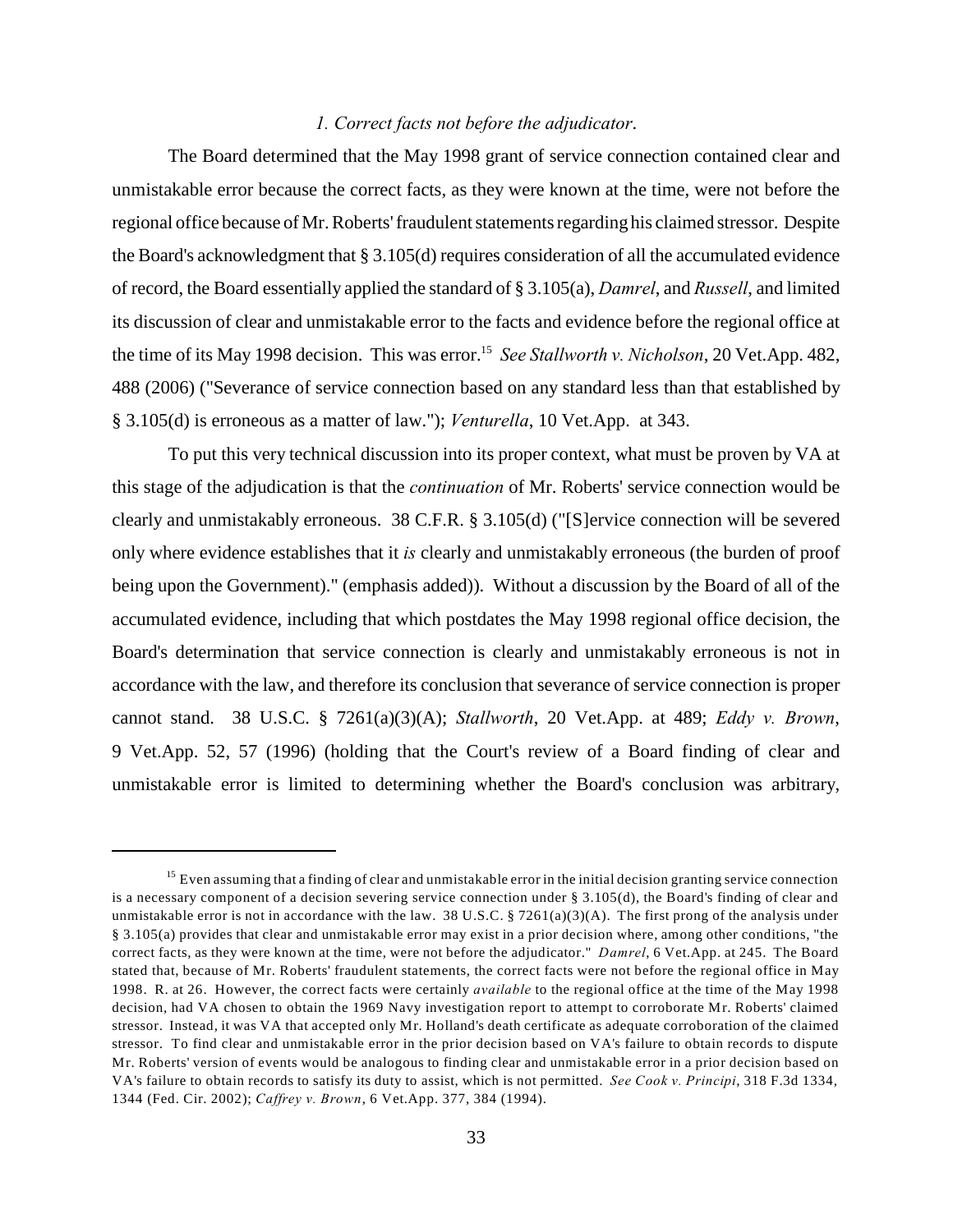capricious, an abuse of discretion, or otherwise not in accordance with law and whether it was supported by an adequate statement of reasons or bases).

#### a. VA's Knowledge of the Existence of Alternative Stressors

In this case, the accumulated evidence of record includes, clearly and specifically, an alternative stressor–an incident in which Mr. Roberts claimed he was assaulted by the shore patrol, placed in a straight jacket, injected with Thorazine, and placed in bed restraints overnight in a psychiatric facility. Although the Board acknowledged that there was evidence of this alternative stressor, the Board stated that it did not need to consider the possibility of an alternative stressor because Mr. Roberts identified no additional stressors in his initial claim for benefits, and because the May 1998 regional office decision that granted benefits for post-traumatic stress disorder was based only on the Gary Holland stressor, which was later found to be fraudulent. R. at 28.

Neither rationale is sufficient to allow the Board to ignore the clearly asserted alternative stressor. First, notwithstanding the Secretary's assertion at oral argument and the Board's insistence that Mr. Roberts raised other possible stressors only *after* VA proposed to sever his benefits, Mr. Roberts has, in fact, alleged at least one additional or alternative stressor consistently since his initial application for VA benefits in August 1993. *See* R. at 270-73 (August 2003 initial application for <sup>16</sup> benefits that indicates that his condition began December 13, 1969, the date of the shore patrol incident), 409 (February 2002 letter from Mr. Roberts to Milwaukee, Wisconsin, regional office stating that his "symptoms" of post-traumatic stress disorder included his "hospitalization and restraint in a straight jacket and injected with Thorazine"), 906 (March 2003 private psychology consult that identifies the Gary Holland stressor as well as "at least 2 near tragedies" in service related to airplanes that Mr. Roberts was on that he believed were going to crash), 939 (April 2004 letter from Mr. Roberts to VA in which he asserts both the Gary Holland incident and the shore

 $16$  The majority also contends that Mr. Roberts' failure to submit evidence within the 60-day period following notice of the proposed severance decision precludes him from now arguing that service connection was erroneously severed. *See ante* at 17. In this regard, the majority curiously ignores the fact that VA had evidence of the stressor involving the shore patrol at least as early as 1991. *See, e.g.*, R. at 159 (March 1991 VA examination at which Mr. Roberts reported the shore patrol incident to the examiner); R. at 409 (February 2002 statement from Mr. Roberts requesting an earlier effective date for compensation benefits related to post-traumatic stress disorder); R. at 939 (April 2003 correspondence from Mr. Roberts to the regional office discussing the shore patrol incident as a documented in-service stressor); R. at 1197 (September 2003 hearing at which Mr. Roberts testified regarding the stressor involving the shore patrol incident). Because the record already contained evidence regarding the alternate stressor, there was no need for Mr. Roberts to submit additional evidence to VA regarding this matter within the 60-day period.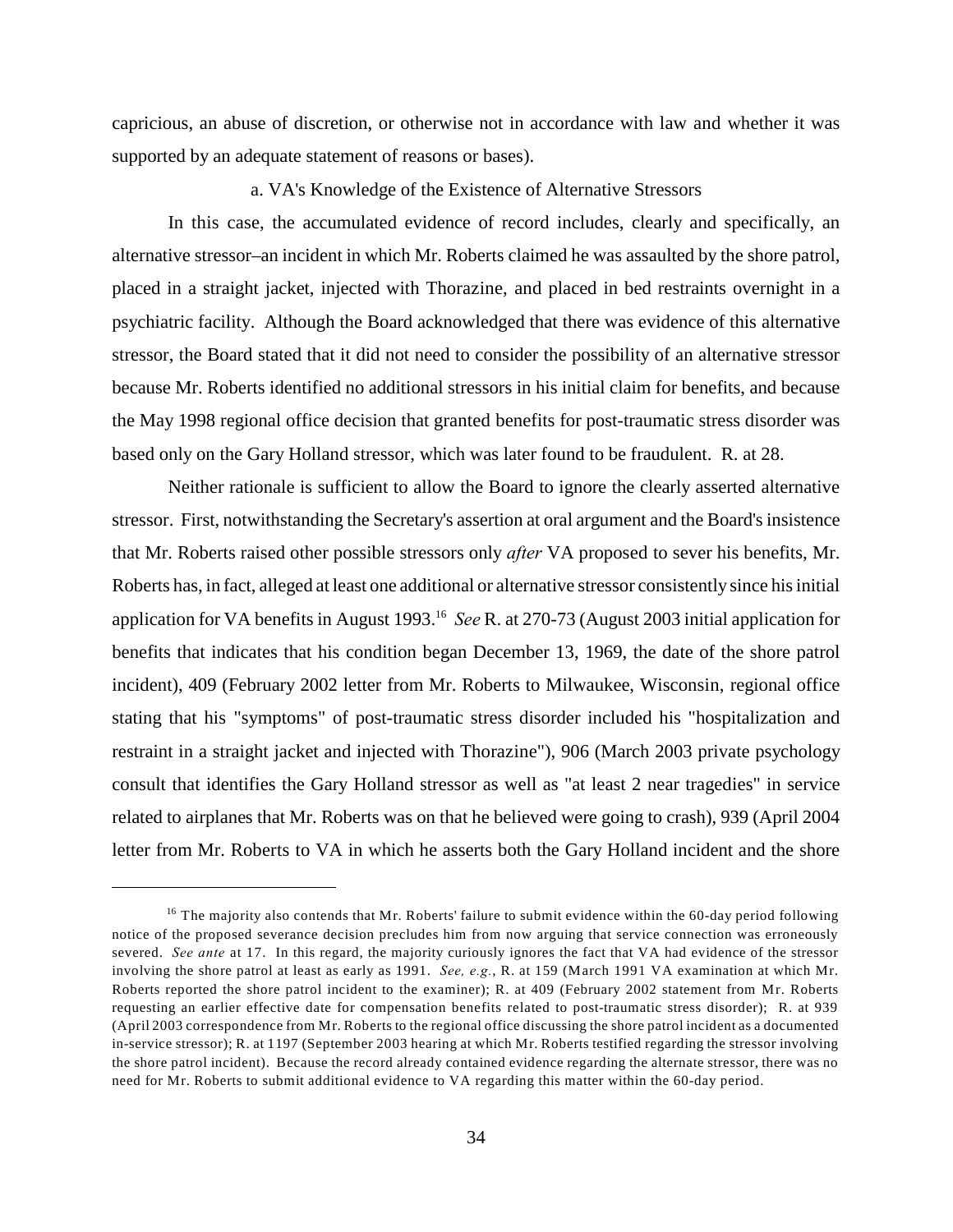patrol incidents as stressors causing his post-traumatic stress disorder), 1185-89 (September 2003 regional office hearing at which Mr. Roberts asserted that the December 1969 shore patrol incident contributed to his post-traumatic stress disorder diagnosis). Second, the Board's assertion that, because the May 1998 regional office decision was based on a single stressor, it need not consider any alternative stressors, falters against the requirement of § 3.105(d) that the accumulated evidence of record be evaluated to determine whether service connection "is"–that is, presently–clearly erroneous. The Board applied the standard of § 3.105(a), but, as discussed at length above, this was improper and prevented the Board from adequately considering all of the accumulated evidence of record.

#### b. Requirement that VA Develop All Claimed Stressors

#### for Post-Traumatic Stress Disorder

In my view, because § 3.105(d) requires evaluation of all of the accumulated evidence, it follows that the Secretary must develop, if needed, facts regarding any feasible alternative bases for continuing the award of service connection that are reasonably raised by the record, and certainly when specifically identified by the claimant, prior to severing service connection. *See Robinson v. Shinseki*, 557 F.3d 1355, 1362 ("[W]here the claimant has raised an issue of service connection, the evidence in the record must be reviewed to determine the scope of that claim."). Despite having notice of additional alleged stressors, particularly of the shore patrol incident, at the outset of the adjudication, VA did not develop the facts surrounding those stressors, content instead to rest its decision to award disability benefits on a single stressor later found to be fraudulent.

Because VA determined in May 1998 that *one* of the stressors claimed by Mr. Roberts had been adequately corroborated to support a finding of service connection for post-traumatic stress disorder, VA was not obligated at that time to develop evidence pertaining to the other claimed stressors. However, I believe that–certainly before VA may sever service connection in a case such as Mr. Roberts'–where VA is aware of other stressors that could serve as a basis for continuing the award of post-traumatic stress disorder, VA must consider the validity of the other potential stressors. After such review, if VA determines that the accumulated evidence regarding another potential stressor is not adequately developed, it should take appropriate steps to further develop that evidence. In this case, such development would have included seeking evidence to corroborate or dispel the existence of an alternative claimed stressor and, if corroborated, obtaining a medical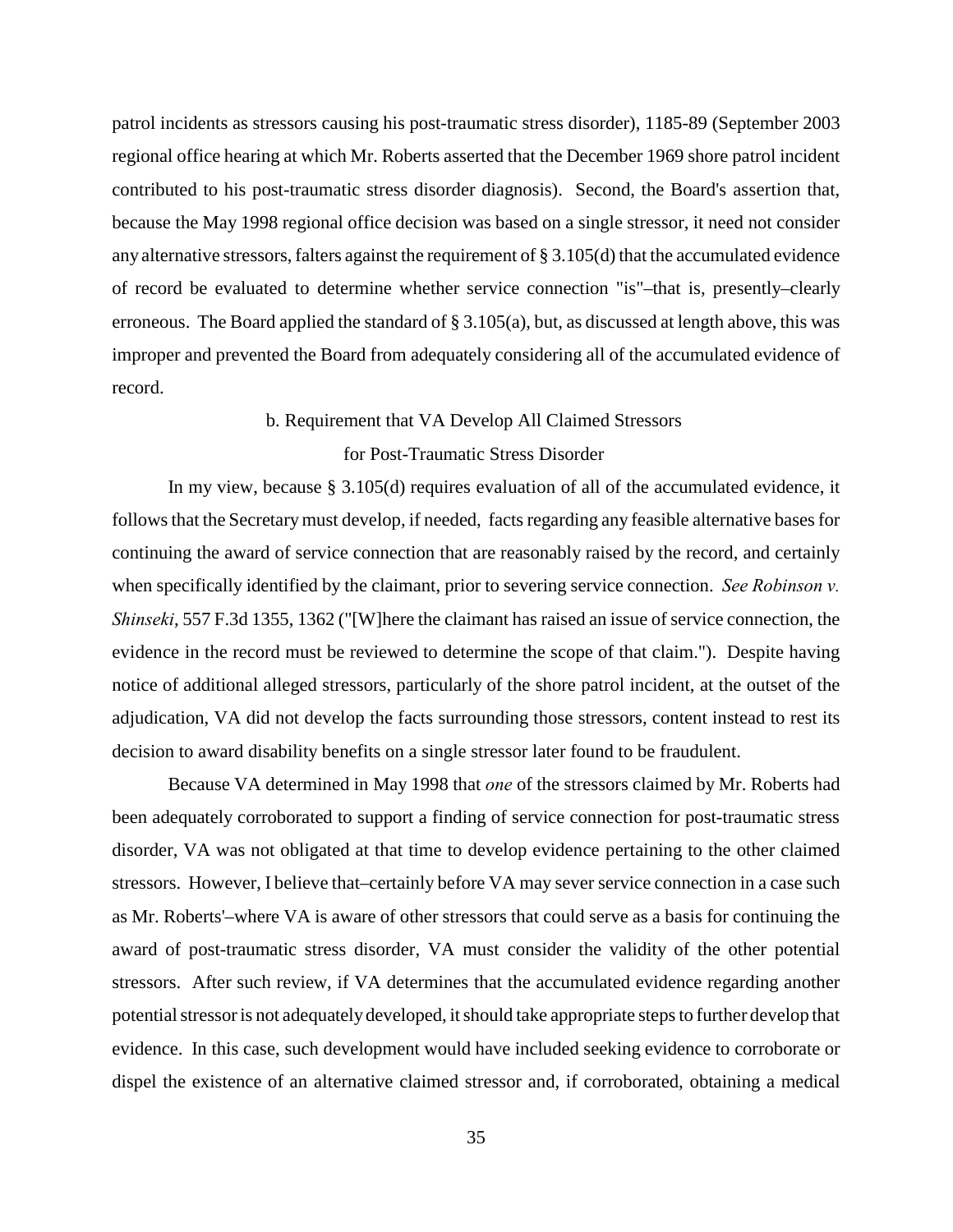opinion to determine whether the alternative stressor is sufficient to warrant a diagnosis of posttraumatic stress disorder.

### c. Importance of Diagnoses of Post-Traumatic Stress Disorder

I further note that, at the time of VA's August 2004 proposal to sever service connection, the record contained evidence showing that Mr. Roberts had received multiple diagnoses of posttraumatic stress disorder. There is absolutely no medical evidence in the record demonstrating that Mr. Roberts is not, in fact, severely mentally ill. *See* R. at 394-97 (April 1999 VA mental disorders examination); 449 (October 2002 letter from VA outpatient clinic psychiatrist stating that Mr. Roberts' post-traumatic stress disorder was caused by "the traumatic event [he was] exposed to in Italy"); R. at 904-07 (March 2003 private opinion by Donald Derozier, Ph.D., who reviewed "selected records" provided by Mr. Roberts, personally interviewed Mr. Roberts, and concluded "to a reasonable degree of psychological probability that the extant diagnostic coding systems at the time of the death of [Mr. Holland] under traumatic circumstances, subsequent maladjustment and psychological symptom appearances . . . could reasonably have made a post-traumatic stress disorder diagnosis," and that such post-traumatic stress disorder "probably occurred prior to 1980"); R. at 947-49 (April 2003 report from Dr. Derozier, who acknowledged the December 1969 shore patrol incident; stated, referring to a July 1992 VA communication, that the shore patrol event "was not mentioned in the context of [post-traumatic stress disorder], and therefore perceived as not relevant;" opined that "subsequent psychological problems were possibly related to the traumatic loss of [Mr. Roberts'] friend and subsequent associated events;" and concluded "to a reasonable degree of psychological probability that Mr. Roberts experienced a psychiatric condition that could have been or might have been diagnosed as [post-traumatic stress disorder] had such diagnos[i]s been extant and customary while he was in active duty"). Indeed, even a November 2004 VA medical opinion affirmatively stated that Mr. Roberts was not thought to be faking his symptoms. Additionally, by the time the Board rendered its August 2005 decision, a May 2005 private medical opinion diagnosing Mr. Roberts with post-traumatic stress disorder was also of record. While all of the diagnoses rendered rely at least in part on the Gary Holland stressor, none of them–save the November 2004 VA medical opinion, which I find inadequate for reasons that will be discussed below–indicates that, absent that single stressor, Mr. Roberts would not meet the DSM-IV criteria for post-traumatic stress disorder.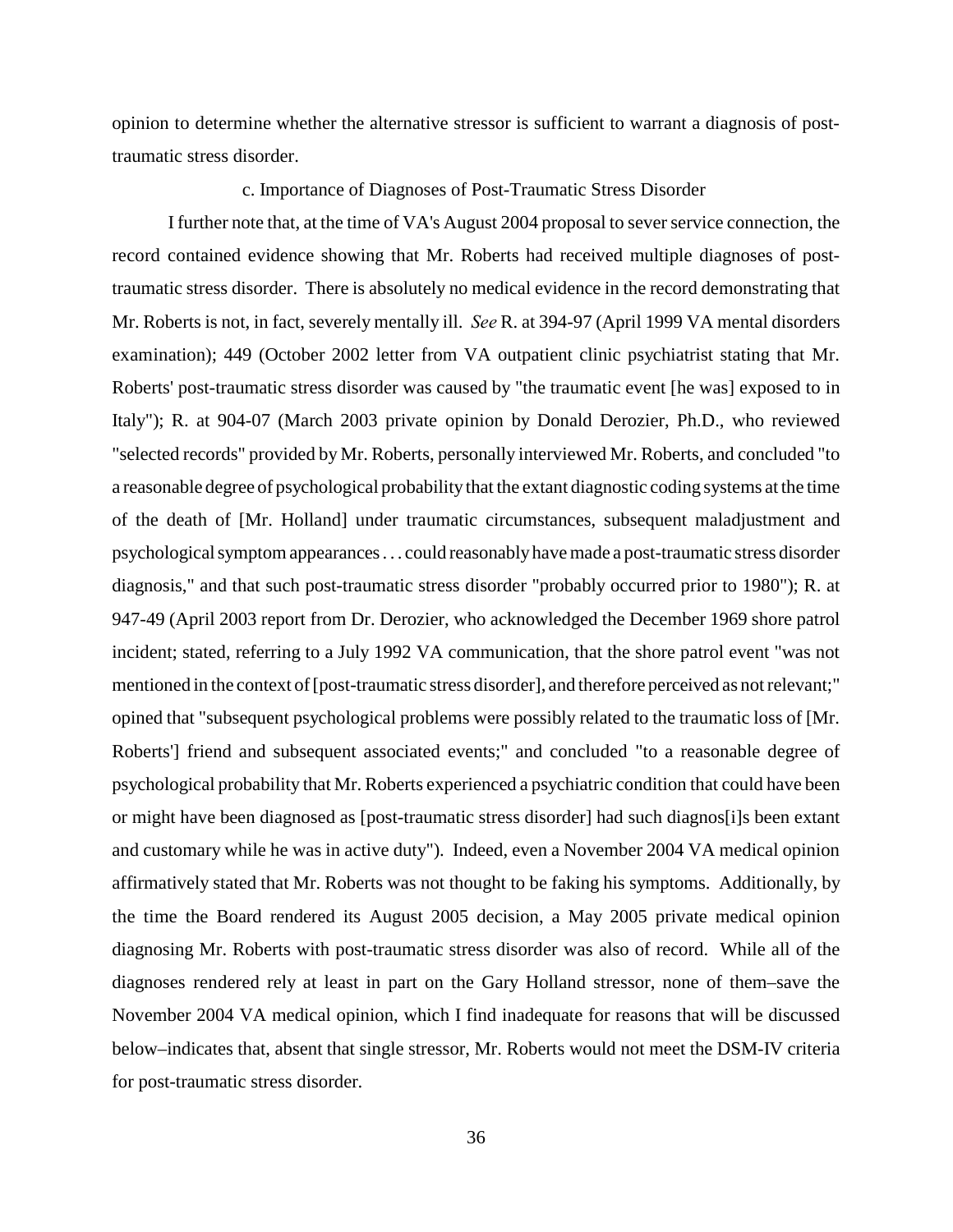Terminating a veteran's long-held monthly disability compensation is a serious matter having profound consequences. Recognizing this, VA promulgated § 3.105(d), which permits severance only when service connection *is* clearly and unmistakably erroneous, and states that VA bears the "high burden of proof" of showing that this is so. *Graves v. Brown*, 6 Vet.App. 166, 170 (1994). VA had notice of other stressors that might support a diagnosis of post-traumatic stress disorder and of the fact that Mr. Roberts had been found–multiple times–to be mentally ill. In my opinion, VA accordingly had a duty, before it imposed the most serious sanction available, to consider the stressors identified in the record and, if necessary after proper consideration, to develop evidence so that it could determine whether Mr. Roberts was still entitled to disability benefits for posttraumatic stress disorder based on any other stressors. This obligation exists independently of, and despite, Mr. Roberts' false statements regarding his involvement in the attempted rescue of Mr. Holland. In the absence of such consideration and possible evidentiary development, I cannot conclude that VA has met its heavy burden of showing that service connection "*is* clearly and unmistakably erroneous." 38 C.F.R. § 3.105(d) (emphasis added).

### *2. Statutory or regulatory provisions incorrectly applied*.

The Board also determined that the May 1998 regional office decision granting service connection contained clear and unmistakable error because the regional office incorrectly applied 38 C.F.R. § 3.304(f) when it accepted as corroboration of Mr. Roberts' claimed stressor the death certificate of Mr. Holland. Here, too, the Board appeared to apply the standard of § 3.105(a) rather than § 3.105(d) and focused solely on the "record and law that existed at the time of" the May 1998. R. at 24. Even if the standard of § 3.105(a) were applicable, however, the error identified by the Board does not constitute clear and unmistakable error under this standard. As discussed in footnote 9, under § 3.105(a), the failure to develop evidence is not the type of error that can rise to the level of clear and unmistakable error in a prior decision. *Cook*, 318 F.3d at 1344; *Caffrey*, 6 Vet.App. at 384 ("VA's breach of the duty to assist cannot form a basis for a claim of [clear and unmistakable error] because such a breach creates only an incomplete rather than an incorrect record."). Therefore,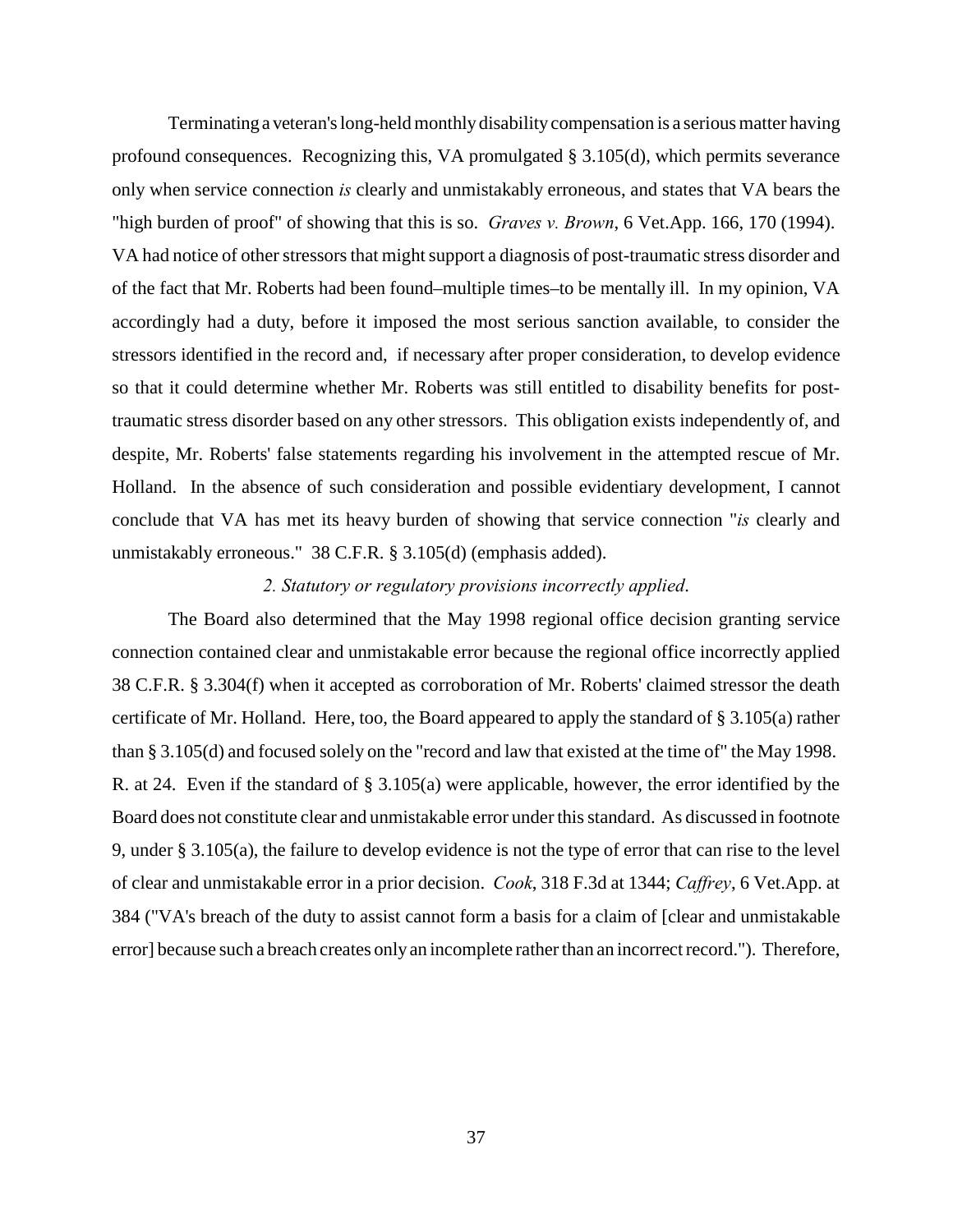for the reasons given in Part C.1 *supra*, I would conclude that the Board's finding of clear and unmistakable error on this issue is also not in accordance with the law.<sup>17</sup> 38 U.S.C. § 7261(a)(3)(A).

### *3. Change in diagnosis.*

Finally, the Board determined, based on the November 2004 VA medical opinion provided by Dr. Berger, that Mr. Roberts no longer had a confirmed diagnosis of post-traumatic stress disorder and that the diagnosis on which service connection was based was therefore clearly erroneous. The relevant part of § 3.105(d) provides:

A change in diagnosis may be accepted as a basis for severance action if the examining physician or physicians or other proper medical authority certifies that, in the light of all accumulated evidence, the diagnosis on which service connection was predicated is clearly erroneous. This certification must be accompanied by a summary of the facts, findings, and reasons supporting the conclusion.

38 C.F.R. § 3.105(d).

#### a. Examination Inquiry

I begin my discussion of the adequacy of the medical opinion in this case by considering the contents of the October 2004 "Compensation and Pension Exam Inquiry" provided to the opining psychiatrist by VA. *See* R. at 1365-75. "[B]asic fair play requires that evidence be procured by the agency in an impartial, unbiased, and neutral manner," and this requirement applies to the solicitation of medical opinions. *Austin v. Brown*, 6 Vet.App. 547, 552 (1994); *see also Bielby v. Brown*, 7 Vet.App. 260, 268 (1994) (finding improper the Board's reliance on an independent medical opinion where the Board constrained the scope of inquiry in the engagement letter, thereby "limiting [the examiner's] investigation and tainting the results"). I believe that the VA inquiry that resulted in the November 2004 VA medical opinion by Dr. Berger does not meet this standard.

In its inquiry, VA stated that the claims file would be forwarded to the opining psychiatrist and requested that the psychiatrist allow sufficient time to review the five-volume file. VA,

 $17$  Again, even assuming that a finding of clear and unmistakable error in the initial decision is a necessary component of a decision severing service connection, the Board's decision is not in accordance with the law. 38 U.S.C. § 7261(a)(3)(A). The May 1998 regional office accepted Mr. Holland's death certificate as corroboration of Mr. Roberts' claimed stressor. The Board's finding that the death certificate is not *sufficient* to corroborate the claimed stressor under § 3.304(f) amounts to a reweighing of the evidence available to the regional office at the time of its decision. As the Board expressly acknowledged in its recitation of the clear and unmistakable error standard under § 3.105(a), disagreement about the weight assigned to the evidence in the prior decision does not rise to the level of clear and unmistakable error. *Russell*, 3 Vet.App. at 313-14.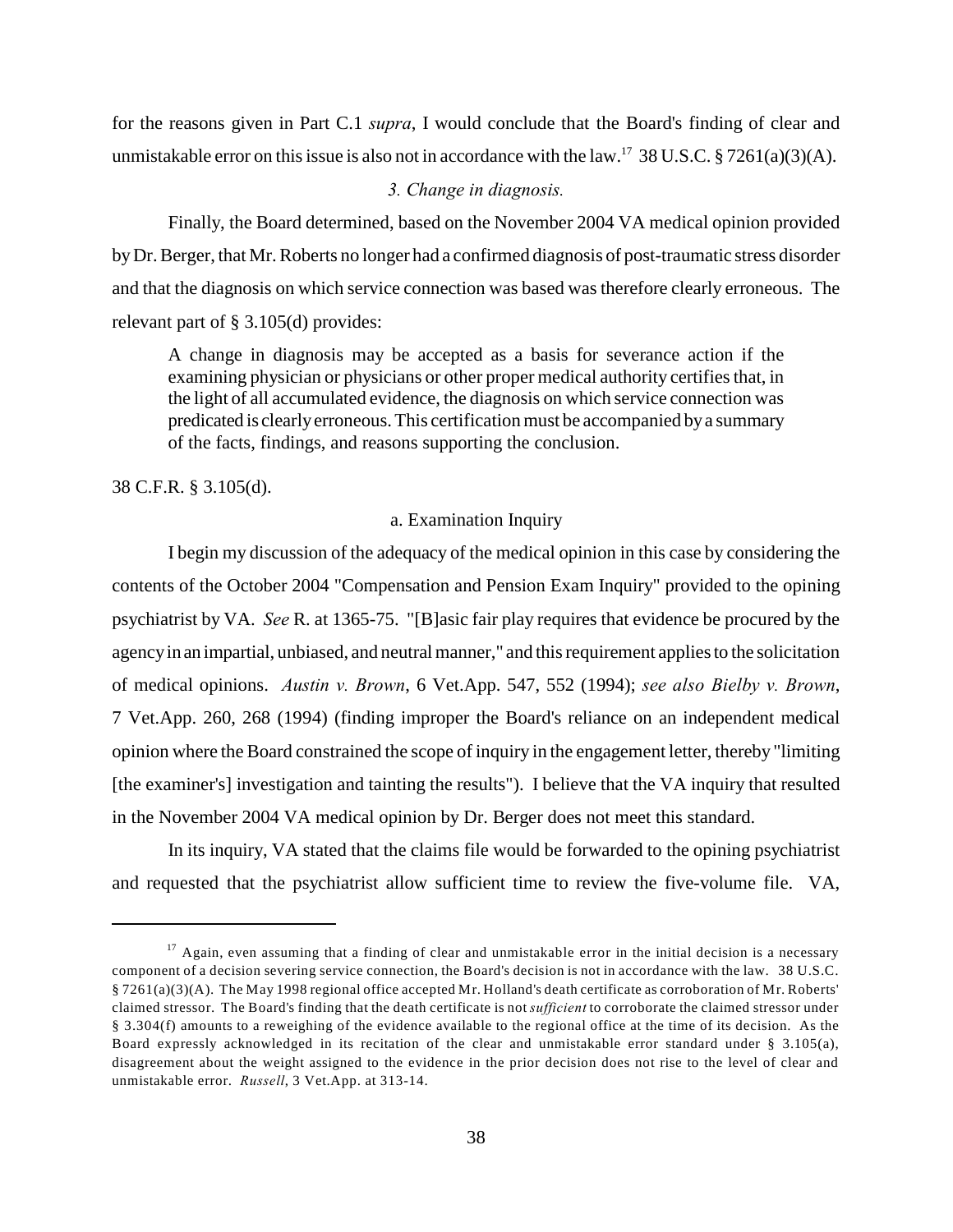however, also stated that "pertinent evidence" in the file had been tabbed and that "[m]uch of the other documentation [in the file] consists of duplicate copies of the claims folder submitted by the veteran, copies of VA Court decisions, and copies of medical text and information obtained over the internet." R. at 1365-66. It is evident from these statements that VA attempted to limit the opining psychiatrist's review of the claims file to the evidence VA deemed "pertinent" by denigrating the value of the remaining documents in the claims file. This type of limiting statement is never appropriate, and certainly not in a case where severance of service connection may rest on a change in diagnosis, because § 3.105(d) expressly requires that a medical professional who certifies a change in diagnosis make such a determination "in light of all accumulated evidence." 38 C.F.R. § 3.105(d); *Andino v. Nicholson*, 498 F.3d 1370, 1372 (Fed. Cir. 2007) ("The plain language of the regulation provides that service connection can only be terminated when a medical professional certifies that her *review of all the evidence* indicates that the prior diagnosis is 'clearly erroneous.'" (quoting § 3.105(d))); *see also Colayong v. West*, 12 Vet.App. 524, 535 (1999) (finding improper the Board's reliance on a medical opinion obtained through an engagement letter that "gave the examiner discretion as to whether to review certain prior medical records").

VA also informed the opining psychiatrist of the proposed severance of Mr. Roberts' benefits for post-traumatic stress disorder and listed several findings of fact, including that "[t]he diagnosis of [post-traumatic stress disorder] is not acceptable for VA rating purposes as it is based on a stressor determined to be fraudulent," that "[t]he evidence in its entirety contains many discrepancies in testimony by the veteran," and that "the medical opinions of record are based in part on fraudulent testimony and/or unreliable history provided by the veteran." R. at 1366-67. Taken together, these statements telegraph the conclusion apparently sought by VA: A diagnosis of post-traumatic stress disorder is not warranted because the stressor on which the diagnosis was initially based was fraudulent, and, thus, there should be no further finding of post-traumatic stress disorder. Further, the vague nature of the second and third quoted statements impermissibly taints *all* of Mr. Roberts' statements regarding his condition, including those regarding any nonfraudulent stressors he might have asserted throughout his claim.

Additionally, VA listed only the accident and failed rescue attempt of Mr. Holland as Mr. Roberts' reported in-service stressor and stated that "[t]he first report of the in[-]service trauma is documented in the [March 1991] VA[] Mental Health exam[ination]." *Id.* Although a summary of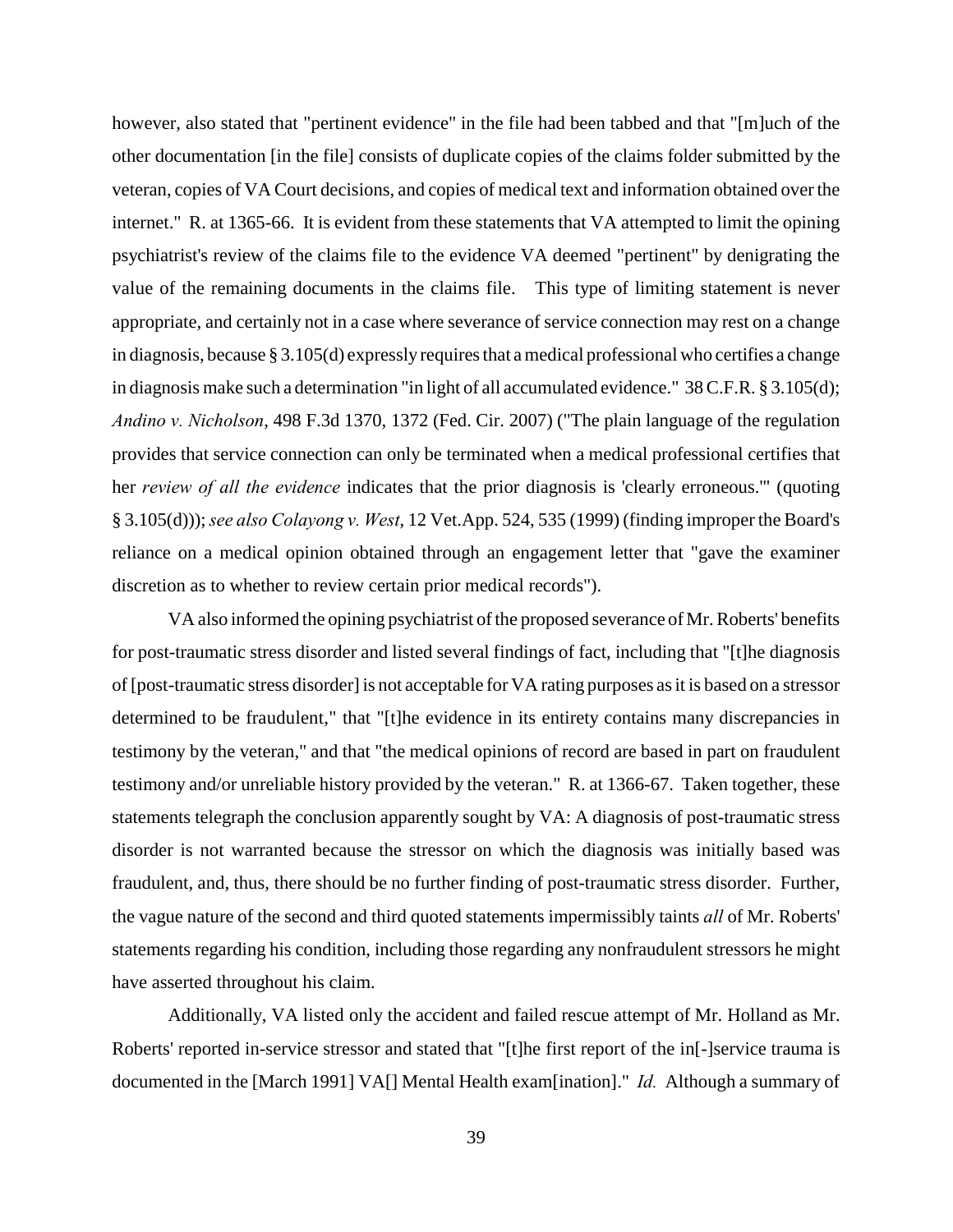Mr. Roberts' medical history provided to the psychiatrist included reference to the December 13, 1969, shore patrol incident and his subsequent hospitalization, it did not include that incident in its summary of the March 1991 mental health examination. VA's instructions to the examiner repeatedly ignored the shore patrol incident as a possible stressor, instead focusing the opining psychiatrist's attention solely on the Gary Holland incident. The examination inquiry also contained a statement that, after VA proposed to sever service connection, Mr. Roberts contacted VA "with questions regarding other stressors that might support a diagnosis of [post-traumatic stress disorder]."<sup>18</sup> R. at 1368, 1374. As noted above, however, Mr. Roberts repeatedly raised other potential stressors prior to November 2004, at least one of which was supported by service medical record entries. Because VA indicated in its inquiry that there was only one possible stressor to support a diagnosis of post-traumatic stress disorder and implied that Mr. Roberts had suggested additional stressors only after VA proposed to sever service connection–as if to indicate that consideration of other stressors would be improper–Mr. Roberts was deprived of the possibility of obtaining an impartial opinion that took into account *all* of his claimed stressors.

Finally, the information provided to the opining psychiatrist also included a detailed summary of the 2004 VA Inspector General's report, much of which was irrelevant to the needs of the reviewing psychiatrist. R. at 1374-75. I can discern no purpose for VA to include such an inflammatory summary beyond attempting to skew the resulting opinion in favor of a finding that a diagnosis of post-traumatic stress disorder was not warranted. This is particularly so in light of the fact that VA had already stated that the Gary Holland stressor had been found to be fraudulent and that the record was replete with inaccurate statements from Mr. Roberts.

For all of these reasons, I would conclude that the October 2004 VA inquiry does not comport with "fair process." *See Austin*, 6 Vet.App. at 551-52. Therefore, I would also conclude that the Board's determination that severance of service connection was proper based on a change

 $18$  I note again that VA has consistently argued, and the majority reasserts, that Mr. Roberts did not submit additional evidence during the 60-day timeframe allotted. I question this assertion in light of VA's statement to the opining psychiatrist on October 5, 2004 (less than 60 days after the August 18, 2004, notice of proposed severance), that Mr. Roberts had contacted VA with "questions" about additional stressors. I do not presume to know the precise nature and content of the contact between Mr. Roberts and VA that prompted this statement, but it appears that VA was at least on notice of the possibility of additional stressors that might support the continuation of service connection for posttraumatic stress disorder and may have violated its duty to assist in the development of evidence regarding those stressors.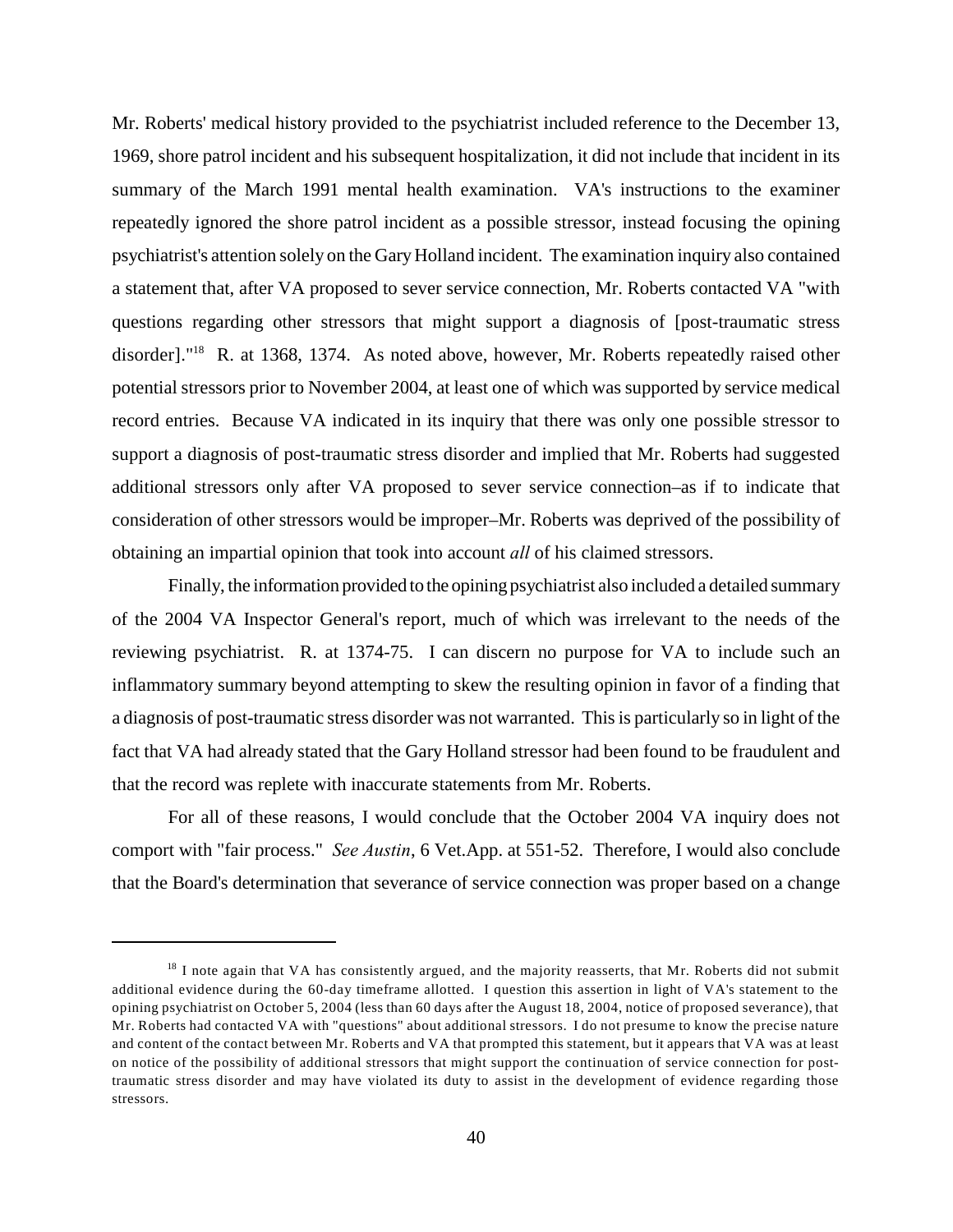in diagnosis likewise does not comport with fair process, because it is based on an opinion obtained by a process that did not ensure an impartial opinion. *Id.* at 552. Accordingly, I would hold that the Board's determination that severance of service connection for post-traumatic stress disorder was proper is not in accordance with the law. 38 U.S.C.  $\S 7261(a)(3)(A)$ .

### b. November 2004 VA Medical Opinion

Assuming the "Compensation and Pension Exam Inquiry" was proper, however, would not change my view on this issue, because I also believe that Dr. Berger's opinion is inadequate to satisfy the high standards imposed by § 3.105(d). As noted above, § 3.105(d) permits severance of service connection based on a change in diagnosis where "the examining physician or physicians or other proper medical authority certifies that, in the light of all accumulated evidence, the diagnosis on which service connection was predicated is clearly erroneous." 38 C.F.R. § 3.105(d). The regulation further requires that such certification be accompanied by a summary of the facts, findings, and reasons supporting the examining physician's conclusions. *Id.* 

In November 2004, Dr. Berger responded to VA's inquiry in a four-page opinion. R. at 1500-

03. He discussed Mr. Roberts' preservice medical history and then stated:

The primary traumas reported by the veteran, which are clearly documented in the claims file . . . , include an incident where he witnessed a supposed friend of his being killed; the next incident was when he was on a line crew flight and there was . . . a hard landing; however, there were no injuries. In another incident, there was a nose wheel problem when he was on a flight and, again, the plane almost crashed, but there was no injury to anyone involved. The final trauma he reported experiencing . . . was being forced to watch a video in which there was an explosion on a U.S. naval ship . . . . Having to watch this video was reportedly traumatic for the veteran. In reviewing these traumas with the note that the [I]nspector [G]eneral's office had investigated the incident which had originally caused service connection for the veteran, it is quite clear that the veteran had not experienced trauma which would be sufficient to cause post-traumatic stress disorder. It is quite clear that the basis for his post-traumatic stress disorder was based upon his alleged observation of the death of his supposed "friend." Additionally there was no documented evidence of the other reported traumas.

As was shown by the [Inspector General's] report, since the veteran was not present during this incident, there does not appear to be any basis for his claim of posttraumatic stress disorder. It is, however, noted that his initial compensation and pension[] [examination] had shown that he was experiencing dysthymia and mixed personality disorder with antisocial and borderline traits. This was noted on a couple of subsequent exams after March of 1991. It was not until 1998 that a diagnosis of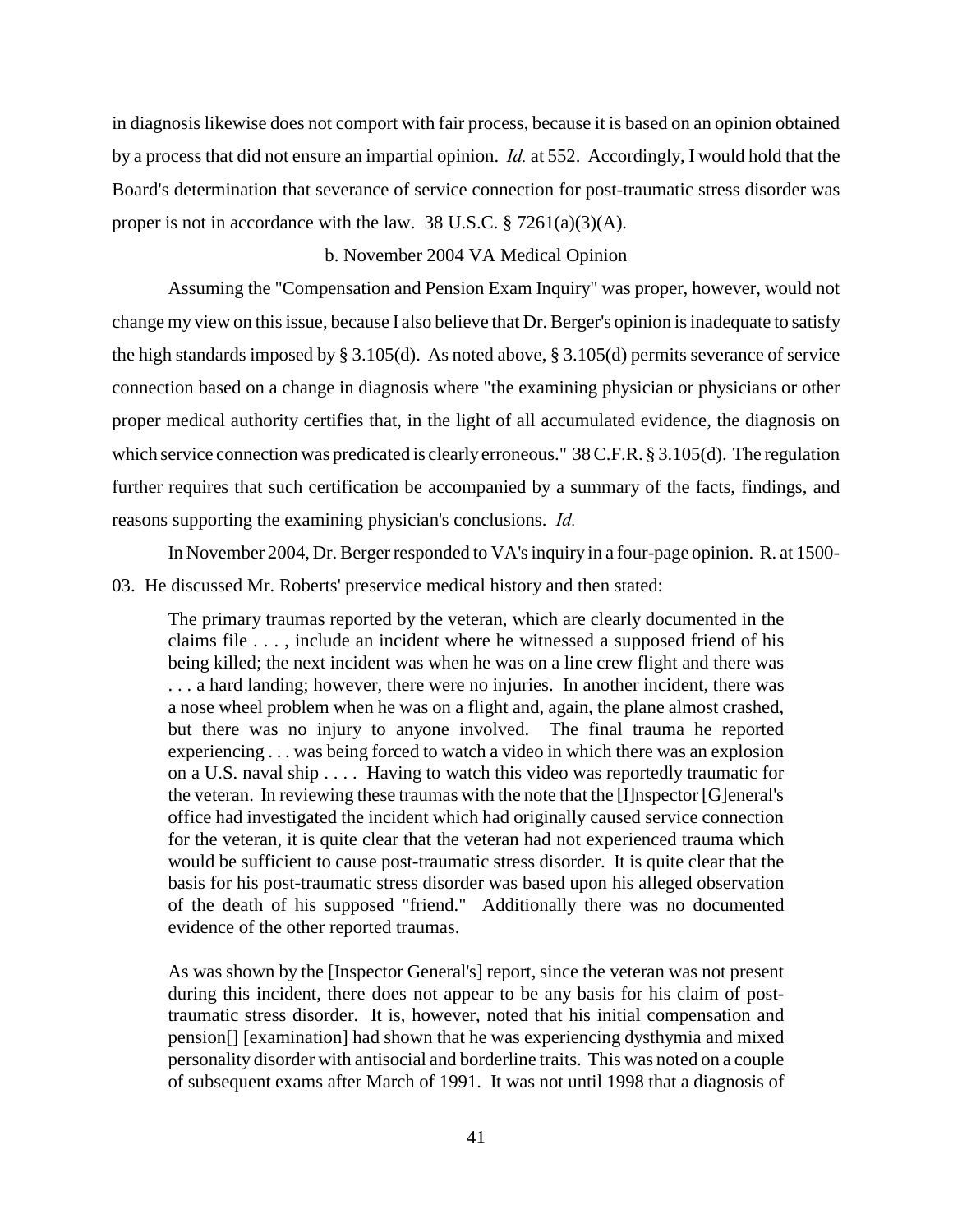[post-traumatic stress disorder] was determined based upon him witnessing the death of his supposed "friend."

The issue of malingering was considered, as it appears his claim of a trauma was not substantiated. Malingering was not felt to be an appropriate diagnosis in this case, as the veteran has reported and was assess[ed] as having actual ongoing mental health symptoms such as depress[ion], anxious mood, angry outbursts, violence toward family . . . and additional symptoms related to a mixed personality disorder with antisocial and borderline traits and dysthymia. Therefore, it does not appear that he is attempting to fake his symptoms but to use them to attain disability. However, his report of trauma does appear to be fraudulent, according to the [Inspector General], and therefore his symptoms would not be consistent to a diagnosis for [post-traumatic stress disorder]. His symptoms would rather be consistent to his original diagnosis in his first claims file compensation and pension exam in March 1991 . . . . At that time he had been diagnosed [with] dysthymia [and] mixed personality disorder with antisocial and borderline traits.

The progression of his pre-existing (conduct disorder) does not appear to have been aggravated by the military.  $\dots$  It is  $\dots$  my opinion that his current symptoms and diagnosis are part of a natural progression of his pre-existing illness and may have been aggravated by a non-service[-]related incident (myocardial infarction) or other situational incident (loss of job).

R. at 1501-02. In rendering its decision that severance of service connection was proper due to a change in diagnosis, the Board relied exclusively on Dr. Berger's opinion to find that the strict requirements of § 3.105(d) had been met. R. at 27. I cannot agree.

Although Dr. Berger did discuss four "primary traumas" or stressors, these incidents appear to have been culled solely from a March 2003 private medical report. *See* R. at 906. There is no discussion in Dr. Berger's opinion of the shore patrol incident, despite multiple references to that event in the record–including in other medical reports–as a possible stressor and despite VA's mentioning that event twice in its inquiry. Dr. Berger acknowledged that Mr. Roberts had been assessed as having "actual ongoing mental health symptoms," but did not acknowledge Mr. Roberts' multiple previous diagnoses of post-traumatic stress disorder and did not attempt to reconcile those diagnoses with his finding that a diagnosis of post-traumatic stress disorder was not warranted. I therefore cannot conclude that Dr. Berger considered "all accumulated evidence" as required by § 3.105(d). *See Andino*, 498 F.3d at 1372.

Moreover, Dr. Berger's conclusion that Mr. Roberts' symptoms were not consistent with posttraumatic stress disorder solely because the VA Inspector General's report found the Gary Holland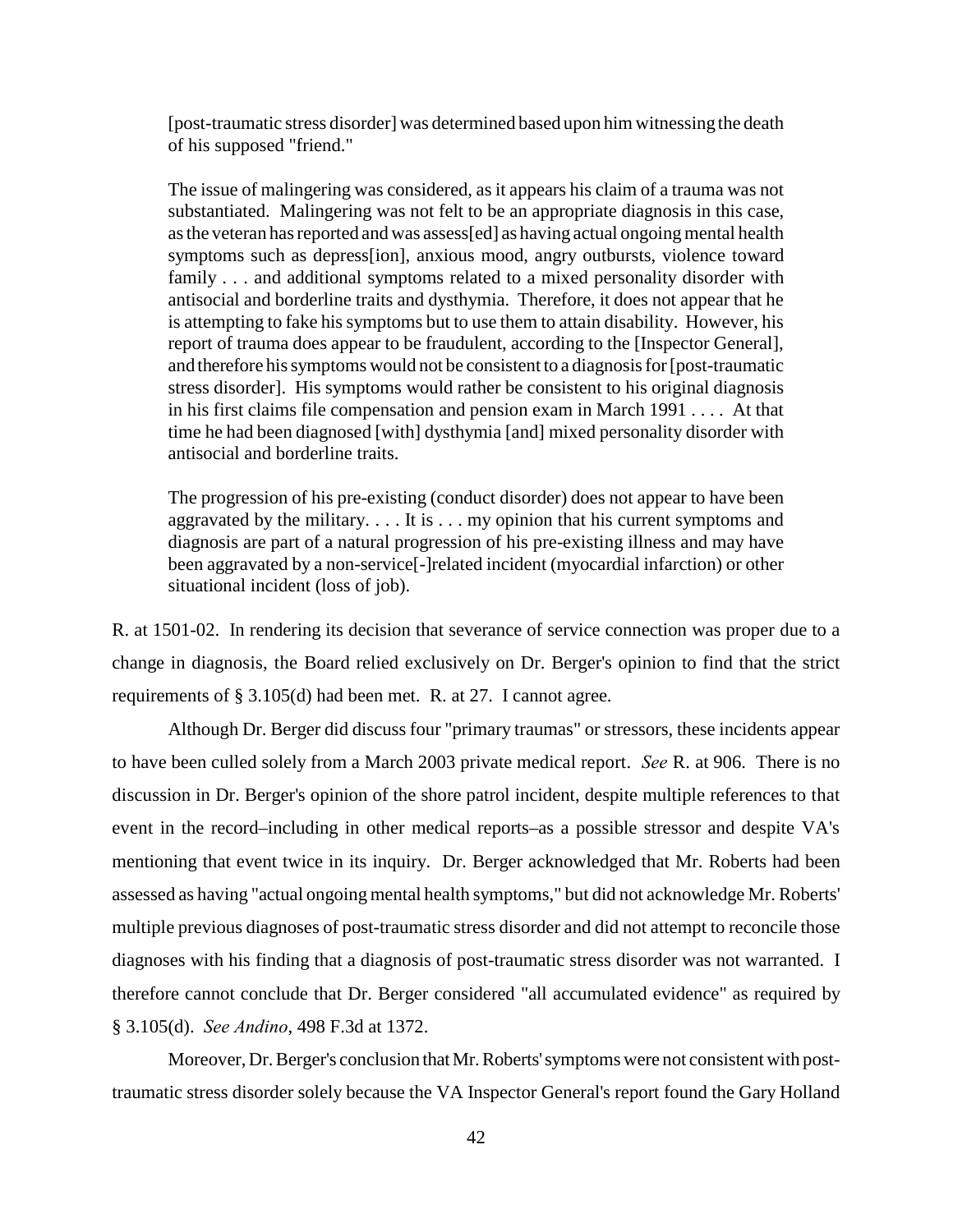stressor to be fraudulent is not based on sound reasoning because he failed to discuss the evidence pertaining to the shore patrol incident. *See Nieves-Rodriguez v. Peake*, 22 Vet.App. 295, 304 (2008) ("It is the factually accurate, fully articulated, sound reasoning for the conclusion . . . that contributes probative value to a medical opinion."). Given the evidence of alternative stressors, it is not sufficient for Dr. Berger to simply opine that because a particular stressor is no longer part of the diagnostic equation, symptoms that had heretofore been diagnosed as post-traumatic stress disorder must no longer be consistent with that condition. Such a conclusion hardly allows an adjudicator "to conclude that a medical expert has applied thorough medical analysis to the significant facts of the particular case." *Id.* Dr. Berger expressly found that Mr. Roberts was not faking his symptoms, but did not consider other possible causes of post-traumatic stress disorder that might account for such symptoms, despite Mr. Roberts' repeated references in the record to an alternate stressor.

In light of this discussion, I would conclude that the Board's determination that the November 2004 VA medical opinion satisfied the requirements of § 3.105(d) is clearly erroneous. *D'Aries v. Peake*, 22 Vet.App. 97, 104 (2008); *see* 38 U.S.C. § 7261(a)(4); *Nolen v. Gober*, 14 Vet.App. 183, 184 (2000); *Gilbert v. Derwinski*, 1 Vet.App. 49, 52 (1990). Therefore, I would hold that the Board's determination that severance of service connection was proper based on a change in diagnosis was not in accordance with the law. 38 U.S.C. § 7261(a)(3)(A). Having found all of the Board's reasons for severing service connection in this case not in accordance with the law, I would reverse the Board's decision affirming severance of service connection.

#### D. Congress' Statutory Scheme Regarding Fraud

To be clear, I certainly do not condone obtaining or retaining VA benefits through fraud. I believe, however, that the consequences of severing service connection are so severe that VA must, even in cases where evidence of fraud is present, follow its prescribed procedures. Further, I believe those procedures include developing reasonably raised alternative bases for continuing service connection for the condition for which severance is proposed. It is my view that VA's failure to fulfill its duty to assist Mr. Roberts in developing an alternative theory of entitlement to continued service connection for post-traumatic stress disorder and the majority's condoning of that failure are based *solely* on the admitted repugnance of Mr. Roberts' postservice fraudulent actions. The majority and VA would deny Mr. Roberts, who, by all accounts, served his country honorably, fair process in the pursuit of the severance of his VA disability benefits. In essence, the majority today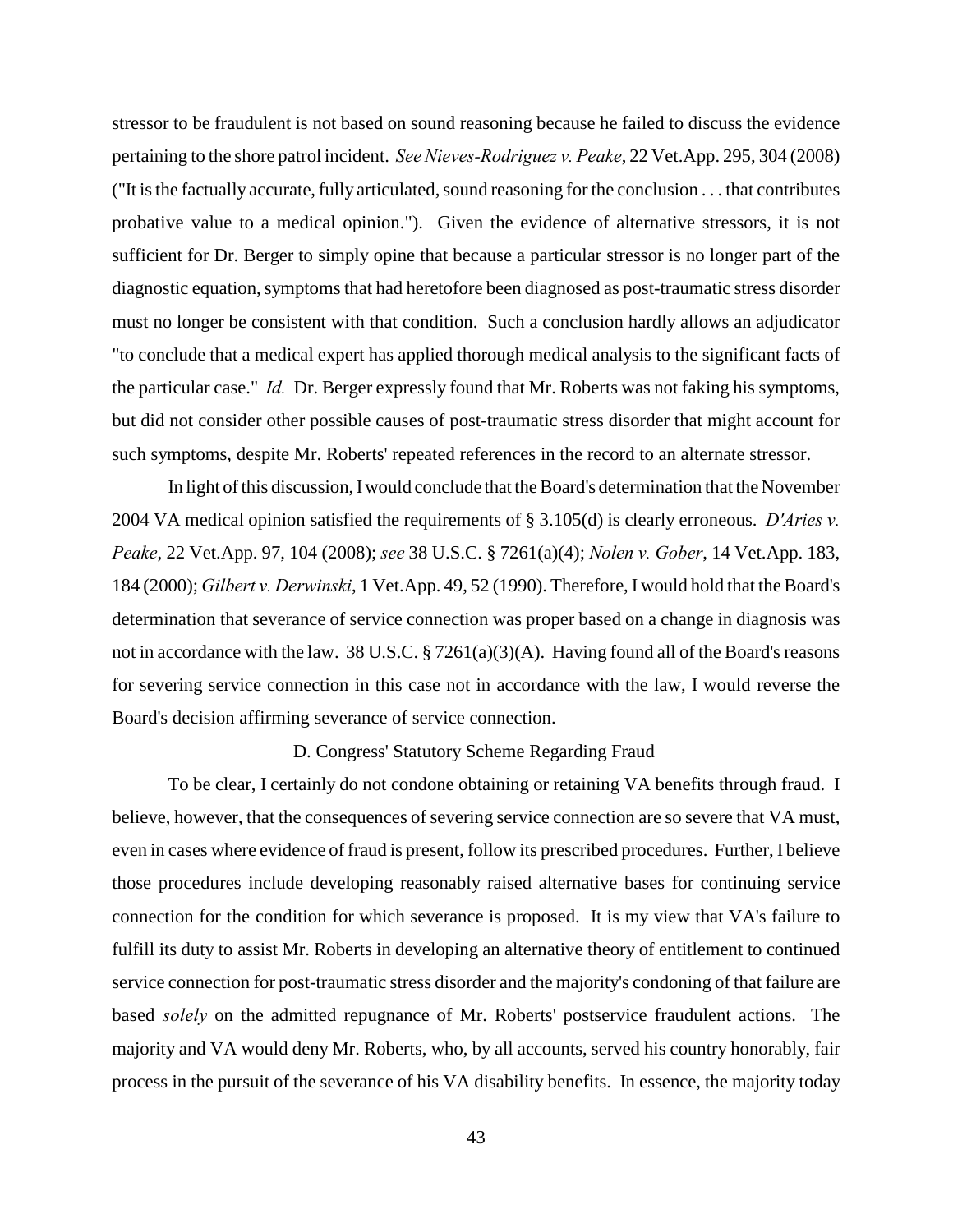erects a *total bar* to benefits, not just for Mr. Roberts, but for *any* veteran who commits an act of fraud in the pursuit of his benefits. This position ignores the statutory and regulatory scheme created by Congress to deal with acts of fraud in obtaining or retaining VA benefits.

If Congress wishes to create a *total bar* to benefits for all veterans who commit fraud in obtaining or retaining those benefits, it may certainly do so and has, in fact, done so with respect to certain veterans. *See* 38 U.S.C. § 6103(a) ("Whoever knowingly makes or causes to be made or conspires, combines, aids, or assists in, agrees to, arranges for, or in any way procures the making or presentation of a false or fraudulent affidavit, declaration, certificate, statement, voucher, or paper, concerning any claim for benefits under any of the laws administered by the Secretary . . . shall forfeit all rights, claims, and benefits under all laws administered by the Secretary."); 38 U.S.C. § 6103(d)(1) ("After September 1, 1959, *no forfeiture* of benefits may be imposed under this section or section 6104 of this title upon *any individual who was a resident of, or domiciled in, a State at the time the act or acts occurred* on account of which benefits would, but not for this subsection, be forfeited unless such individual ceases to be a resident of, or domiciled in, a State before the expiration of the period during which criminal prosecution could be instituted." (emphases added)); *see also* 38 C.F.R. § 3.901(d) (2009) (limiting section 6103 to cases where (1) "the person was not residing or domiciled in a State . . . at the time of commission of the fraudulent act," (2) "the person ceased to be a resident of or domiciled in a State . . . before expiration of the period during which criminal prosecution could be instituted," or (3) "[t]he fraudulent act was committed in the Philippine Islands"). In dealing with acts of fraud committed by veterans domiciled in the United States, however, Congress has elected to use the tools of criminal prosecution and the imposition of civil penalties under the Fraud Civil Remedies Act rather than forfeiture. *See* 31 U.S.C. §§ 3801- 3812; *Trilles v. West*, 13 Vet.App. 314, 321-22 (2000) (en banc) (discussing the difference between administrative forfeiture for fraud for claimants who are residents or domiciliaries of localities outside the United States under 38 U.S.C. § 6103 and criminal prosecution for fraud for claimants who reside or are domiciled within the United States); 38 C.F.R. Part 42.

In essence, I believe that the fact that Mr. Roberts committed fraud in receiving VA benefits does not relieve VA of its duty to afford him the evidentiary and procedural protections provided for in VA's own regulations, including the duty to assist him in developing evidence. *See Bolton v. Brown*, 8 Vet.App. 185, 193 (1995), (Steinberg, J., concurring ("[W]e cannot now lightly infer that